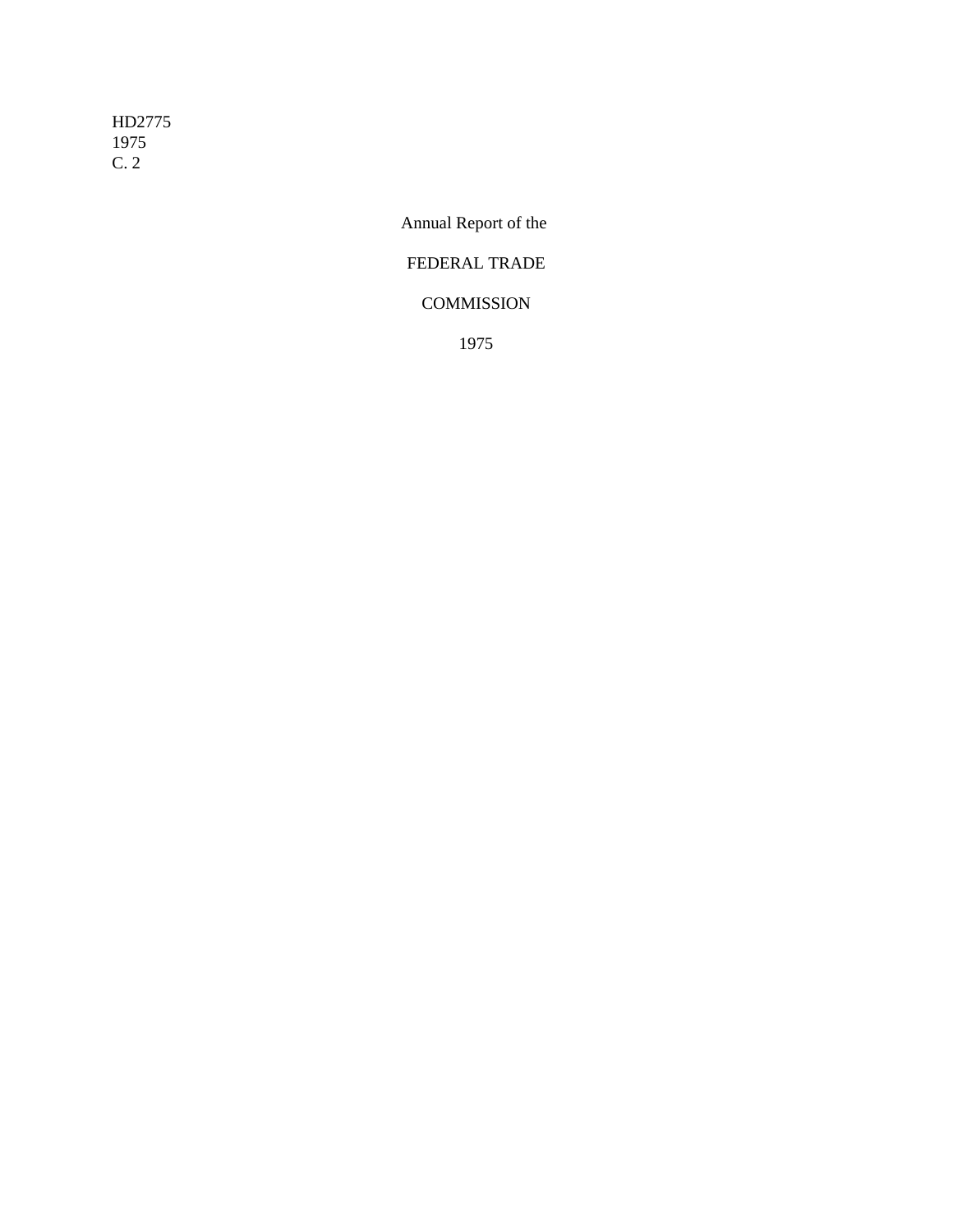Annual

Report

of the FEDERAL

**TRADE** 

**COMMISSION** 

For the Fiscal Year Ended

June 30, 1975

For sale by the Superintendent of Documents, U.S. Government Printing Office Washington D.C. 20402. Price 80 cents (Paper Cover) Stock No. 018-000-00190-0/Catalog No. PT 1.1:975 There is a minimum charge of \$1.00 for each mail order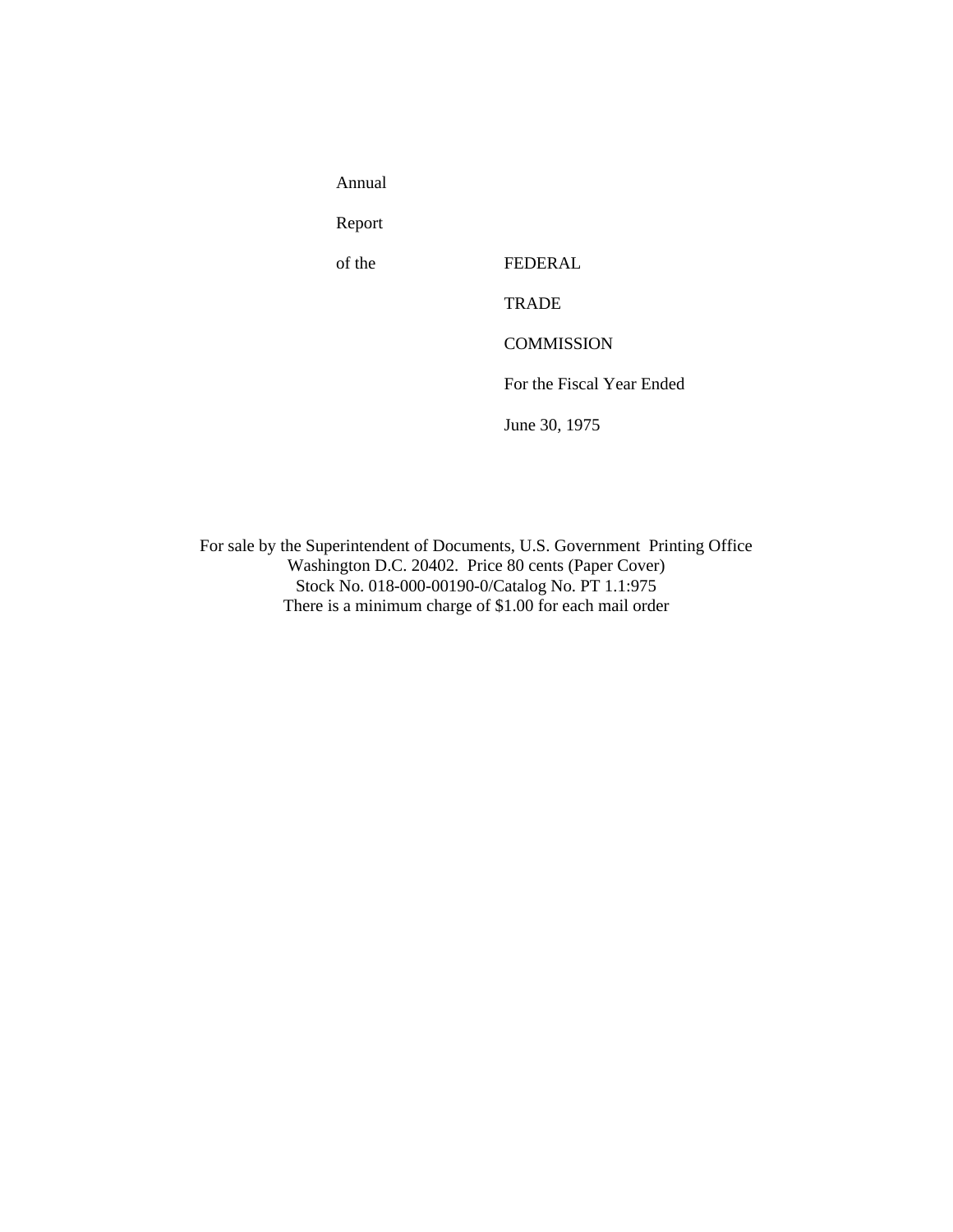# FEDERAL TRADE COMMISSION (As of June 30, 1975)

LEWIS A. ENGMAN, Chairman PAUL RAND DIXON, Commissioner MAYO J. THOMPSON, Commissioner M. ELIZABETH HANFORD, Commissioner STEPHEN A. NYE, Commissioner

CHARLES A. TOBIN, Secretary

R. T. McNAMAR, Executive Director ROBERT J. LEWIS, General Counsel DANIEL H. HANSCOM, Chief, Administrative Law Judges J. THOMAS ROSCH, Director, Bureau of Consumer Protection F. M. SCHERER, Director, Bureau of Economics ROBERT E. LIEDQUIST, Acting Director, Bureau of Competition WESLEY J. LIEBELER, Director, Office of Policy Planning and Evaluation ARTHUR L. AMOLSCH, Director, Office of Public Information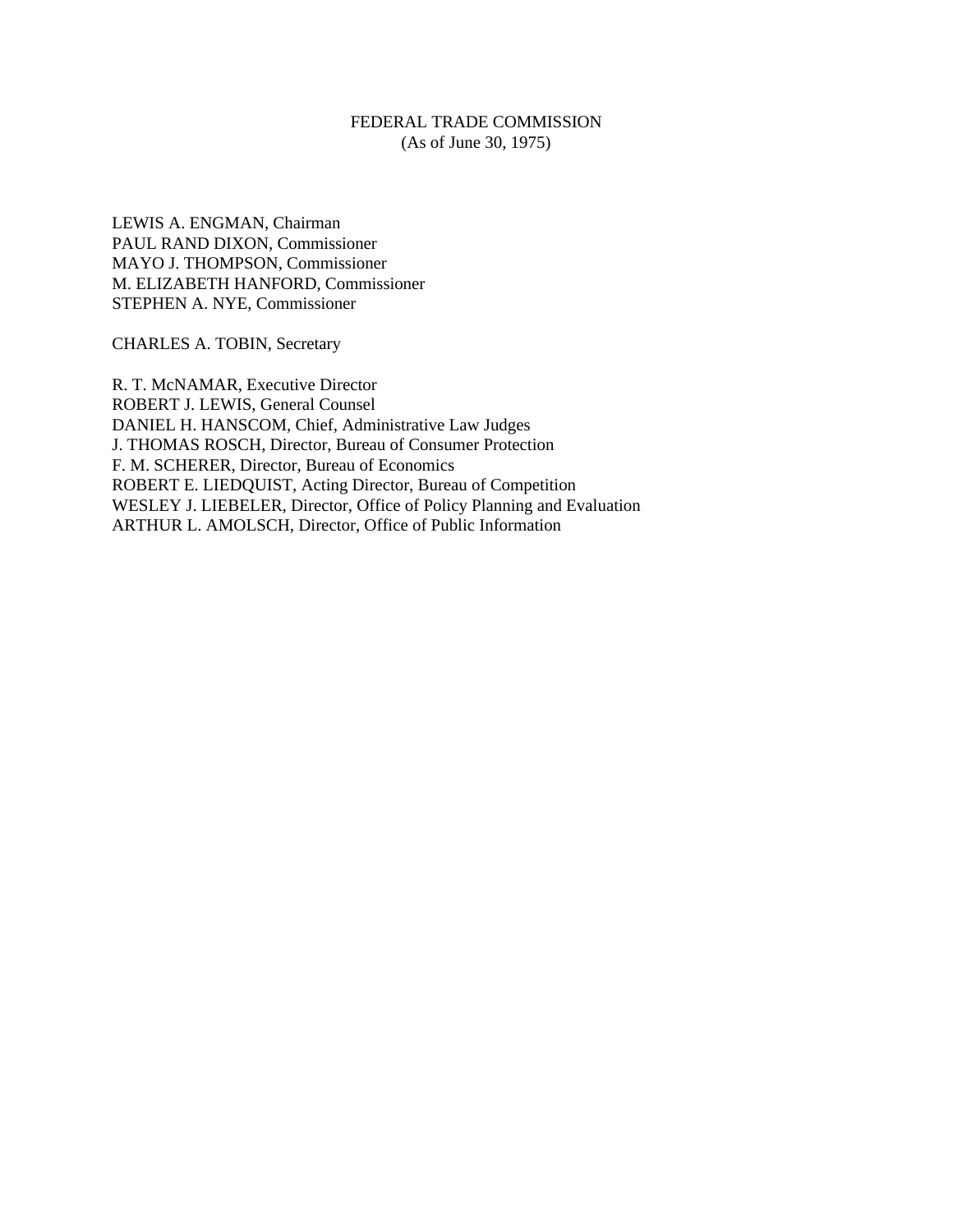# EXECUTIVE OFFICES OF THE FEDERAL TRADE COMMISSION

Pennsylvania Avenue at Sixth St., N.W.

Washington, D.C. 20580

Regional Offices

**Atlanta, Ga.** Room 800 730 Peachtree Street, N.E. Zip Code: 30308

**Boston, Mass.** Room 200-C John F. Kennedy Federal Building Government Center Zip Code: 02203

**Chicago, Ill.** Suite 1437 55 East Monroe Street Zip Code: 60603

**Cleveland, Ohio** Room 1339 Federal Office Building 1240 East 9th Street Zip Code: 44199

**Dallas, Texas** Room 452-B 500 South Ervay Street Zip Code: 75201

**Kansas City, Mo.** Room 2806 Federal Office Building 911 Walnut Street Zip Code: 64106

**Los Angeles, Calif.** Room 13209 Federal Building 11000 Wilshire Boulevard Zip Code: 90024

**New Orleans, La.** Room 1000 Masonic Temple Bldg. 333 St. Charles Street Zip Code: 70130

**New York, N. Y.** Room 2243-BB Federal Building 26 Federal Plaza Zip Code: 10007

**San Francisco, Calif.** Box 36005 450 Golden Gate Avenue Zip Code: 94102

**Seattle, Wash.** Suite 908 Republic Bldg. 1511 Third Avenue Zip Code: 98101

**Washington, D. C** Room 600-C Gelman Building 2120 L Street, N.W. Zip Code: 20037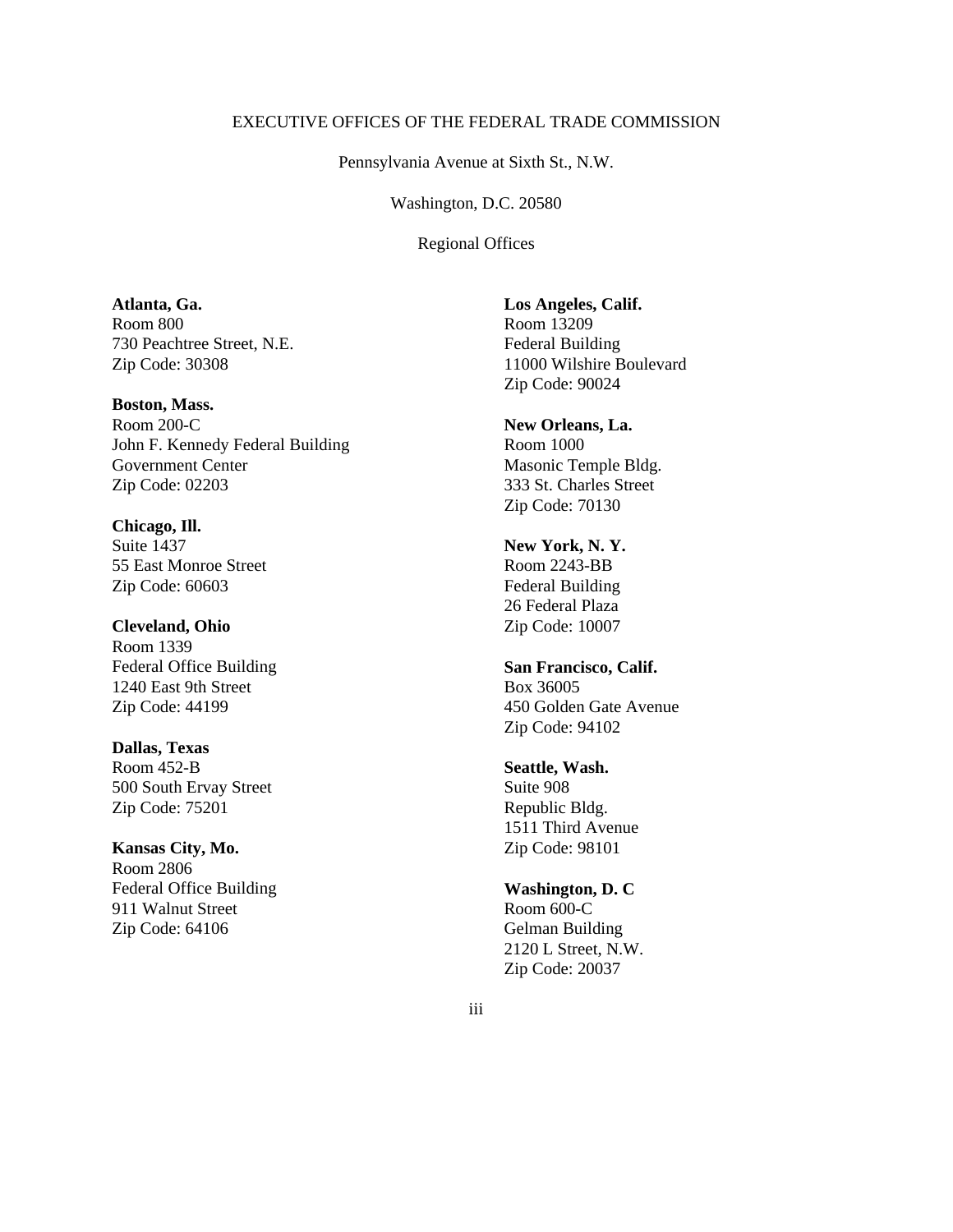# Field Stations

# **Charlotte, N. C.**

Room 206 623 East Trade Street Zip Code: 28202

# **Miami, Fla.**

Room 105 995 N.W. 119th Street Zip Code: 33168

# **Oak Ridge, Tenn.**

Room 209 Federal Office Building P. O. Box 568 Zip Code: 37830

# **San Antonio, Texas**

San Antonio Federal Ctr. Building 3 Street 630 Main Avenue Zip Code: 78212

# **Denver, Colo.**

Room 1006 Federal Office Building 1961 Stout Street Zip Code: 80202

# **Honolulu, Hawaii**

Room 605 Melim Bldg. 333 Queen Street Zip Code: 98613

# **Philadelphia, Pa.**

Room 9202 William J. Green Jr. Federal Office Building 600 Arch Street Zip Code: 19106

# iv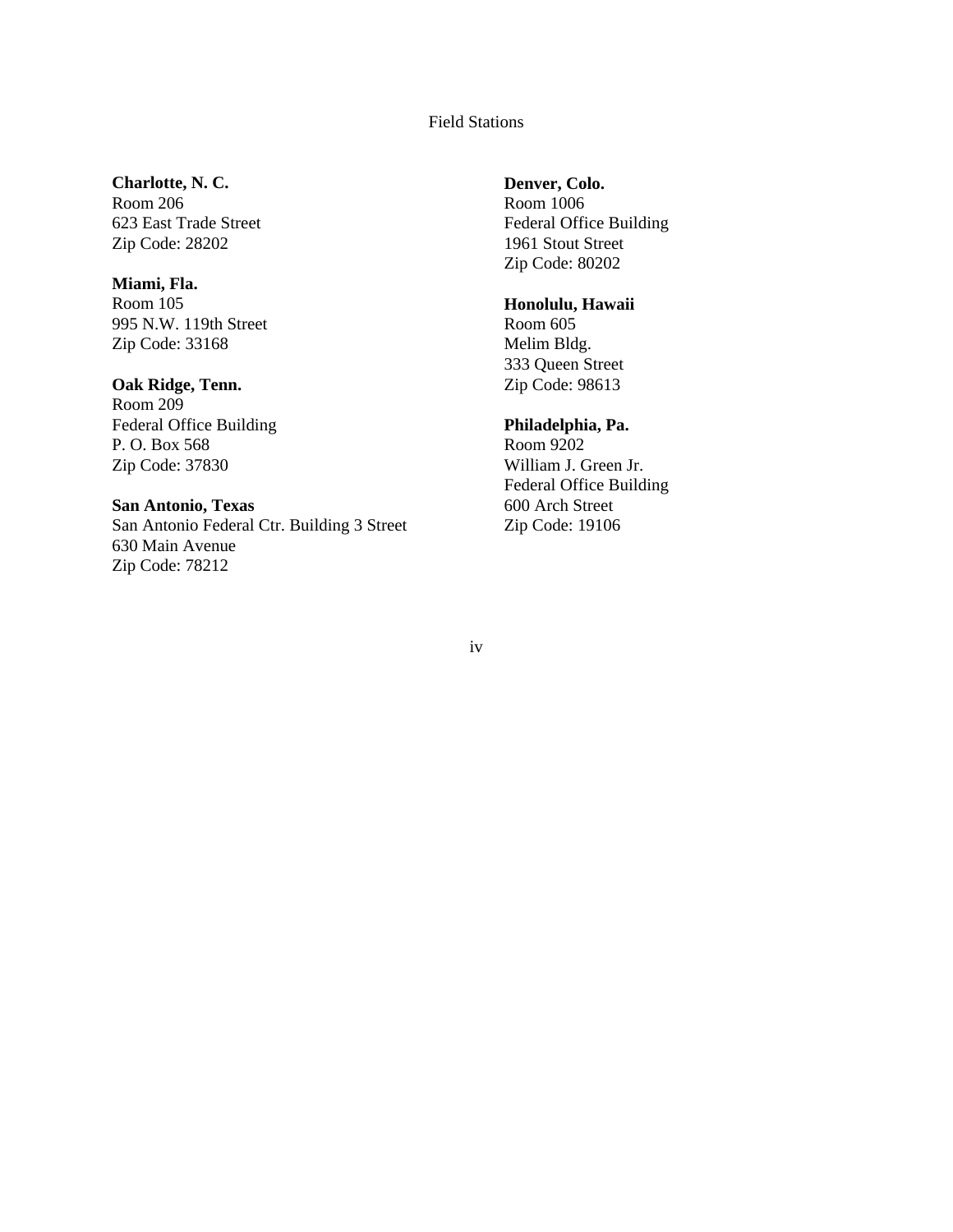# Letter of Transmittal

# FEDERAL TRADE COMMISSION Washington, D.C.

To the Congress of the United States:

It is a pleasure to transmit the sixty-first Annual Report of the Federal Trade Commission covering its accomplishments during the fiscal year ended June 30, 1975.

v

By direction of the Commission.

# CALVIN J. COLLIER,

Chairman.

THE PRESIDENT OF THE SENATE THE SPEAKER OF THE HOUSE OF REPRESENTATIVES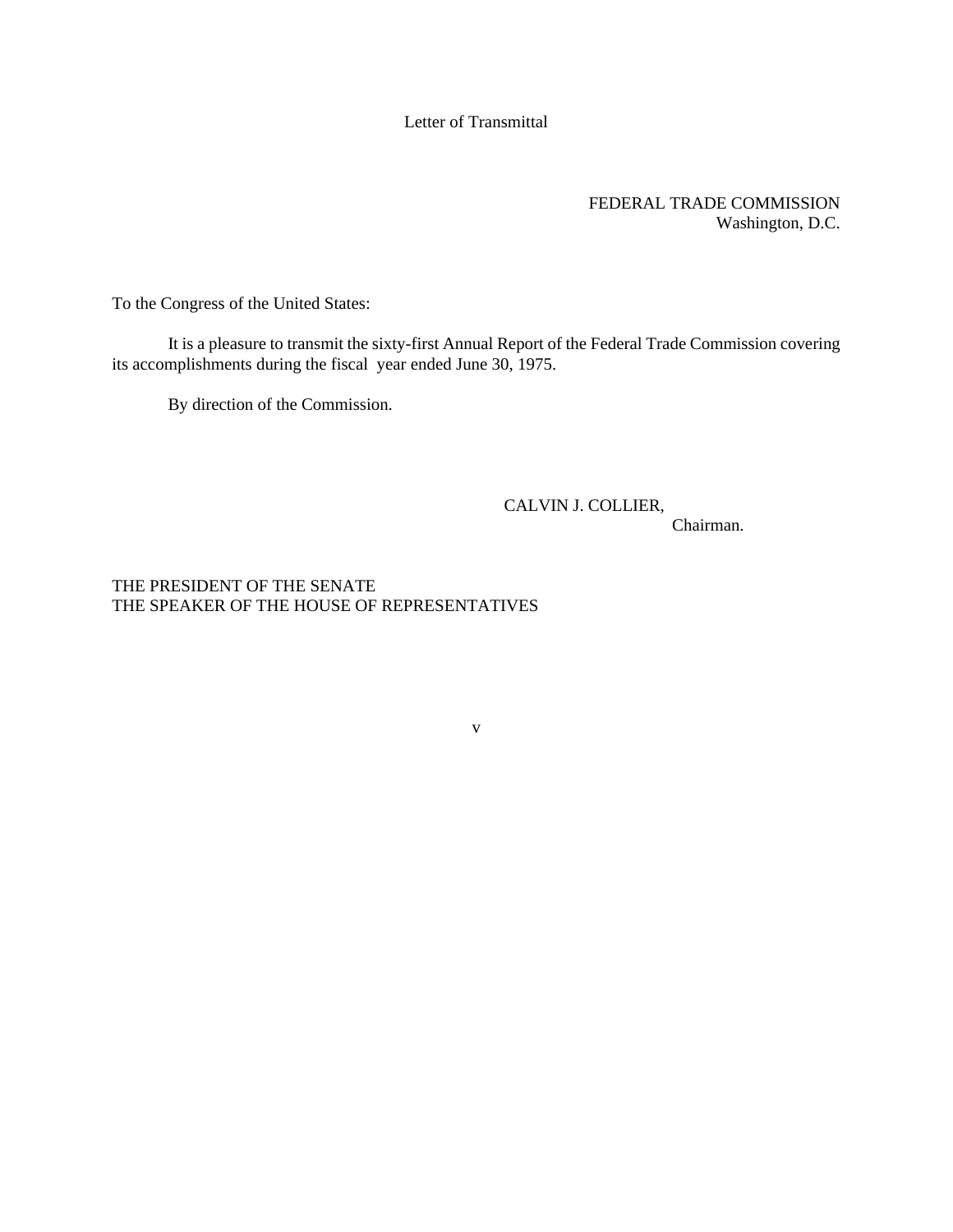# TABLE OF CONTENTS

# Chapter Page

| $\mathbf{I}$ . |                                          |  |
|----------------|------------------------------------------|--|
| П.             |                                          |  |
| Ш.             |                                          |  |
| IV.            |                                          |  |
|                |                                          |  |
| VI.            |                                          |  |
| VII.           | Funds Available to the Commission During |  |

vii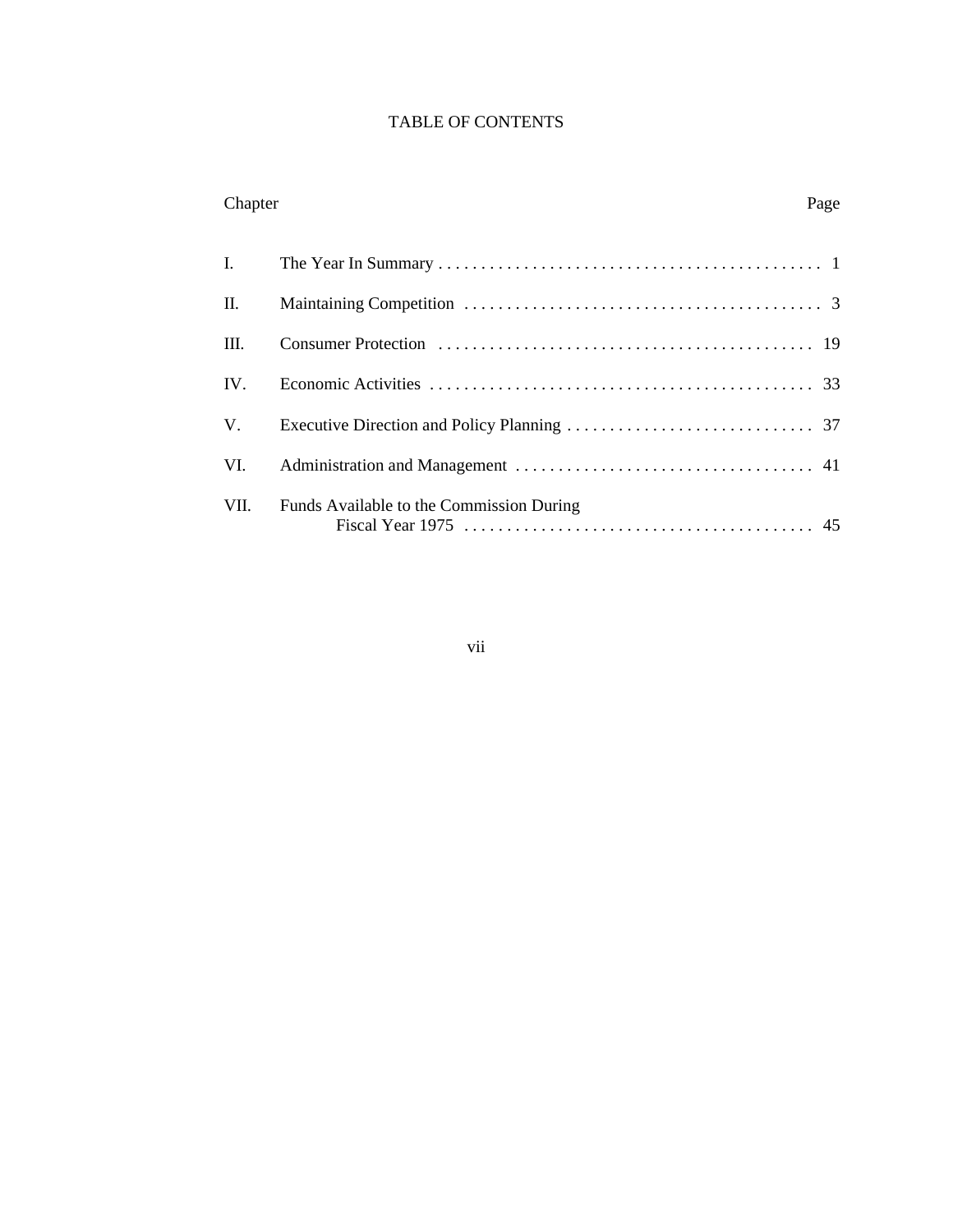#### **THE YEAR IN SUMMARY**

With its fiscal 1975 budget, the Commission began making resource allocation decisions on a programmatic basis. It took steps to introduce cost/benefit analysis into resource planning decisions and embarked on amanagement improvement programdesigned to complement and support the programbudget. As part of the process, the Commission used its Office of Policy Planning and Evaluation to assess the effectiveness of programs and to recommend resource allocations based on potential yield of benefits to consumers. The Commission also initiated a formal, semi-annual review of staff progress in each individual program so that changes in program emphasis could be made pursuant to shifting priorities.

One result of the program review was a dramatic increase in the percentage of resources devoted to eliminating barriersto competition. This increased emphasis reflects the Commission's belief that restraints upon competition deprive the public of access to goods and services of optimum quality at minimum prices and that a free and honest market is the best guarantor of consumer benefit. Particular attention was given to the areas of energy, food, and health care.

The passage of the Magnuson-Moss Warranty - Federal Trade Commission Act of 1975 substantially strengthened the Commission's ability to deal with consumer problems by confirming the Commission's authority to issue substantive trade regulation rules and empowering the Commission to seek consumer redress and civil penalties for rule violations. Under the warranty provisions of Magnuson-Moss, the Commission is developing a system of warranty regulation designed to promote competition among warrantors and establish standards for the fair and nondeceptive use of warranties. To this end, seven proposed trade regulation rules were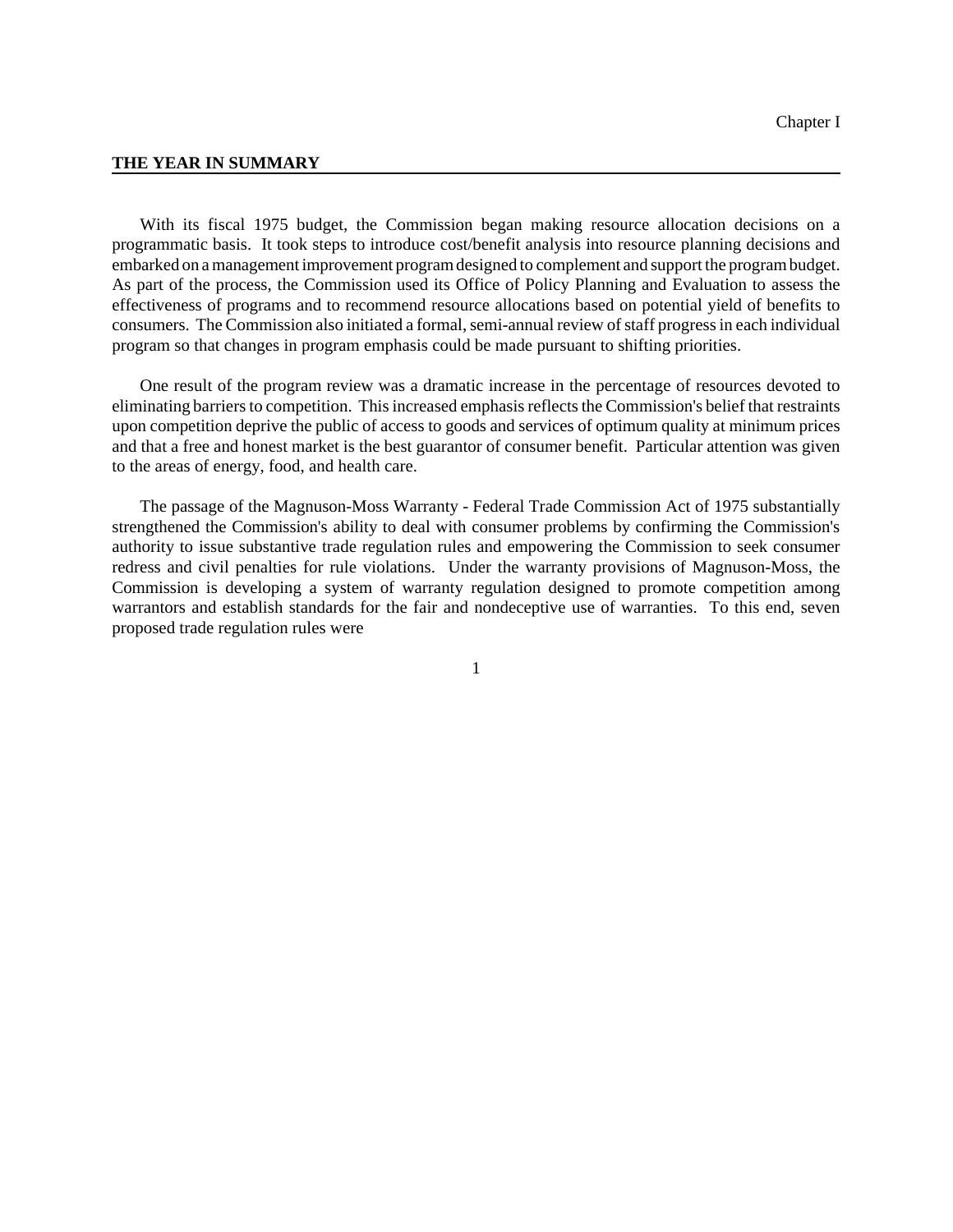issued by the Commission. In addition, during this year, the Commission also began designing a program to codify into trade regulation rules the definitions of unfair or deceptive conduct previously developed in individual case litigation, its industry guides, and trade regulation rules.

# **FISCAL YEAR 1975 PROGRAM ACCOMPLISHMENTS**

Major program accomplishments for the Commission for fiscal year 1975 are discussed by mission as follows:

- MAINTAINING COMPETITION
- CONSUMER PROTECTION
- ECONOMIC ACTIVITIES
- EXECUTIVE DIRECTION AND POLICY PLANNING
- ADMINISTRATION AND MANAGEMENT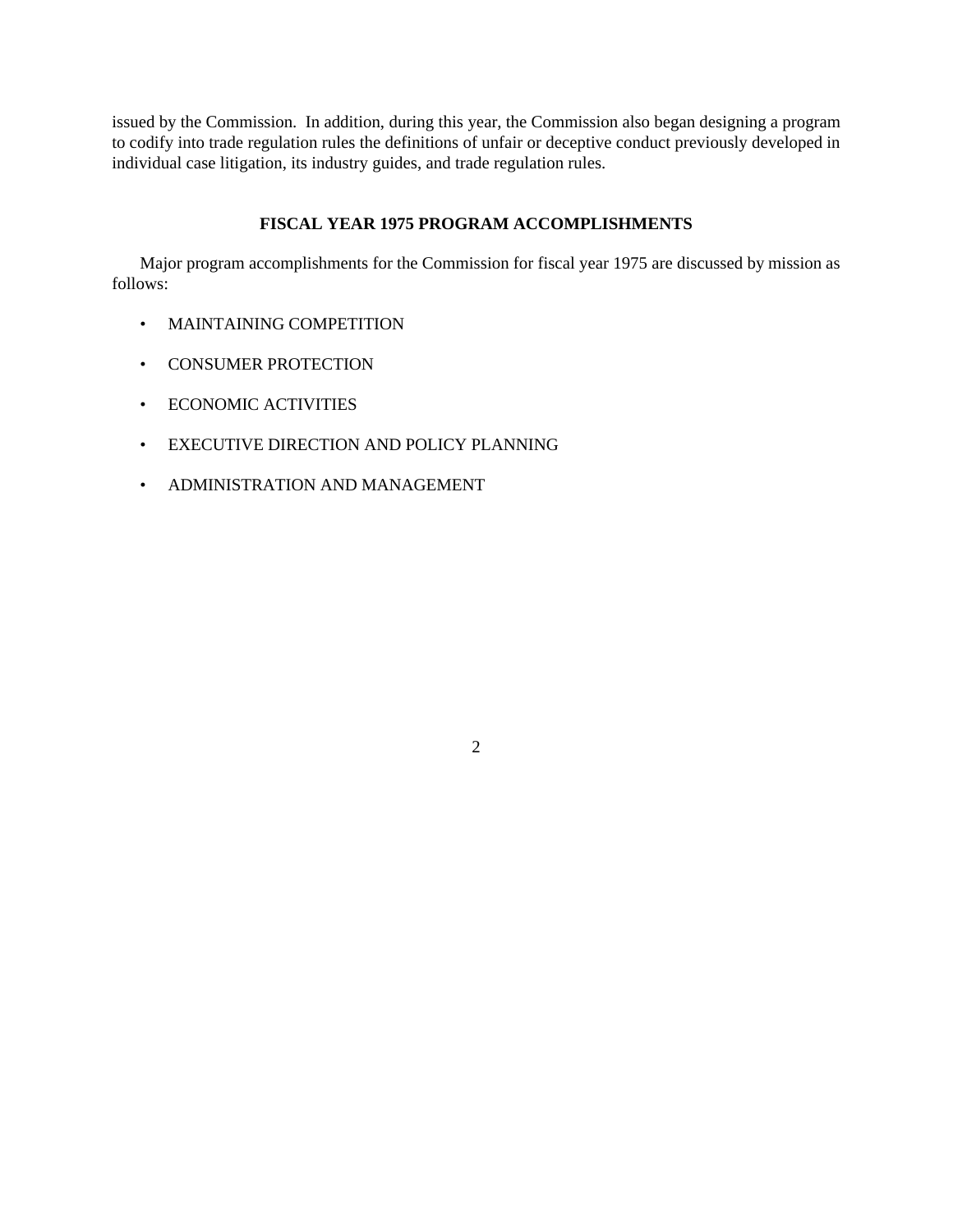### **MAINTAINING COMPETITION**

The Commission made substantial progress during fiscal 1975 in developing major antitrust cases in support of the Maintaining Competition mission. The Xerox patent monopoly case (office copier industry) was withdrawn from adjudication for purposes of settlement. Both the Exxon, et al. case (petroleum industry litigation) and Kellogg, et al. ("Breakfast Cereal" case) advanced through pretrial stages. The Commission issued a new complaint charging alleged monopolization of the airport auto rental market by the nation's leading car leasing firms (Avis-Hertz-National). Investigations with far-reaching economic and consumer significance were undertaken, especially in the food and health care sectors, and merger law enforcement activity continued to be highly trial-intensive.

Direct enforcement effort in Maintaining Competition was characterized by three broad emphases: extensive investigative activity in cases having a major economic impact such as the food and health care industries; intensive trial activity; and, continued legal-economic activity encompassing the full scope of the energy industries.

The investigation and litigation activities in this mission were augmented by continued management improvements. Utilization of the program planning concept was further implemented; case evaluation and selection processes were refined and employed effectively; and steps were taken to improve coordination of efforts. Moreover, increasing use was made of the Bureau of Economics in analyzing cost/benefit considerations for proposed enforcement and investigative actions.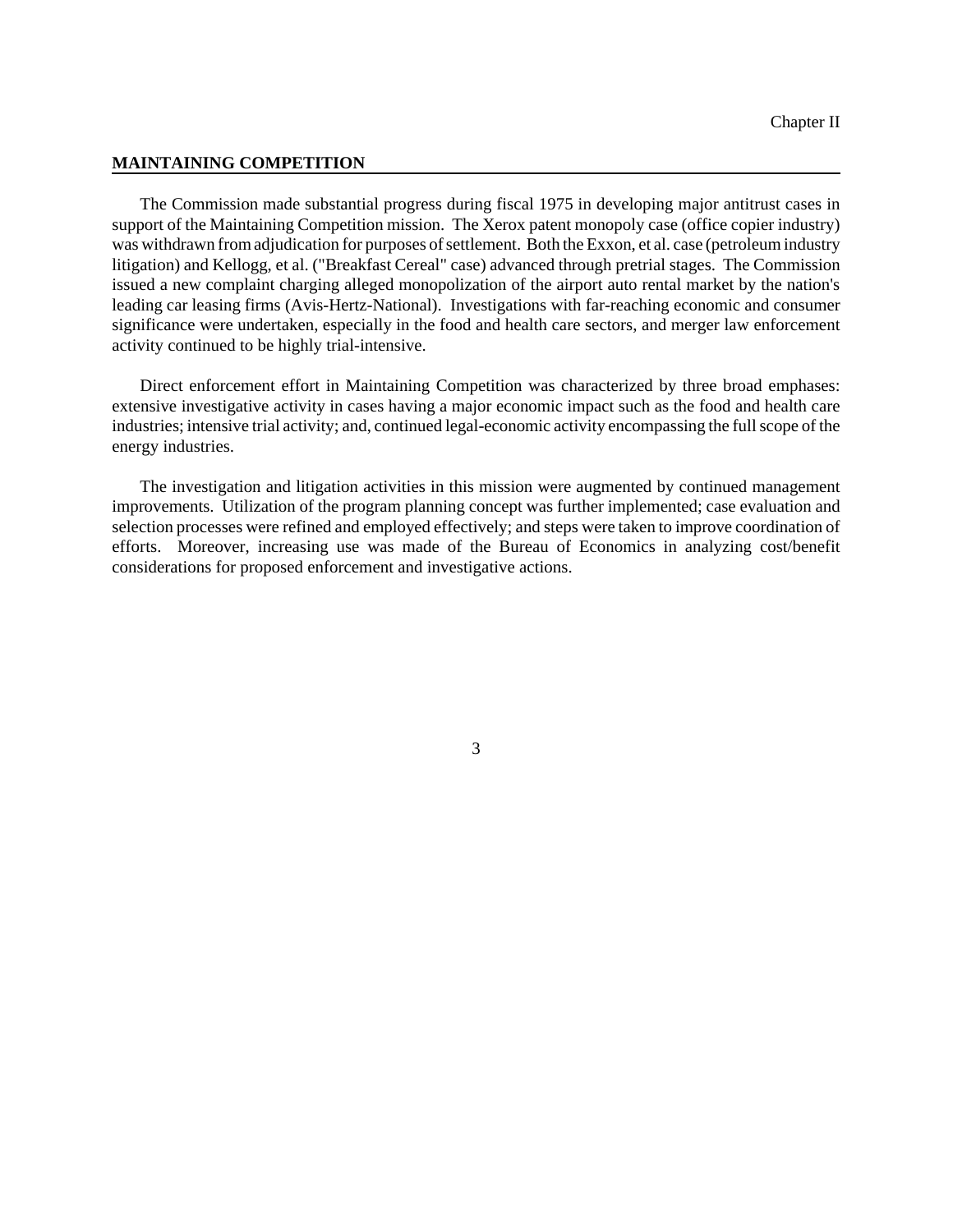In fiscal 1975, the Commission issued 31 complaints and 28 final orders in the competition area, as compared with 28 complaints and 26 final ordersin fiscal 1974. The litigation workload included 49 matters in adjudication at year-end. In addition, compliance efforts in fiscal 1975 resulted in 18 divestitures under seven different Commission orders. Through prosecution of civil penalty actions for failure to comply with Commission orders, over \$4 million in penalties were assessed or affirmed.

As a result of careful review of all pending investigations under comprehensive evaluation procedures, a number of unpromising files were closed, reducing the total of open formal antitrust investigations to less than 130.

The discussion following covers (1) a survey of accomplishments in each enforcement program in the Maintaining Competition mission, (2) a review of contributions made to the mission by regional offices and the General Counsel, and (3) an overview of adjudicative activity in which the Administrative Law Judges took part.

# The Energy Program

Both segments of the Commission's energy program - the petroleum industry litigation (Exxon, et al., D. 8934) and the energy study - made significant strides during the year.

In the Exxon case, active pretrial discovery was conducted in preparation for trial of the Commission complaint, which alleges monopolization and conspiracy to monopolize the production, refining, and distribution of petroleum products by the eight leading firms in the industry. A large volume of documentary material was received and processed, and extensive depositions were completed.

The Congressionally-mandated energy study, involving a multi-disciplinary evaluation of competitive economic conditions in all sectors of the energy field, continued during the year. Difficulty in obtaining the necessary underlying data was encountered during the year. It was necessary to undertake subpoena enforcement proceedings to secure compliance with Commission compulsory process.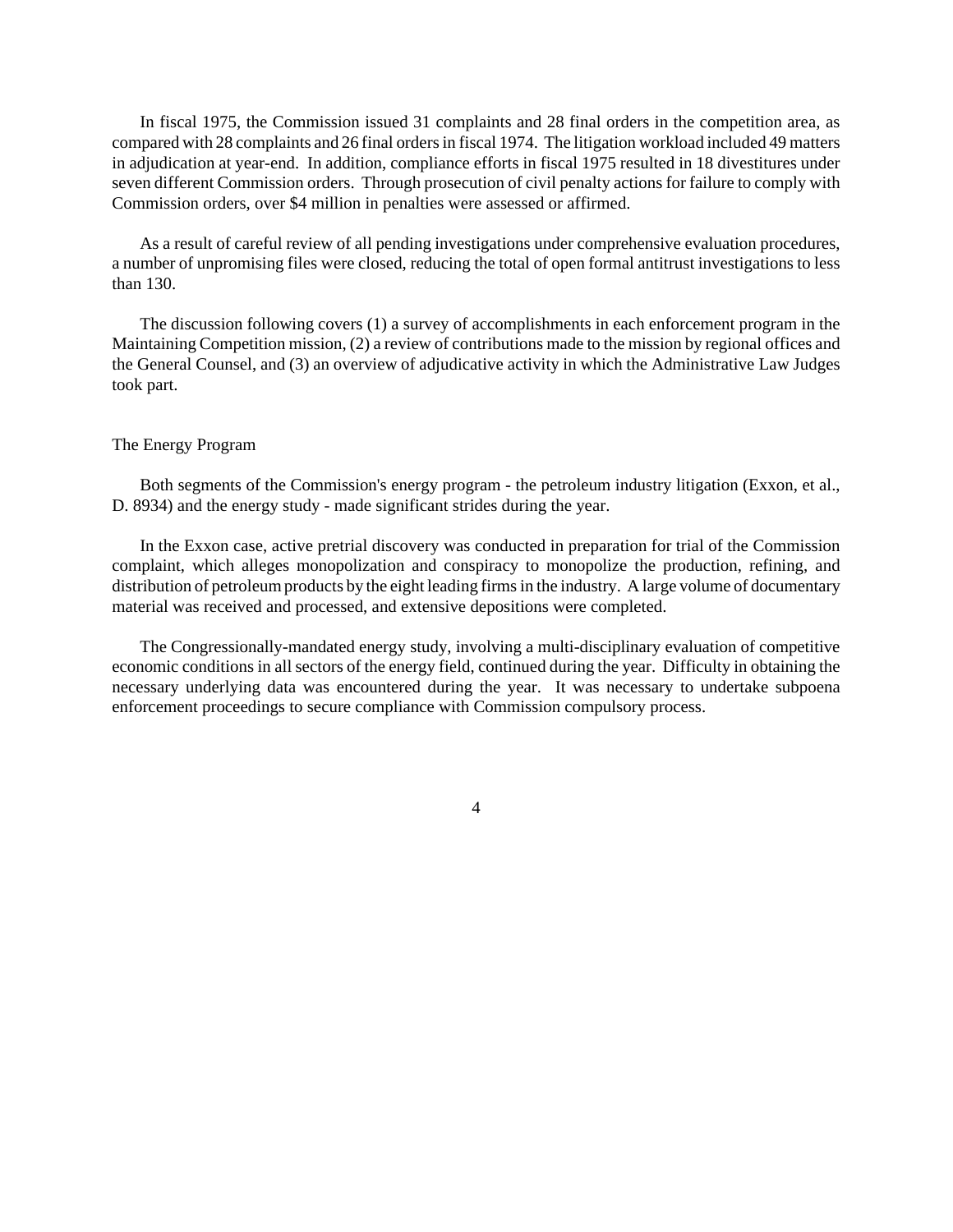In addition, the Deepwater Port Act of 1974 assigned responsibility to the Commission for reviewing the applications submitted for licenses to construct port facilities for supertankers. The legislative purpose underlying the Act is to ensure that the limited number of sites which are suitable for this type of Construction are licensed in a manner which will provide the greatest competitive benefits to the American consumer. These licenses are being monitored by the Commission's Energy Study unit.

Last, several interlocking directorates were dissolved in conjunction with initial consent disposition of complaints in six cases, on which formal action required the expiration of the 60-day time period for public comment.

## The Food Program

The Commission's program to examine the food industry developed substantial knowledge and understanding of the industry's segments during fiscal 1975, and focused on five discrete areas:

## Grower-Producer

Emphasis during fiscal 1975 was upon antitrust evaluation of Agricultural cooperatives, particularly with respect to the impact on marketing of the Capper-Volstead Act cooperatives exemption from federal antitrust law. A draft staff report regarding this question was completed and submitted to the Commission.

Other accomplishments included the filing of an initial decision adjudging violation of Section 5 of the FTC Act by Central California Lettuce Producers Cooperative (D. 8970).

# Manufacturer-Processor

Activity in this area was highlighted by unanticipated settlement of the Deltown Foods case (D. 8951) involving dairy interests in the New York market; substantial progress in preparation for trial of the shared monopoly complaint against Kellogg, et al. ("Breakfast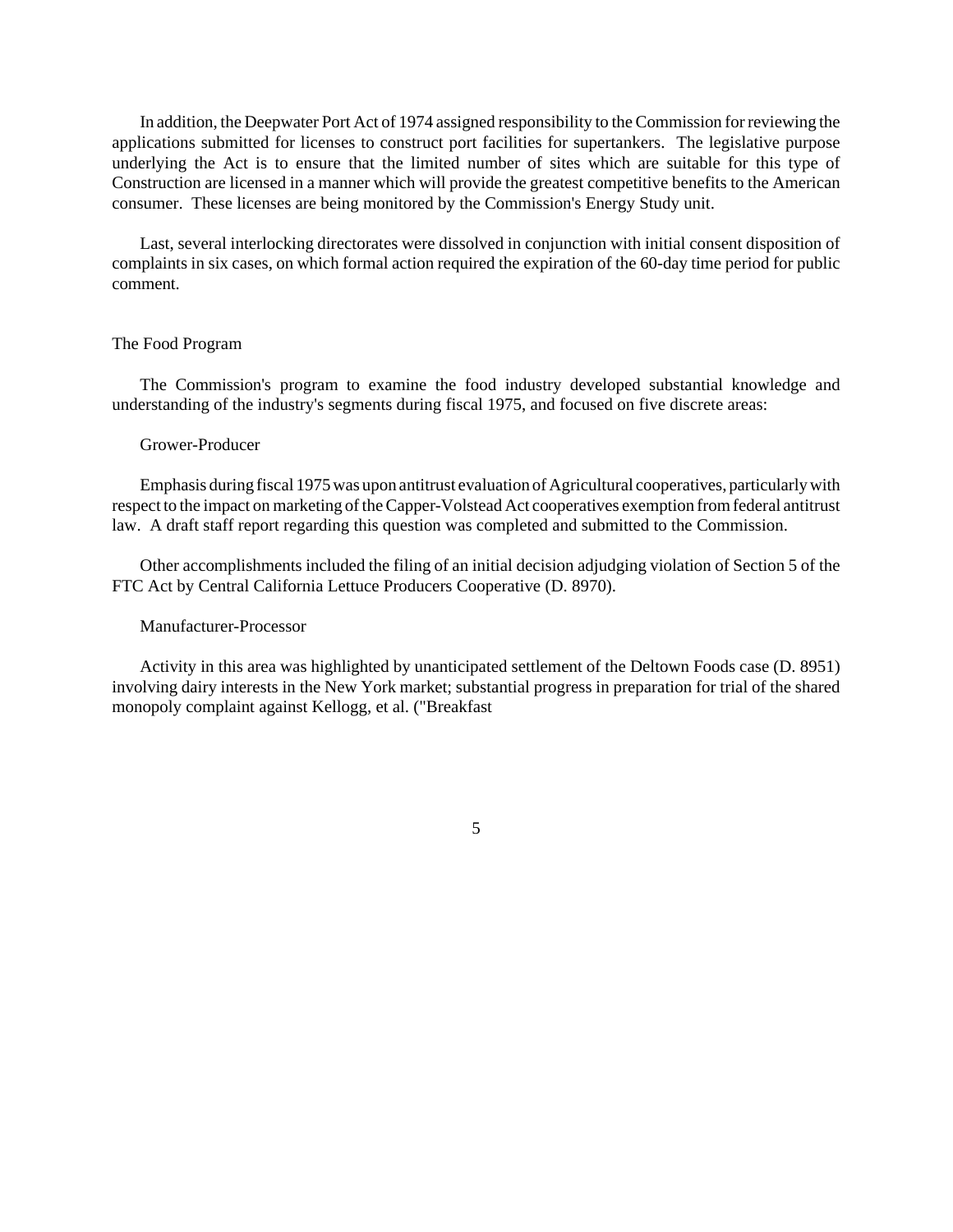Cereal" case, D. 8883); and issuance of three complaints. New complaints in this area involved Nestle Alimentana S.A. (D. 9003) (challenging the acquisition of Stouffer Corp. under Section 7 of the Clayton Act); Coca-Cola Bottling Co. of New York (D. 8992) (challenging the acquisition of Franzia Brothers Winery under Section 7 of the Clayton Act); and ITT-Continental Baking Co. (D. 9000) (charging ITT with engaging in predatory pricing and price discrimination in an attempt to monopolize the wholesale bread industry).

## Distributing and Marketing

During fiscal 1975, the Commission completed extensive trial proceedings and the record was closed in the case against The Great Atlantic & Pacific Tea Co., et al. (D. 8866) involving alleged illegal inducement of lower prices and unlawful fixing of resale prices in connection with the sale of private label dairy products.

The Commission continued its litigation involving territorial franchise restrictions by eight national soft drink franchise firms. Trial of the first case was completed (Coca-Cola, D. 8855) and a second matter was scheduled to commence trial hearings early in fiscal 1976.

#### Retailing

Because offood chain resistance to subpoena compliance in the Commission's investigation of retail food pricing, serious delays have been experienced in obtaining testimony and in securing documentary materials. This matter was vigorously pursued through enforcement proceedings to secure compliance with Commission compulsory process.

The Commission continued monitoring mergers and acquisitions among food retailing firms through its special merger notification program. This program implements a previously-published statement of enforcement policy dealing with mergers in the food industry.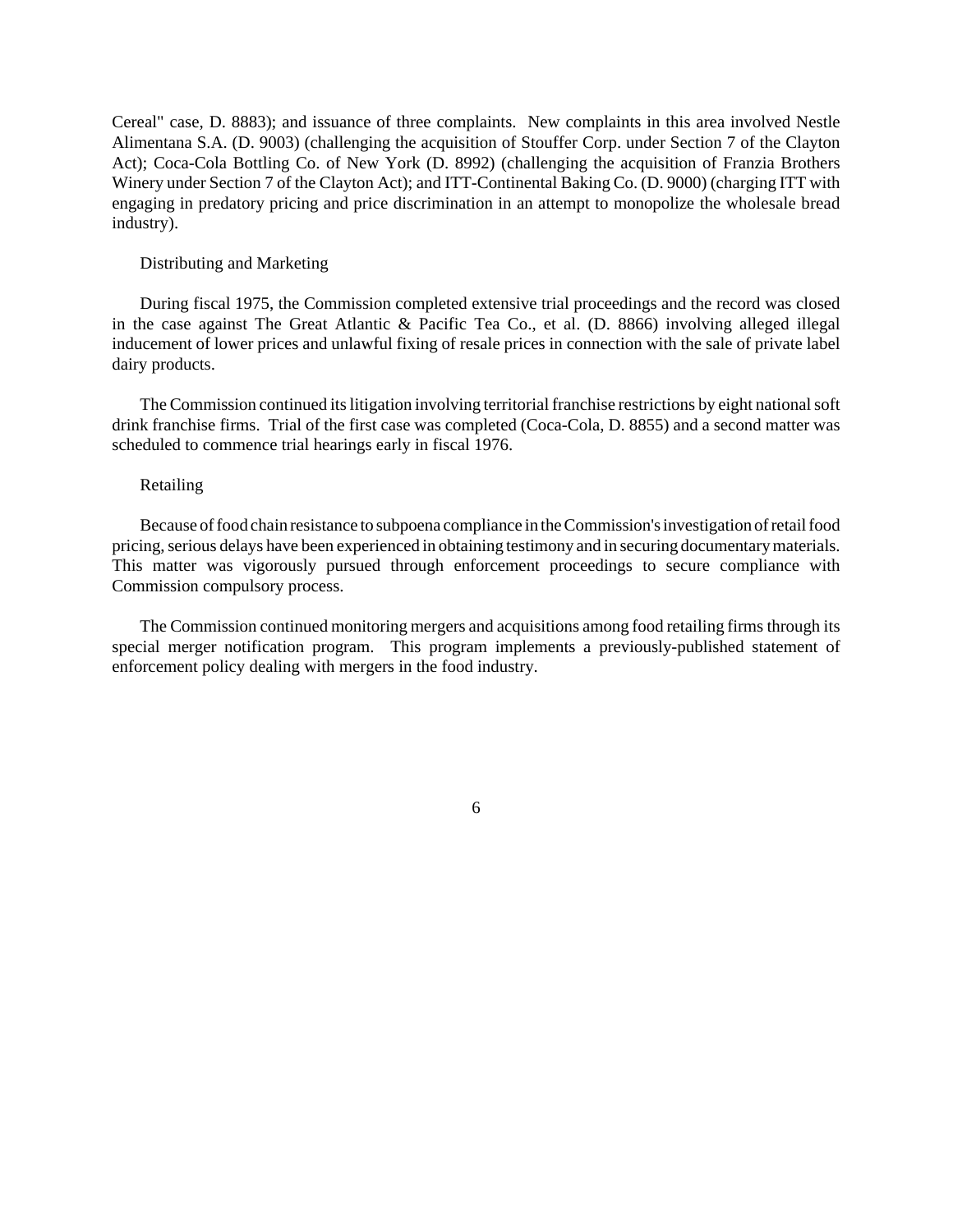### **Commodities**

A study of soybean and grain markets was conducted and will be completed in fiscal 1976. The broad, general knowledge and understanding of commodities marketing which has been attained provides the basis for further investigative activity in this important sector of the food economy.

### The Health Care Program

TheCommission's health care programgrew and changed during fiscal year 1975. The programhas been revised and expanded to concentrate on three areas: drugs, hospital care, and physician services.

Progress was made in a number of existing investigations in the area of drugs and hospital supplies. In addition, planning was completed for the new investigations in the hospital care and physician services sector ofthe health care industry. Nonpublic investigations addressed to the thorough study and antitrust evaluation of some of the primary competitive problems affecting these areas have been initiated.

The Commission was delegated responsibility under the Health Maintenance Organizations Act to consult with the Department of Health, Education, and Welfare in order to ensure that regulations implementing the Act have no undue anti-competitive effects. Liaison was established with DHEW as part of the hospital care segment of this program.

### Industrywide Enforcement

The Xerox case (D. 8909) was brought close to a successful conclusion as a result of settlement discussions which led to withdrawal of the matter from adjudication. An initial settlement agreement was rejected by the Commission following receipt of extensive public comment, and the matter was returned to the staff for further negotiations. A second settlement agreement was submitted to the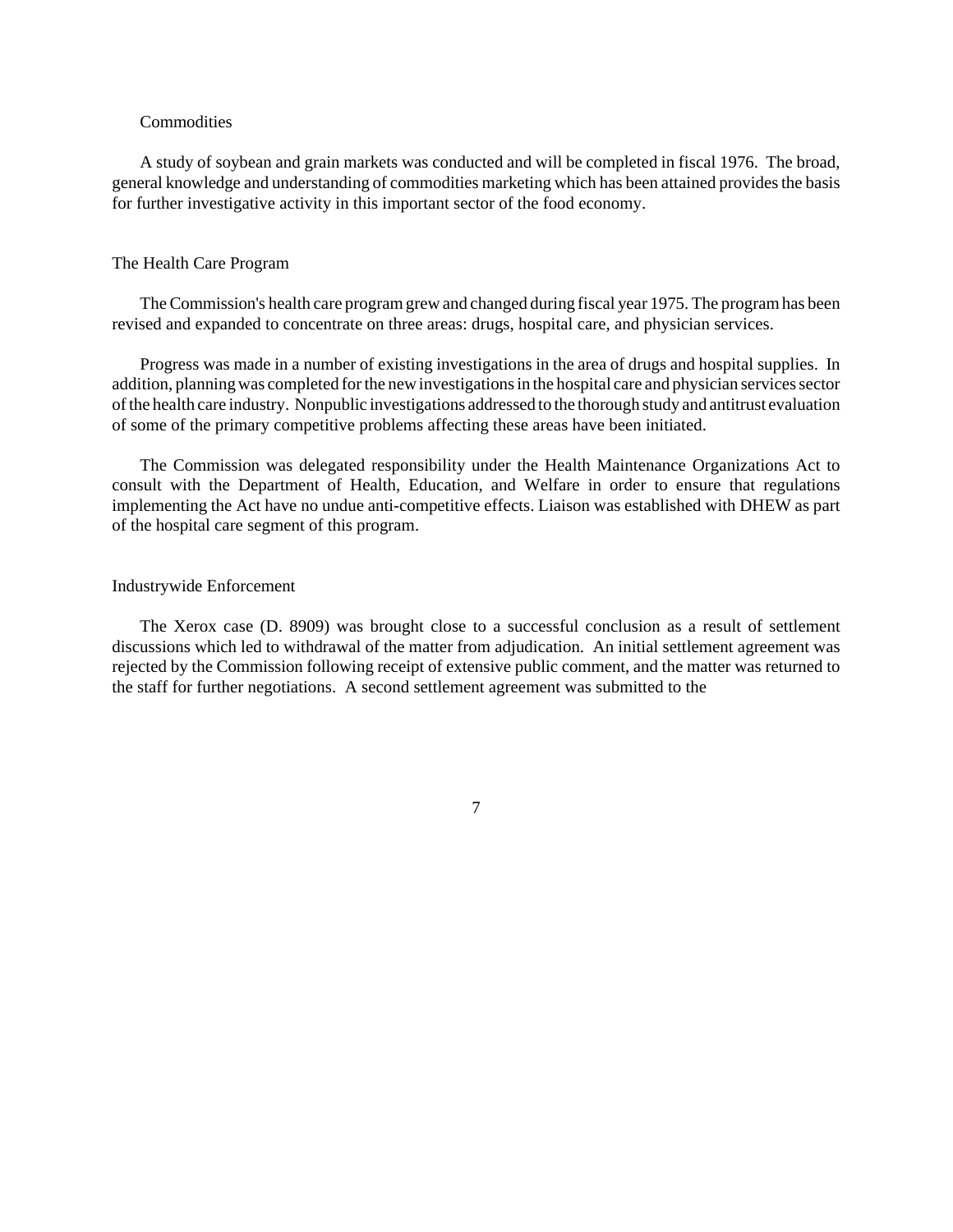Commission, opportunity for additional comment was made available to the public, and thematter was under consideration by the Commission at the end of the year.

The Commission issued a complaint against the three largest national car leasing firms charging a conspiracy to monopolize the auto rental business at airports (Avis-Hertz-National, D. 9033). Four recommendations for complaint were also received by the Commission charging unlawful resale price maintenance by manufacturers or marketers of high-fidelity audio components.

New investigations were planned or initiated in several other consumer goods industries, including household appliances and detergents. Existing investigations involving toys and games, title insurance, and automotive crash parts continued.

## Merger Enforcement

The joint Bureau of Competition and Bureau of Economics merger screening and evaluation process which selects cases for further consideration continued during fiscal 1975. The following 9 matters were reviewed by the Merger Screening Committee and acted upon by the staff or Commission.

Two cases already in adjudication in which trials were completed resulted in initial decisions requiring divestiture (Ash Grove's acquisition of Lee's Summit and Fordyce in the cement industry, D. 8785, and purchase of Airco shares by British Oxygen, which was alleged to lessen competition in the marketing of industrial gases, D. 8955). Six matters were disposed of by consent without need for extensive litigation. Final orders were entered in three of these cases: Deltown Foods acquisition of the "Sealtest" assets of Kraftco in the New York area, D. 8951; acquisition of McQuay-Norris automotive engine parts by Eaton, Yale & Towne, D. 8826; and Rockwell International's acquisition of the manufacturer of Wildman jacquard looms and knitting machines, D. 8842. Proposed consent orders were placed on the record for receipt of public comment in connection with acquisitions of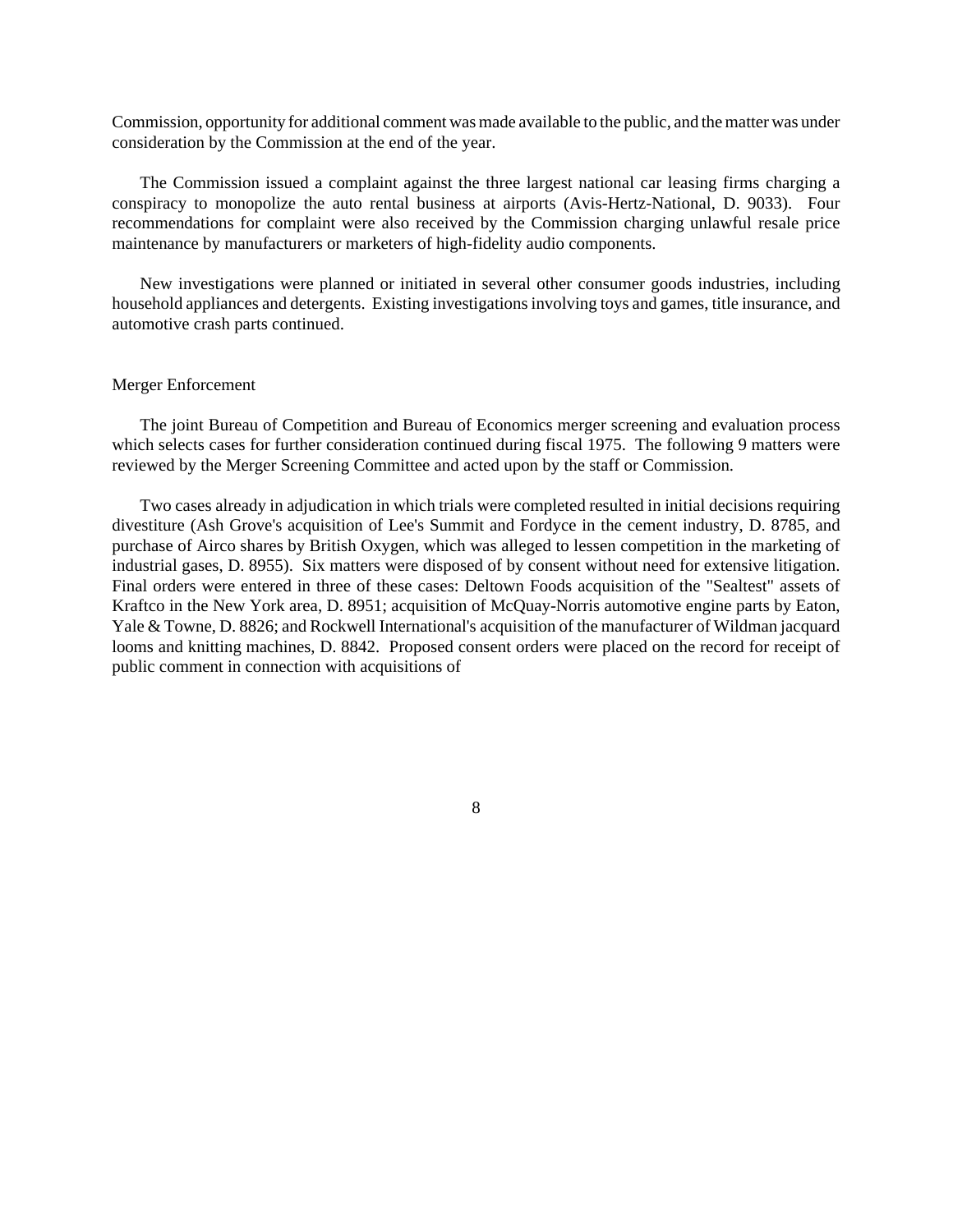United Auto Parts and other firms in the automotive parts field by Borg-Warner, File 731 0607; acquisition by Associated Dry Goods of competing retail outlets in Indiana from L. S. Ayres, D. 8905, and Kaiser Steel Corporation, acquisition of steel tube manufacturing assets and facilities of MSL Industries, D. 8878.

In addition, five new complaints were issued for adjudication: Jim Walter's acquisition of Panacon Corp. in the asphalt roofing industry, D. 8986; Gifford-Hill's acquisition of several companies in the ready-mix concrete, cement, aggregates, and prestressed concrete products field, D. 8989; Anaconda's acquisition in the coaxial cable industry of Systems Wire and Cable, D. 8994; Cargill's acquisition of Missouri Portland Cement, D. 9005; and a joint venture in the outboard marine motor market involving Brunswick Corporation, D. 9028.

Two additional matters in which the terms of Commission orders were in dispute were finally resolved. A consent agreement was negotiated with Bendix Corp. (D. 8739), providing for creation of a new company to restore the competition allegedly eliminated by its acquisition of Fram Corp., and the Commission modified its divestiture order against Litton (D. 8778) that had required it to dispose of the Royal typewriter product line.

The Commission's regional offices contributed to this program by handling litigation of complaints against Heublein (acquisition of United Vintners, D. 8904) and Walter Kidde (acquisition of Arrow Lock, D. 8957), in the San Francisco and New York Regional Offices respectively.

The merger notification program, which requires prompt disclosure of certain categories of acquisition or merger, continued to provide information for use in the merger screening process.

# Horizontal Restraints

Case developments in the horizontal restraints area generally fell into one of several distinct groups or programs. Four cases involving tying arrangements in the prefabricated wood building.

9

204-877 0 - 76 - 4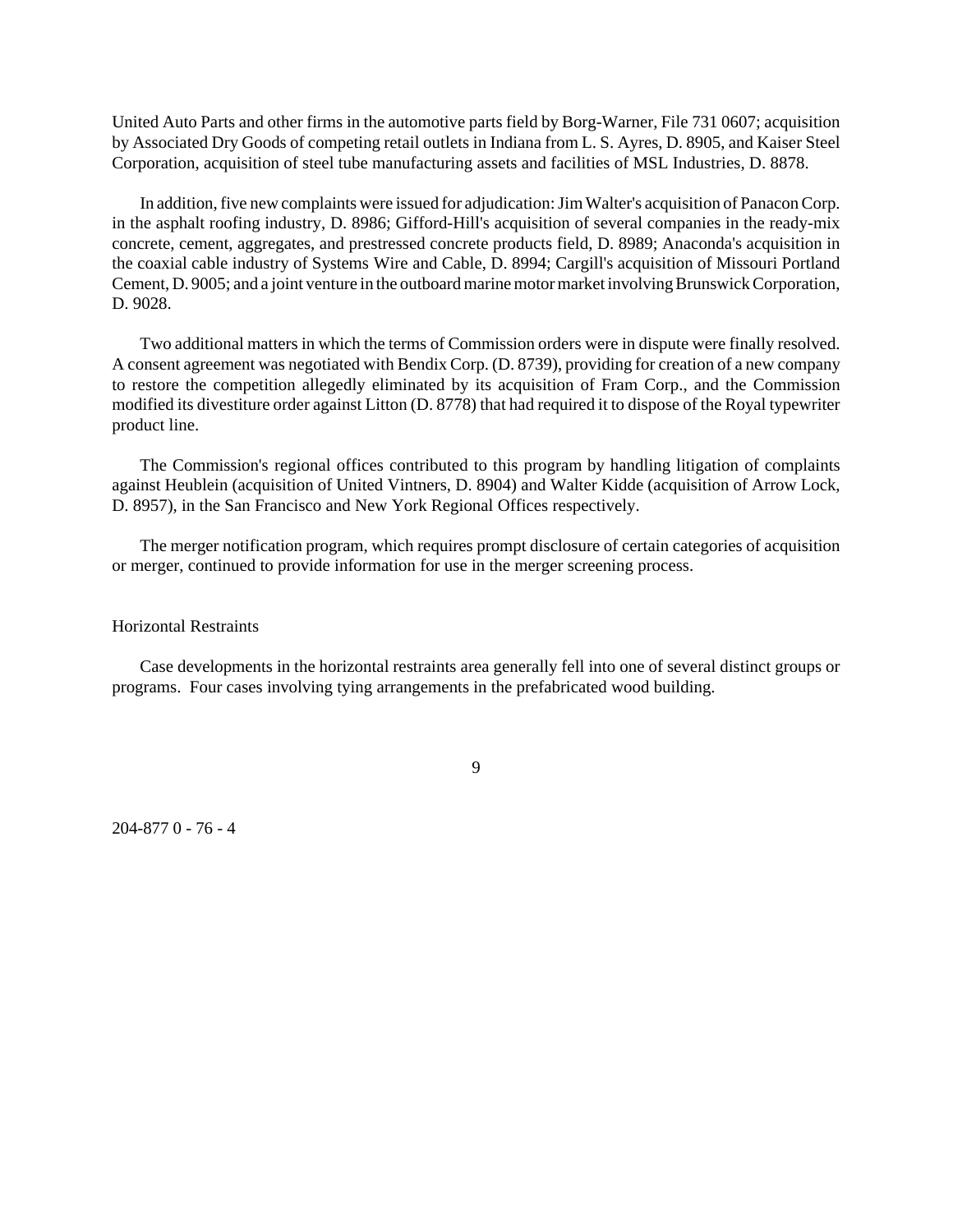truss market were resolved: three by consent prior to complaint (Automated Building Components, C-2635; Hydro-Air Engineering, C-2636; and J. D. Adams Co., C-2637) and one following issuance of the complaint but prior to full adjudication (Sanford Industries, D. 8997). Basing point pricing was the subject of trial preparation in Boise Cascade (D. 8958), consent settlement in two cases (International Paper, C-2518, and Vancouver Plywood, C-2519), and a new complaint (issued against Martin Marietta, et al. D. 9039). The three former cases all involve plywood; the latter involves cement, and is being handled by the Dallas Regional Office. In shopping center leasing matters, Tyson's Corner (D. 8886) was argued on appeal to the Commission after a favorable initial decision and after partial consent disposition involving May Department Stores Company. A similar matter involving The Rouse Company (C-2663) was disposed of by consent.

Also within the field of horizontal restraints, a consent order was entered against Lear Siegler, Inc., et al. (C-2542) involving an alleged violation of Section 8 of the Clayton Act arising from presence of a common director on the boards of the named company and Royal Industries, both of which were engaged in the production and sale of safety helmets and other products. New complaints charging violations of Section 8 were issued against Kane-Miller Corp., et al. (D. 9034) and Kraftco, Inc., et al. (D. 9035), both involving interlocking directorates in the food industry.

The Chicago Regional Office recommended and is handling adjudication of a complaint which charges that Borden, Inc. (D. 8978) has attempted to unlawfully monopolize the reconstituted lemon juice market.

Last, substantial administrative effort was devoted during the year to initiation of enforcement projects with the regional offices involving collusion and government procurement.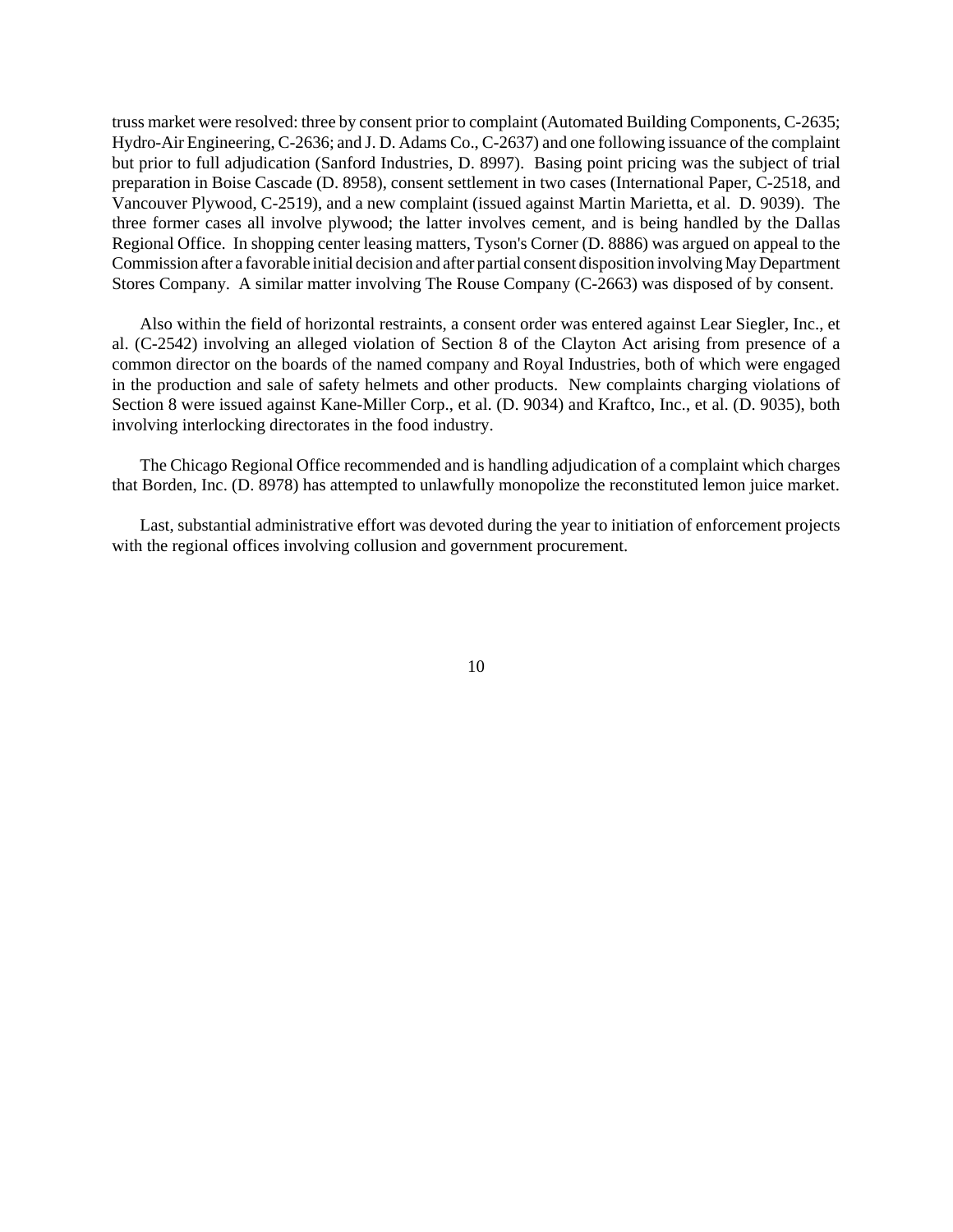### Vertical Restraints

The bulk of routine Commission enforcement in the area of vertical restraints is now being performed by regional office staffs. Orders were issued in a variety of matters involving discriminatory practices, dealer restraints, and unlawful resale price maintenance: these included Duofold, C-2632; Colt Industries, C-2520; Ponder & Best, C-2552, Cubco, C-2670; and Lawry's Foods, C-2575. The Dallas Regional Office also was responsible for amajor new complaint against Gibson Products(D. 9016) charging numerous discriminatory and restrictive marketing practices.

While the regional offices were concerned largely with individual conduct violations, the headquarters staff concentrated its resources in this program on distributional restraints having more general application. A complaint proceeding against Phillips (D. 8930) challenging dealer coercion in the service station field was unexpectedly settled by consent, while pretrial continued in the related case against Standard of Ohio (D. 8910). Trial began in a matter involving dealer restraints in hearing aid distribution (Beltone, D. 8928) and a new complaint was issued against Amway Products (D. 9023) regarding its direct sales distributional restraints. Alleged "fair trade" abuses were the subject of a matter involving Rubbermaid (D. 8939) in which an initial decision was rendered; the case is subject to an appeal pending before the Commission.

Other matters satisfactorily resolved were the consent settlements in Dahlberg Electronics (D. 8929, dealer restraints in the sale of hearing aids), Sharp Electronics (C,2574, dealer restrictions in the sale of business and consumer electronic products), and Hart, Schaffner & Marx (C-2634, including discriminatory prices and allowances from suppliers of men's furnishings). Modified orders were entered in AAMCO Automatic Transmissions (C-2305), and in Adolph Coors (D. 8845, pursuant to opinion and order of the U.S. Court of Appeals for the Tenth Circuit). The Commission affirmed upon appeal the findings of violation by Holiday Magic, Inc., et al. (D. 8834), and entered an order which was subsequently modified in order to delete provisions regarding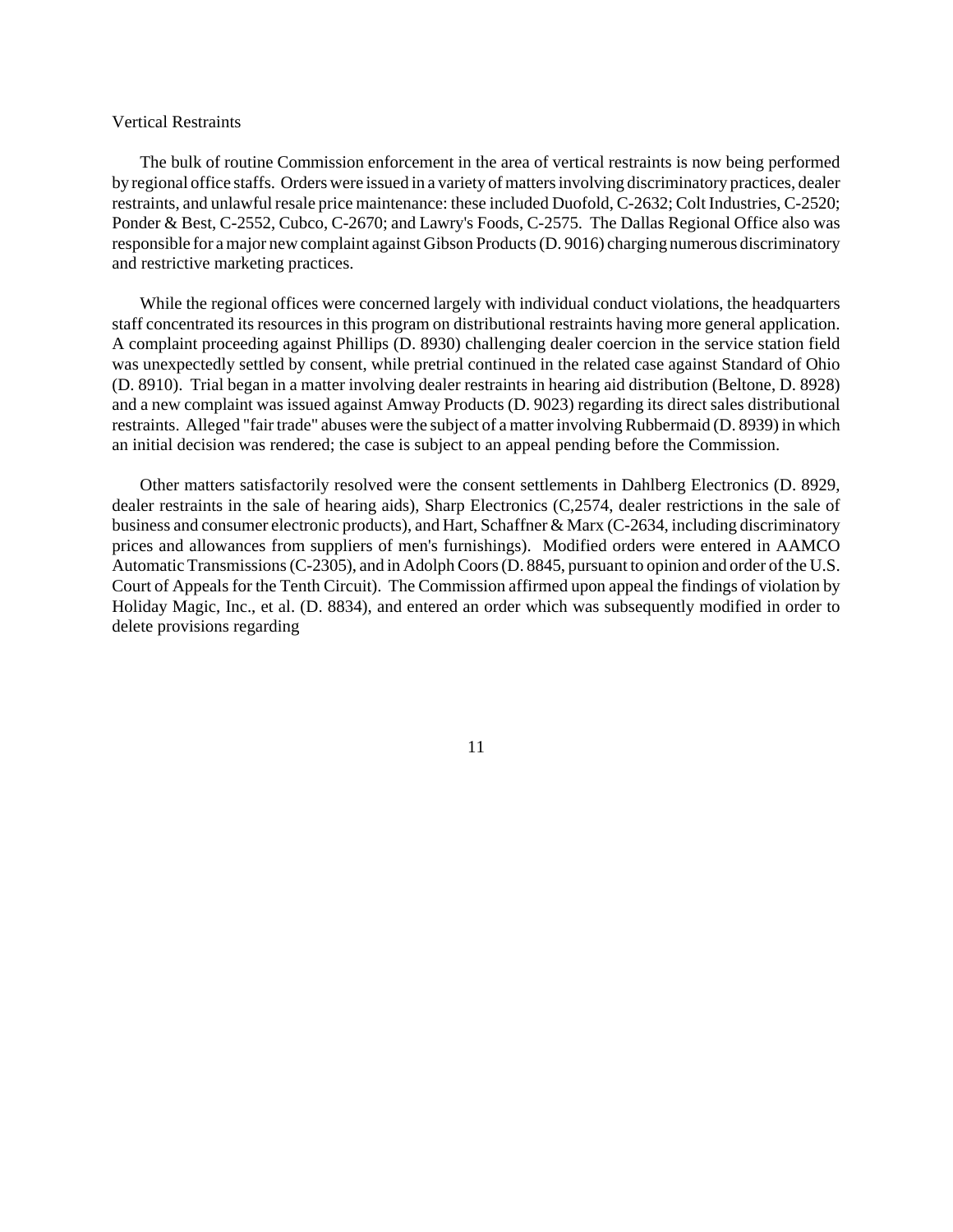restitution. The case involved a myriad of dealer restraints connected with the distributional activities of this multilevel, direct sales organization.

Problems with industrywide significance were the subject of two other Commission achievements. An informal agreement was reached in Columbia Broadcasting Co. (File 641 0008) under which the networks are not making available more regional advertising during prime evening hours.

Last, an Order to File Special Report was issued to 75 fast-food franchise firms regarding any supply restraints they imposed on their independent franchise dealers during fiscal 1975. Responses to the latter orders were deferred for six months in order to allow firms to review their practices and bring them into voluntary compliance prior to filing the required Special Reports. These will be collected and analyzed during fiscal 1976.

## Compliance

During fiscal 1975, an extensive analysis and recommendations involving reports of compliance in approximately 75 major matters were submitted to the Commission. There have been six investigations into possible order violations and formal advisor opinions have been recommended to the Commission in eight matters. In addition, informal advice has been given to respondents in many cases.

During the year, 18 major divestiture proposals were processed by the staff and acted on by the Commission in seven different cases. These included divestiture of: six ready-mix concrete plants and related assets in Florida; interests in two West Coast macaroni companies by different acquirers; a knitting machine manufacturing business; a periodical and paperback business in Rome, Georgia; vending sales volume in nine different market areas; seven automotive parts wholesale distributors in California; and, a pipeline company in Jackson, Mississippi. Recommendation concerning four applications for prior Commission approval of proposed acquisition were also prepared by the staff and acted on by the Commission.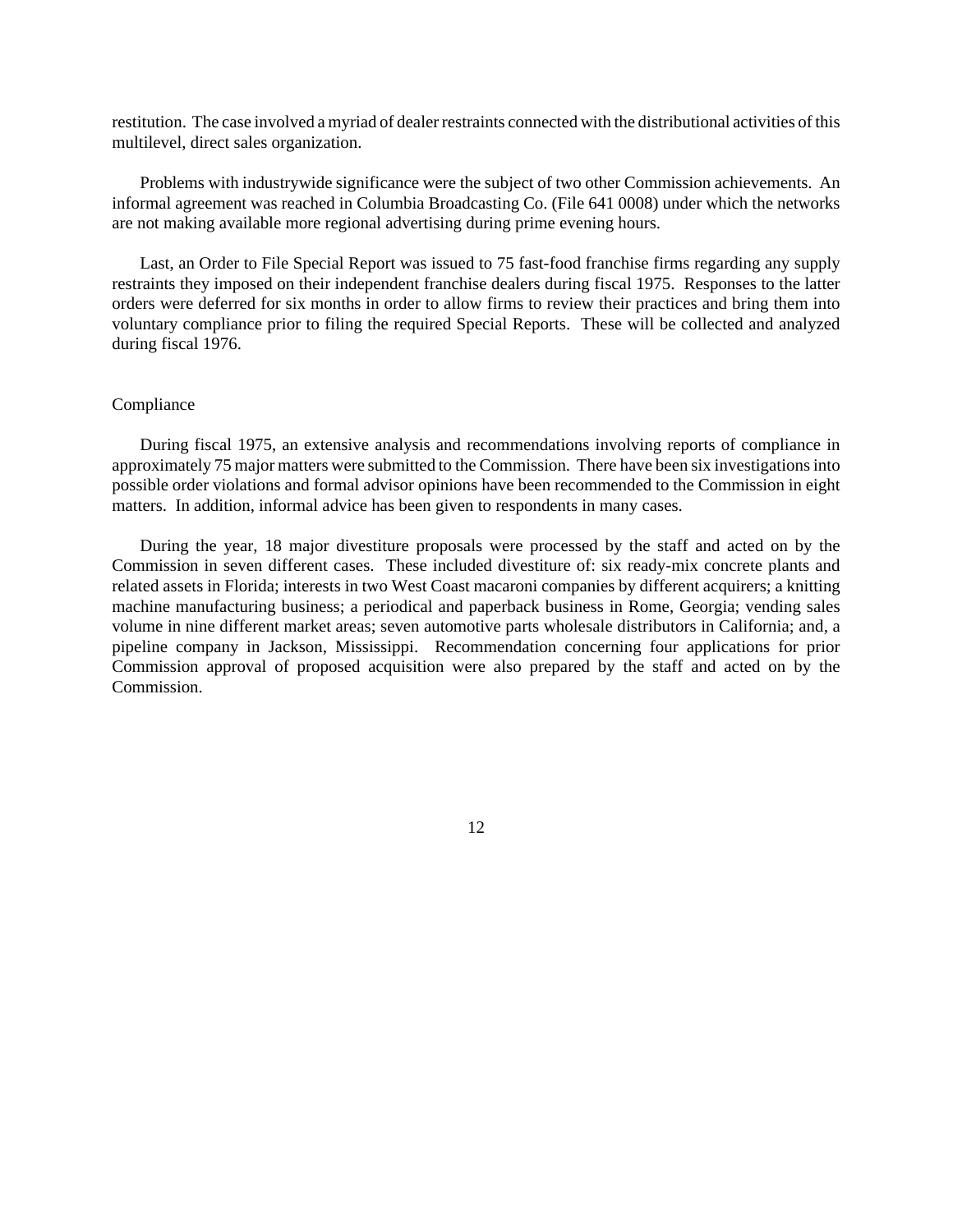At the beginning of fiscal year 1975 there were nine civil penalty actions pending at various stages. During the year an additional penalty case, U.S. v. Papercraft Corp. was certified to the Department of Justice. Through vigorous prosecution of the pending civil penalty actions by the compliance staff, penalties were assessed or affirmed totaling \$4,292,700. In addition, injunctions have been awarded or affirmed in five of the cases.

# Accounting

The accounting staff provided assistance in numerous investigations, studies and litigation matters in fiscal 1975. During that period, accounting services were utilized in 19 matters involving mergers and acquisitions; nine matters involving discriminatory pricing practices; and 36 matters involving other unfair methods of competition and restraint of trade.

In addition, accounting assistance was provided for the annual Rates of Return in Selected Manufacturing Industries report, and in special and economic studies.

Regional Office Support to Maintaining Competition

During fiscal 1975, the Commission's regional offices worked closely with the Bureaus of Competition and Economics to develop a significant and important program for antitrust law enforcement. In addition to their effortsin investigating and arresting such traditional trade restraint problems as allocation of markets and customers, resale price maintenance systems, boycotts, price fixing and bid-rigging conspiracies, the regional offices have also assisted state and local law enforcement agenciesin improving their effectiveness in dealing with competition problems.

Generally, regional office efforts designed to promote competition fell within three broad areas: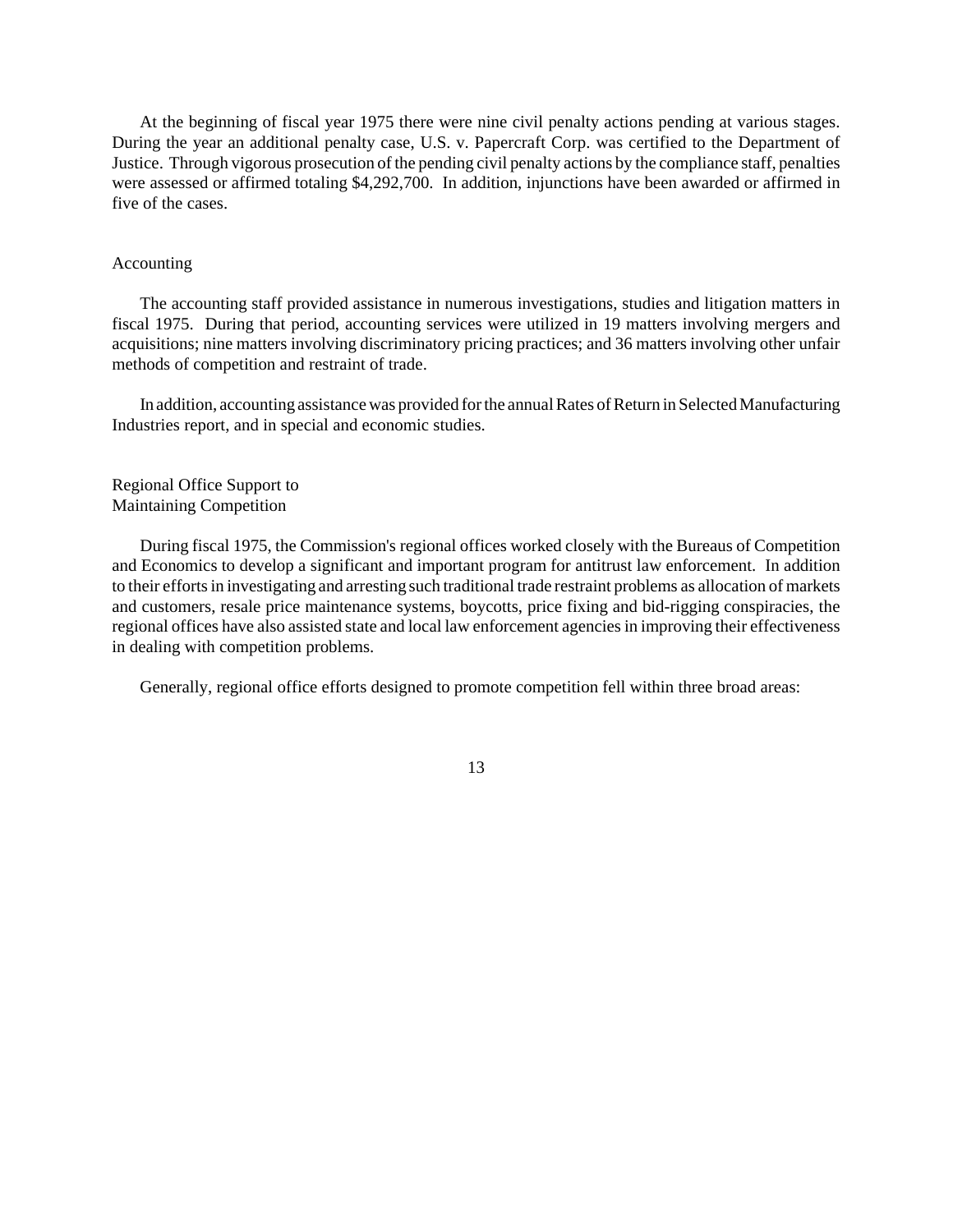- (1) reducing or preventing excess market power caused by industry merger, joint venture activity and excess concentration;
- (2) reducing or preventing excess market power caused by industry member conduct, such as allocation of markets and customers, resale price maintenance, boycotts, price and bid fixing, and price and service discrimination; and
- (3) assisting state and local law enforcement agenciesto enhance their effectivenessin the antitrust area.

Within the first category, the regional offices in fiscal 1975 continued their adjudicatory efforts in the matter of Walter Kidde and Company (D. 8957), challenging Kidde's acquisition of Arrow Lock Corporation, and in Heublein, Inc. (D. 8904) challenging the acquisition by Heublein Incorporated of United Vintners.

Within the second category, the regional offices recommended three complaints which were issued by the Commission in fiscal 1975. First, in the matter of Martin Marietta Corporation (D. 9039), the Commission charged three Portland cement manufacturers with establishing and maintaining a noncompetitive pricing and distribution system. Second, in the matter of Borden, Inc. (D. 8978), the Commission charged Borden with illegally monopolizing the reconstituted lemon juice industry. Third, in the matter of Gibson Products Company (D. 9016), the Commission alleged that the owners and operators of a nationwide chain of "Gibson" retail stores knowingly induced discriminatory allowances from their suppliers, boycotted suppliers not granting these special allowances, and received or granted illegal brokerage payments, all in violation of the Robinson-Patman Act and Federal Trade Commission Act. The regional offices were also responsible for obtaining two other orders involving the Robinson-Patman Act: Ponder & Best, Inc. (C-2552) and Lawry's Foods, Inc. (C-2575).

In addition, the regional offices were heavily involved in investigations involving shopping center leases, and were responsible for a consent order entered against a major shopping center developer in The Rouse Co. (C-2663). Resale price maintenance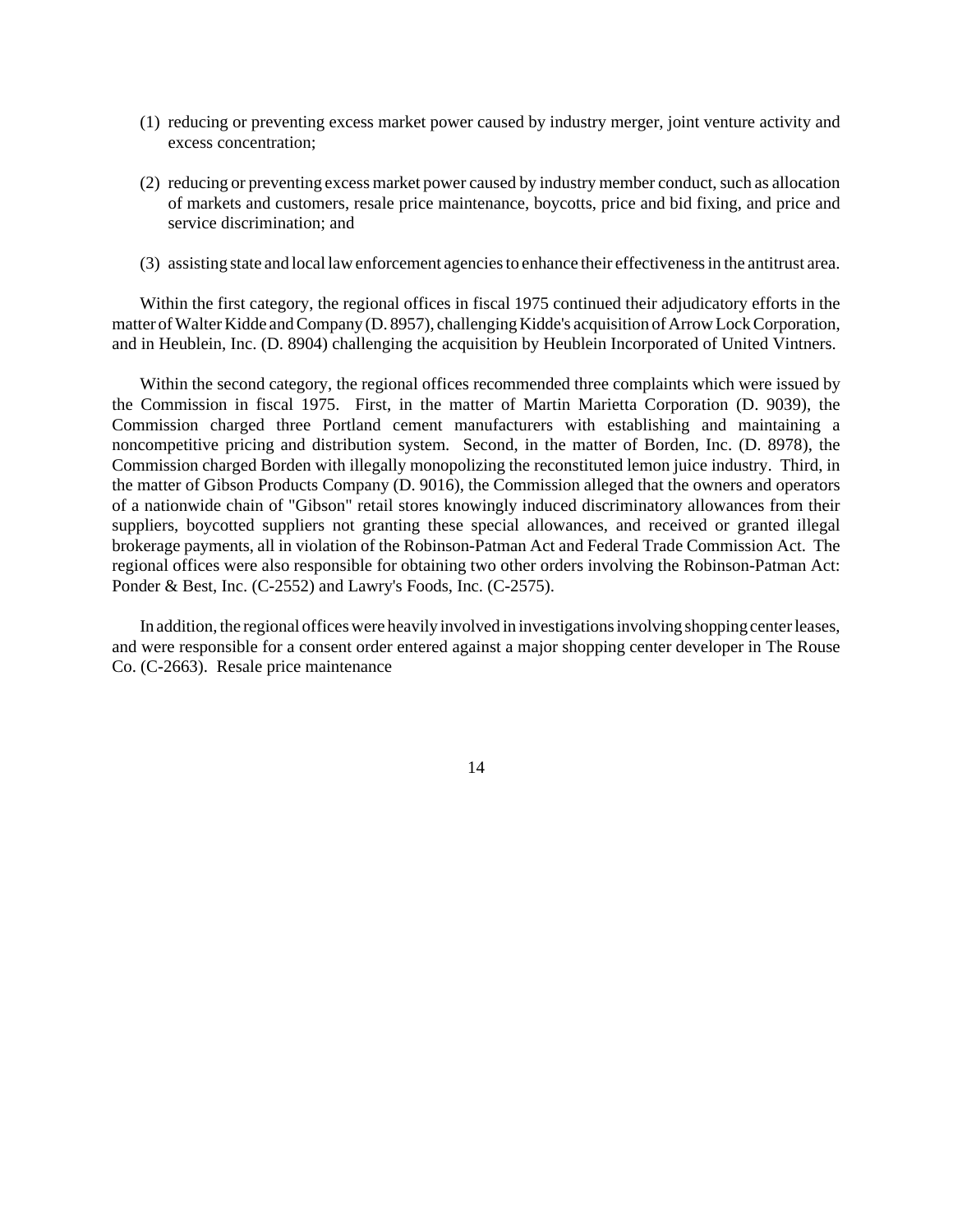wasthe subject of complaints and orders obtained through regional office effortsin Colt Industries Corp. (C-2520), Duofold, Inc. (C-2632), and Cubco, Inc. (C-2670). The regional offices also completed work on an industrywide investigation of vertical price fixing in the sale of phonographic stereo equipment.

Within the third category above, the regional offices have been engaged in an extensive effort to encourage the state legislators to review state laws and bills from the point of view of assessing their costs and benefits for consumers. Particular emphasis was placed on reviewing state licensing laws that restrict, rather than promote, competition. To this end, staff of the regional offices have testified before state legislative committees on proposed regulatory reformbills, and have conferred with State Attorneys General regarding the competitive impact of specific state regulations. In addition, they have worked with state officialsto set up statewide regulatory reviews, and have commented on licensing boards' proposed rules and regulations.

During fiscal 1975, the regional offices opened 15 formal investigations of competition matters. A total of 57 competition-related, open formal investigations were the responsibility of the regional offices at yearend.

General Counsel Support to Maintaining Competition

The General Counsel's staff serves as the Commission's lawyer in all court proceedings (except compliance matters) to which the Commission is a party in the United States District Courts, U.S. Courts of Appeals and the U.S. Supreme Court.

The staff also serves as legal advisor to the Commission regarding questions of law and policy in the general areas of legislation, administrative law, procedure, jurisdiction, compliance with the Freedom of Information Act and the Privacy Act, enforcement of Commission subpoenas, as well as any other areas in which the Commission deems the advice of the General Counsel to be necessary or desirable. In fulfilling these responsibilities, the General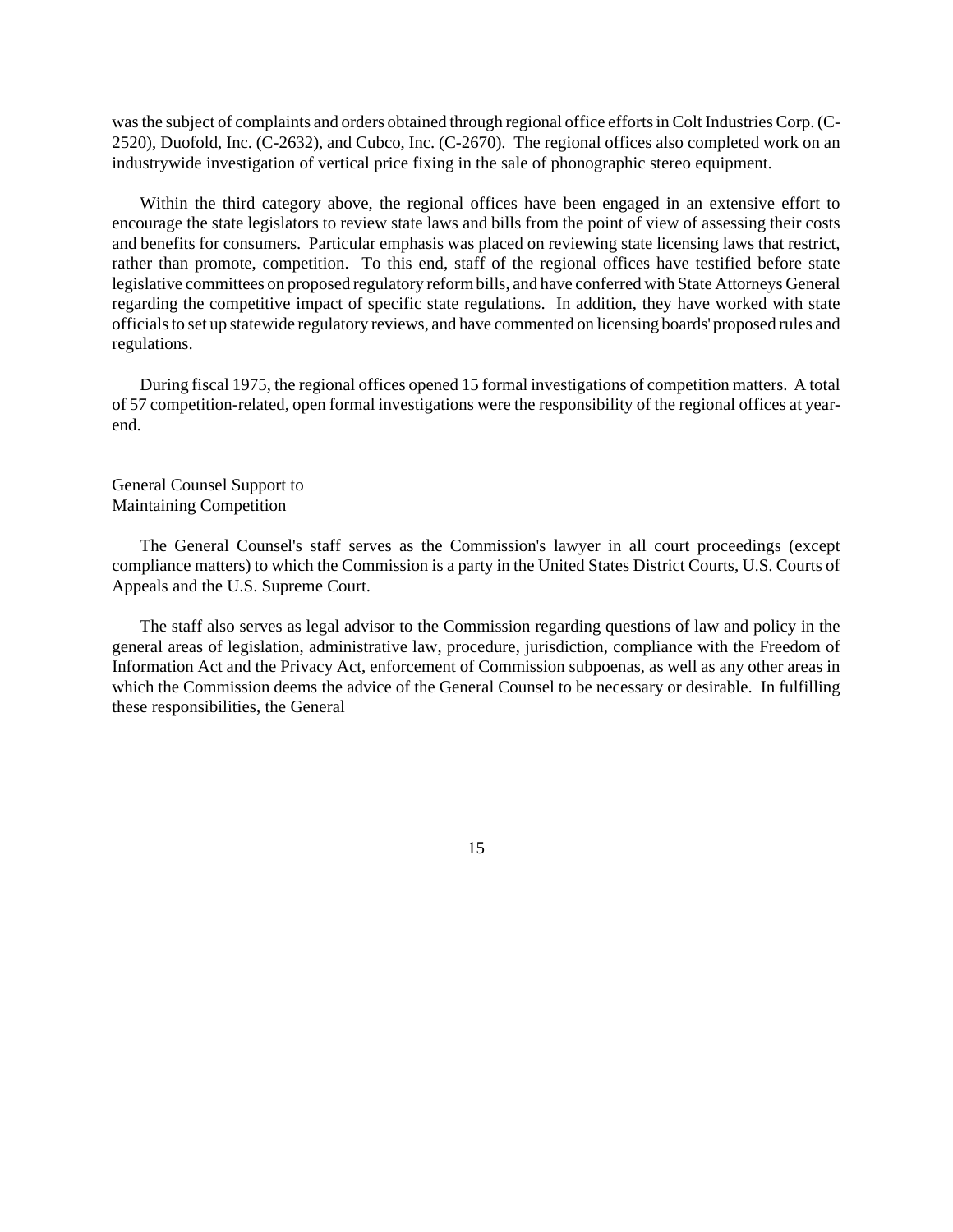Counsel staff coordinates liaison activities with Congress and other Federal agencies, drafts, comments on legislative proposals, administers the Commission's advisory opinion program, advises the Commission on appeals from denials of access to Commission files under the Freedom of Information Act and advises the Commission as to the disposition of motions to quash 6(b) orders. The staff's legal services are employed in connection with all the Commission's competition, consumer protection, and economic activities.

During fiscal 1975, the General Counsel represented the Commission in 156 court cases, including 73 cases on hand at the start of fiscal 1975 and 83 cases which were initiated during the course of the fiscal year. Twenty-eight of the total involved appeals to the court of appeals from the Commission orders and of these, six were in the competition area. A total of 128 collateral cases were worked on during fiscal 1975 including subpoena enforcement, injunction, and Freedom of Information Act proceedings and appeals therefrom. Thirty-nine of these cases involve the Commission's operational activities in the area of competition.

Among the significant actions in the area of competition which have resulted from the litigation staff's efforts during fiscal 1975 are the following:

In the Corning Glass Works case, the Seventh Circuit affirmed a Commission order which prohibited Corning from enforcing price maintenance in fair trade states through the use of contracts with its wholesalers located in free trade states.

In the Avnet case, the Seventh Circuit also upheld a Commission decision striking down Avnet's acquisition of Guarantee Generator and Armature Co. as having been in violation of Section 7 of the Clayton Act.

The legislative and congressional liaison activities of the Commission included the preparation of reports and the presentation of testimony at congressional hearings on a number of bills subsequently enacted, including amendments to the Freedom of Information Act; the Magnuson-Moss Warranty - Federal Trade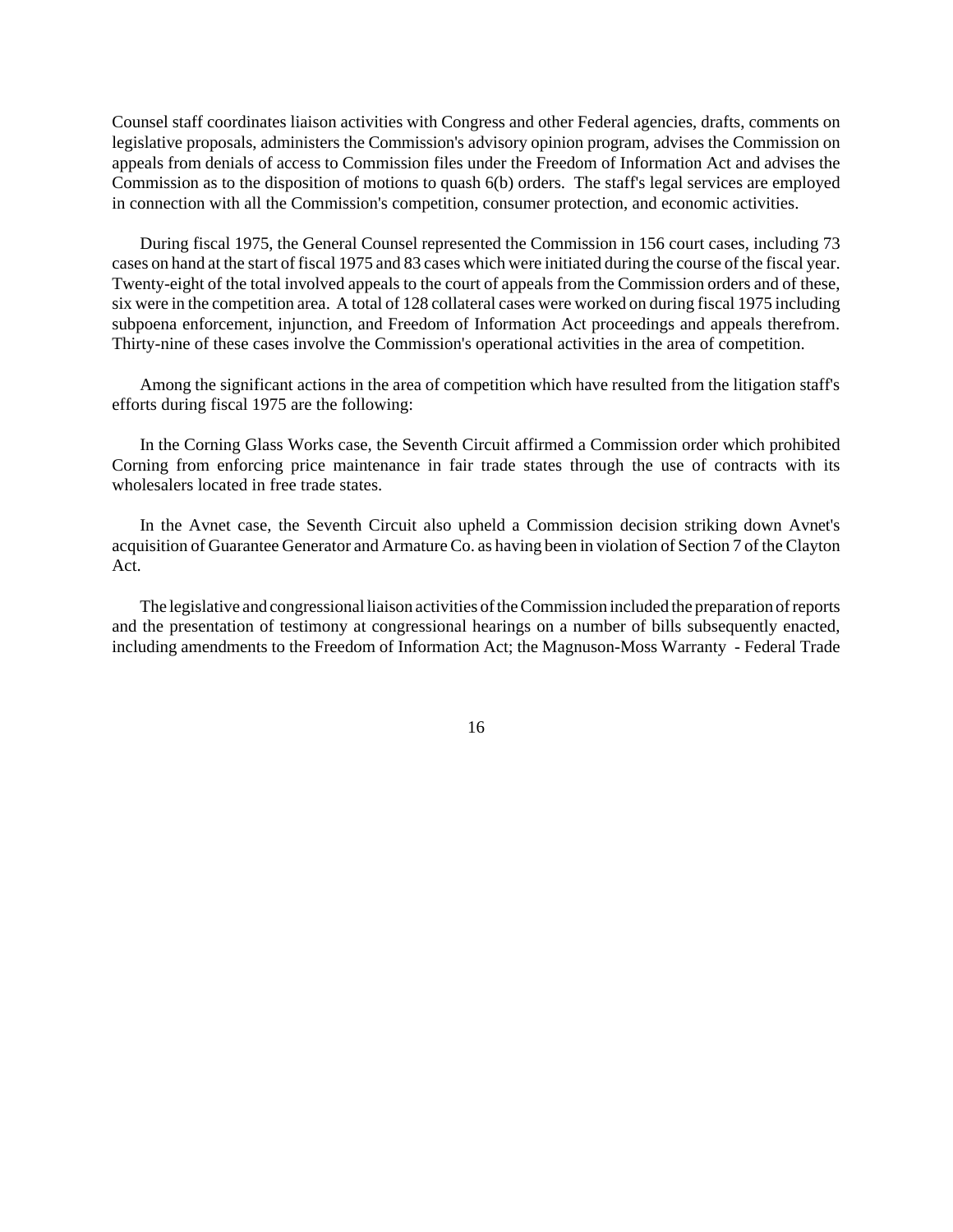Commission Improvement Act of 1974; the Deepwater Port Act of 1974; legislation to increase the criminal sanctions of the Sherman Antitrust Act; and the Privacy Act of 1974. Testimony was given on a number of bills dealing with the repeal of the so-called "fair trade laws"; the Hart-Scott Antitrust Improvement Act of 1974; parens patriae antitrust suits by state attorneys general; and exclusive territorial franchising in the food and soft drink industries. Testimony has also been given in a number of investigative areas not the subject of specific legislative proposals. These included hearings dealing with the impact of the Commission's activities on small business, the Congressional review of the Commission's management process and resource utilization, the Commission's investigation of the retail food industry, and the effectiveness of federal regulation of the airline industry.

Significant fiscal 1975 activities in the legal services area included recommendations on changes of policy and procedure in order to comply with the amendments to the Freedom of Information Act; and rending advice with respect to many issues involved in the Commission's line of Business Program. Advisory opinions were rendered with respect to the lawfulness of a statistical price reporting plan, a fuel reservation program for transient aircraft, redeemable coupon redemption, together with various requests for advice concerning applications of the Robinson-Patman Act. Over 75 staff opinions, in addition, were provided the business community in fiscal 1975.

Administrative Law Judges' Participation In Maintaining Competition Mission

At the beginning of fiscal 1975 there were 36 competition cases in the hands of the Commission's staff of 12 administrative law judges. Among the competition cases in trial before the administrative law judges during fiscal 1975 were the following: American General Insurance Company, D. 8847; Amway Corporation, Inc., D. 9023; Associated Dry Goods, D. 8905; Boise Cascade Corporation, D. 8958; Borden, Inc., D. 8978; British Oxygen, D. 8955; Central California Lettuce Producers Co-op, et al., D. 8970; Cargill, D. 9005; The Coca-Cola Company, et al., D. 8855; Exxon Corp., et al., D. 8934; Food Fair Stores Inc., et al., D. 8935;

204-877 0 - 76 - 5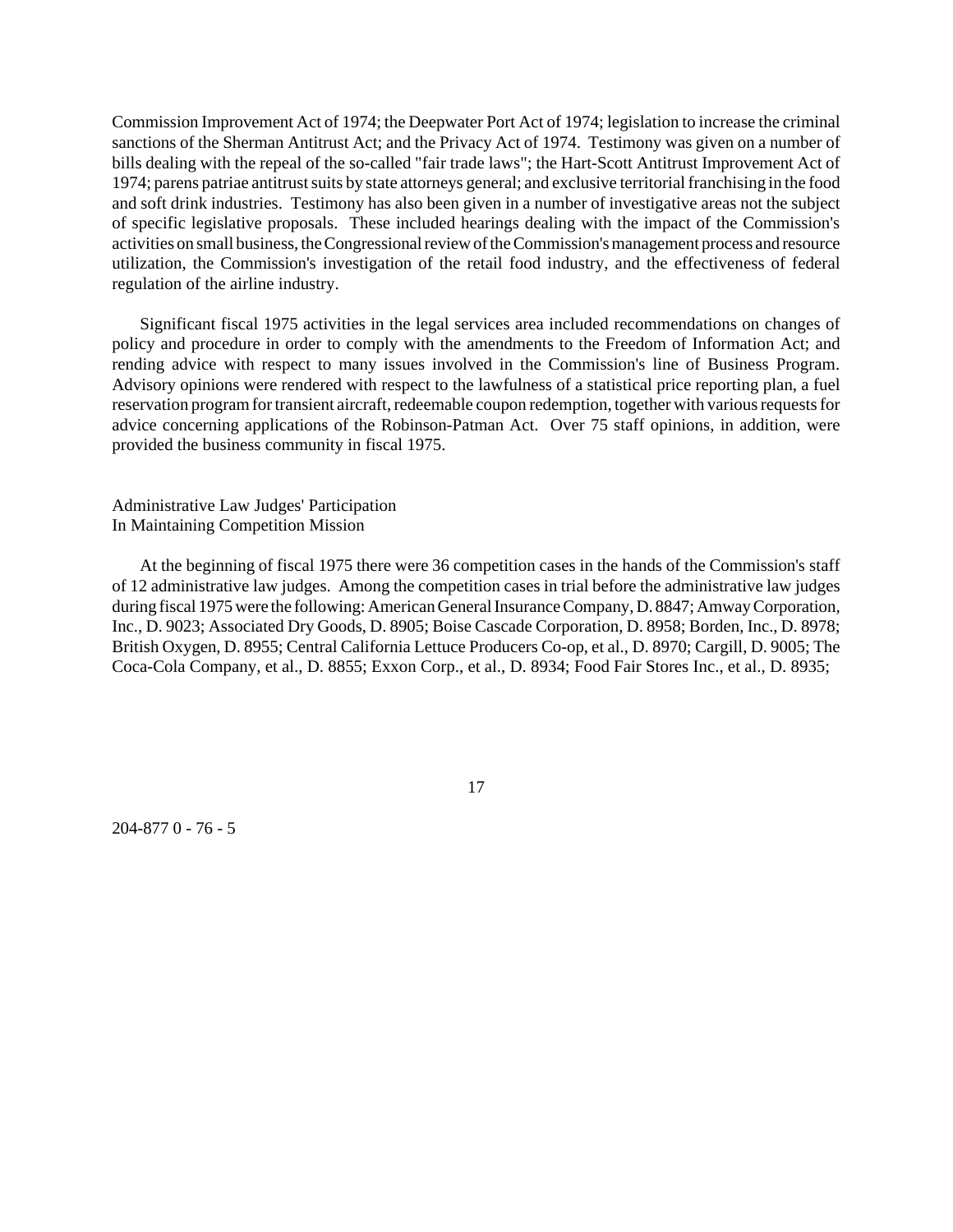Fruehauf Corporation, D. 8972; The Great Atlantic & Pacific Tea Company, D. 8866; Hertz Corporation, D. 9033; Kaiser Steel Corporation, D. 8878; Kellogg Company, et al., D. 8883; Kraftco, Inc., et al., D. 9035; Liggett & Myers, Incorporated, D. 8938; Litton Industries, D. 8778; PepsiCo, Inc., D. 8856; Phillips Petroleum, D. 8930; Retail Credit Company, D. 8920; Standard Oil Company of Ohio, D. 8910; Textron, Inc., D. 8927; Warner-Lambert Company, D. 8850; Xerox Corporation, D. 8909; Gifford-Hill & Company, D. 8989; ITT-Continental Baking Company, et al., D. 9000.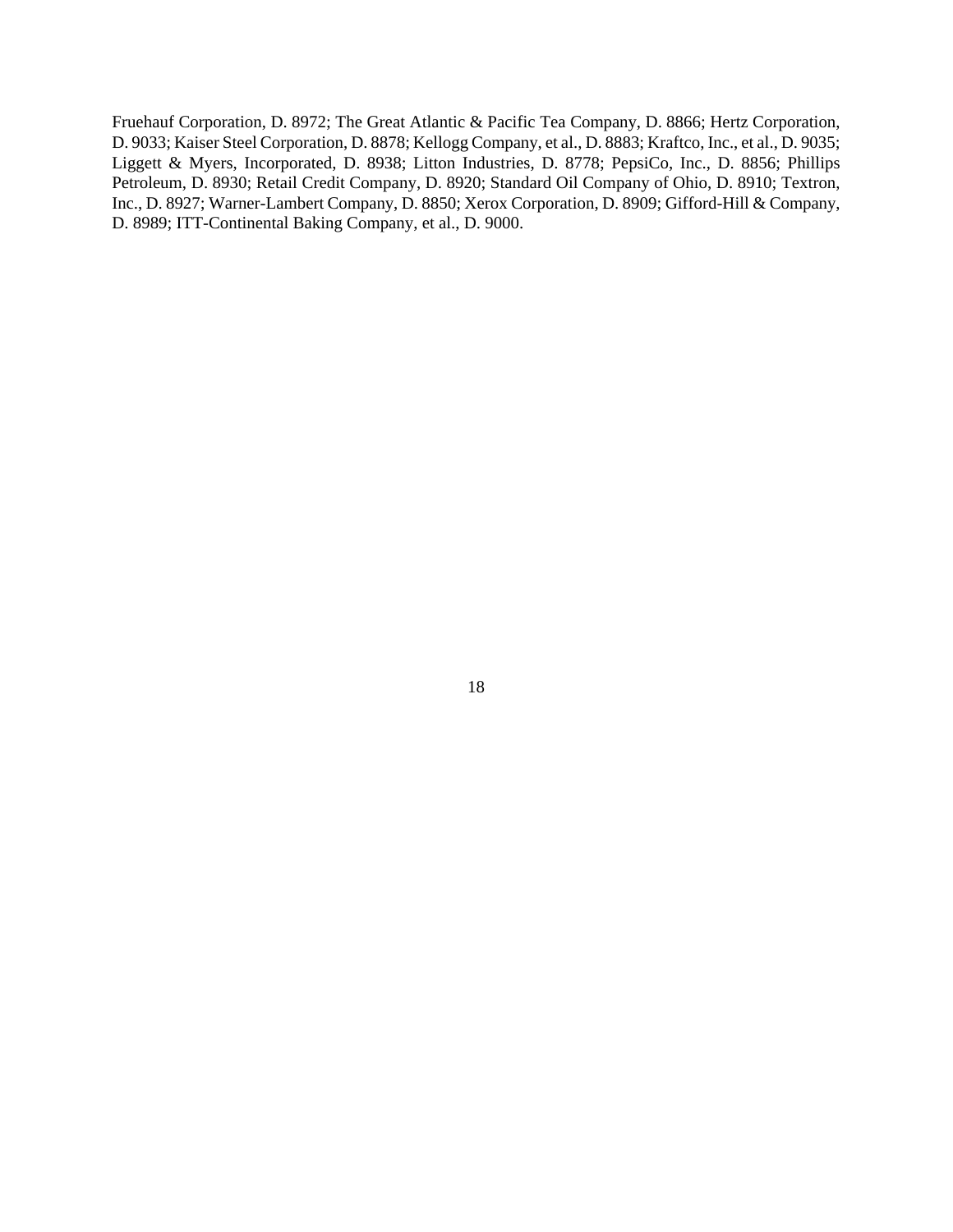## **CONSUMER PROTECTION**

In fiscal 1975, the dominant feature of the Consumer Protection mission at the Commission was the enactment of the Magnuson-Moss Warranty - Federal Trade Commission Improvement Act. The efforts that went into redirecting Commission consumer protection programs in order to begin to take advantage of the Act's opportunities, on the part of both the Bureau of Consumer Protection and the regional offices, were significant enough to merit separate discussion in this review of fiscal 1975 program accomplishments. Additional sections will follow on other Bureau and regional office programs, and on support to the Consumer Protection mission provided by the General Counsel and the Administrative Law Judges. In addition to these support missions, the Bureau of Economics began to utilize cost/benefit analysis of consumer protection rulemaking and enforcement proposals.

Implementation of the Magnuson-Moss Act

To capitalize on the potential of the Magnuson-Moss Act, and to comply with the strict deadlines Congress wrote into the Act for the creation of a brand new federal system of warranty regulation, the Commission reviewed and redirected its consumer protection programs during the last six months of fiscal 1975.

By confirming theCommission's authority to issue substantive trade regulation rules, and by empowering the Commission to seek consumer redress and civil penalties for rule violations, the Magnuson-Moss Act made the trade regulation rule the basic building block of the Commission's consumer protection programs. The Commission therefore accelerated its efforts to produce enforceable trade regulation rules and also began designing a program to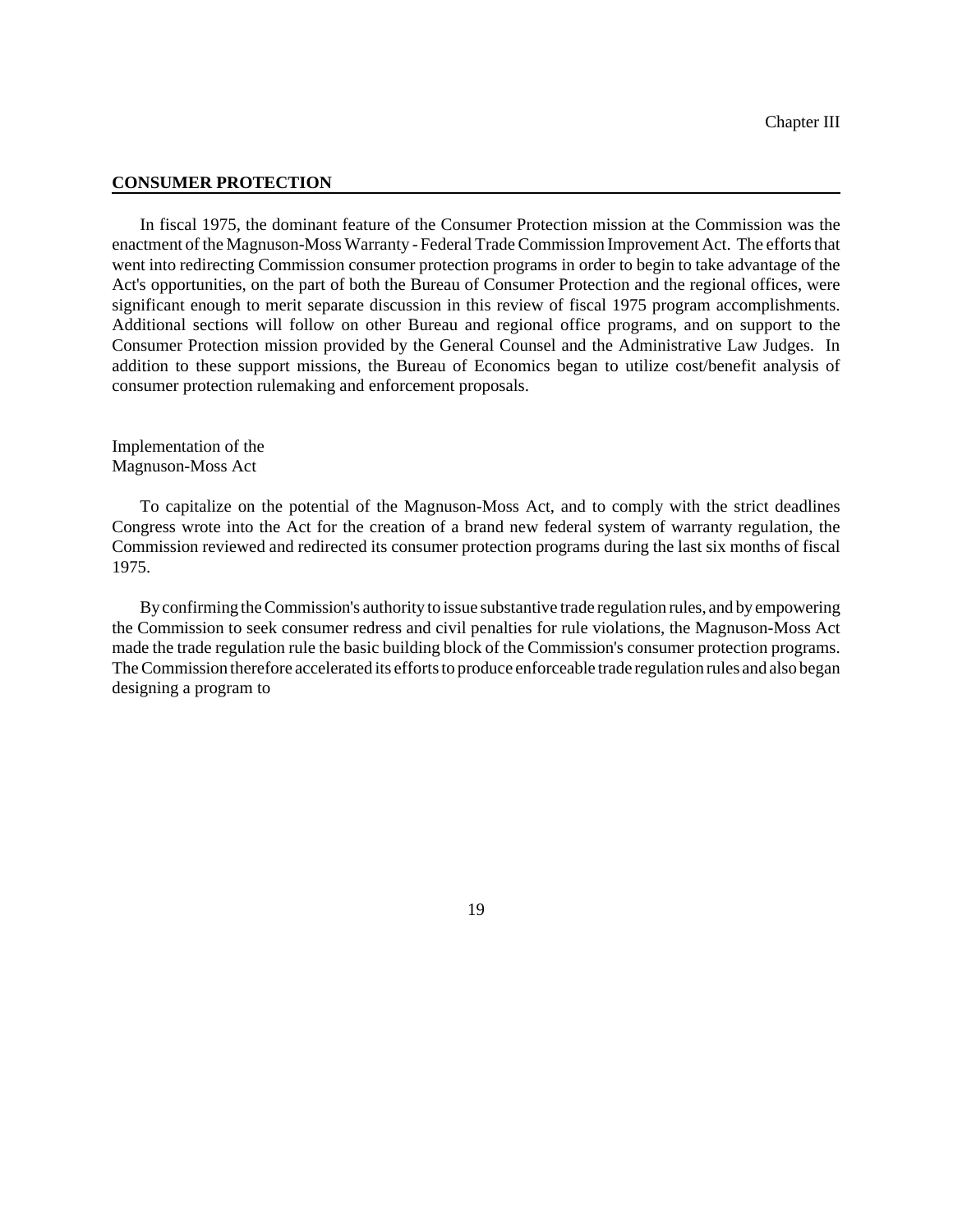codify into trade regulation rules the definitions of unfair or deceptive conduct previously outlined in litigation, interpretive guides, and trade practices rules.

The Magnuson-Moss Act not only defined the scope and role of the Commission's rulemaking power, but also spelled out the procedural steps the Commission must follow in order to promulgate valid trade regulation rules. Accordingly, the Commission halted proceedings in connection with several major rules in process when the Act became law in order to bring its procedures into compliance. These rules subsequently were republished in accordance with the Act's requirements, and an entirely new set of procedural rules was proposed to govern future trade regulation rule proceedings.

Title I of the Magnuson-Moss Act also invested the Commission with responsibility for developing a system of warranty regulation designed to promote competition among warrantors, and establish standards for the fair and nondeceptive use of warranties. To that end, rules were prepared, under the Congressional deadline of January 4, 1976, for final promulgation, dealing with the content of warranties, their presale availability, and minimum requirements for informal dispute settlement. In addition, guidelines were issued to help warrantors meet their obligations under the self-enforcing sections of the Act relating to the description of warranties as full or limited. Finally, the Commission's staff undertook an extensive program to educate and provide advice to businesses concerning their responsibilities under the Act.

The Act made civil penalties and consumer redress available for other enforcement situations in addition to violations of trade regulation rules. Under the Act, violators of the Federal Trade Commission Act are exposed to civil penalties if they knowingly engage in practices previously determined by the Commission to be unfair or deceptive, even though the violators themselves were not respondents in the earlier proceedings Consumer redress actions are permitted against parties who engaged in unfair or deceptive practices which a reasonable person would also have known to be dishonest or fraudulent. Within three months after enactment of the Magnuson-Moss Act, the staff prepared and the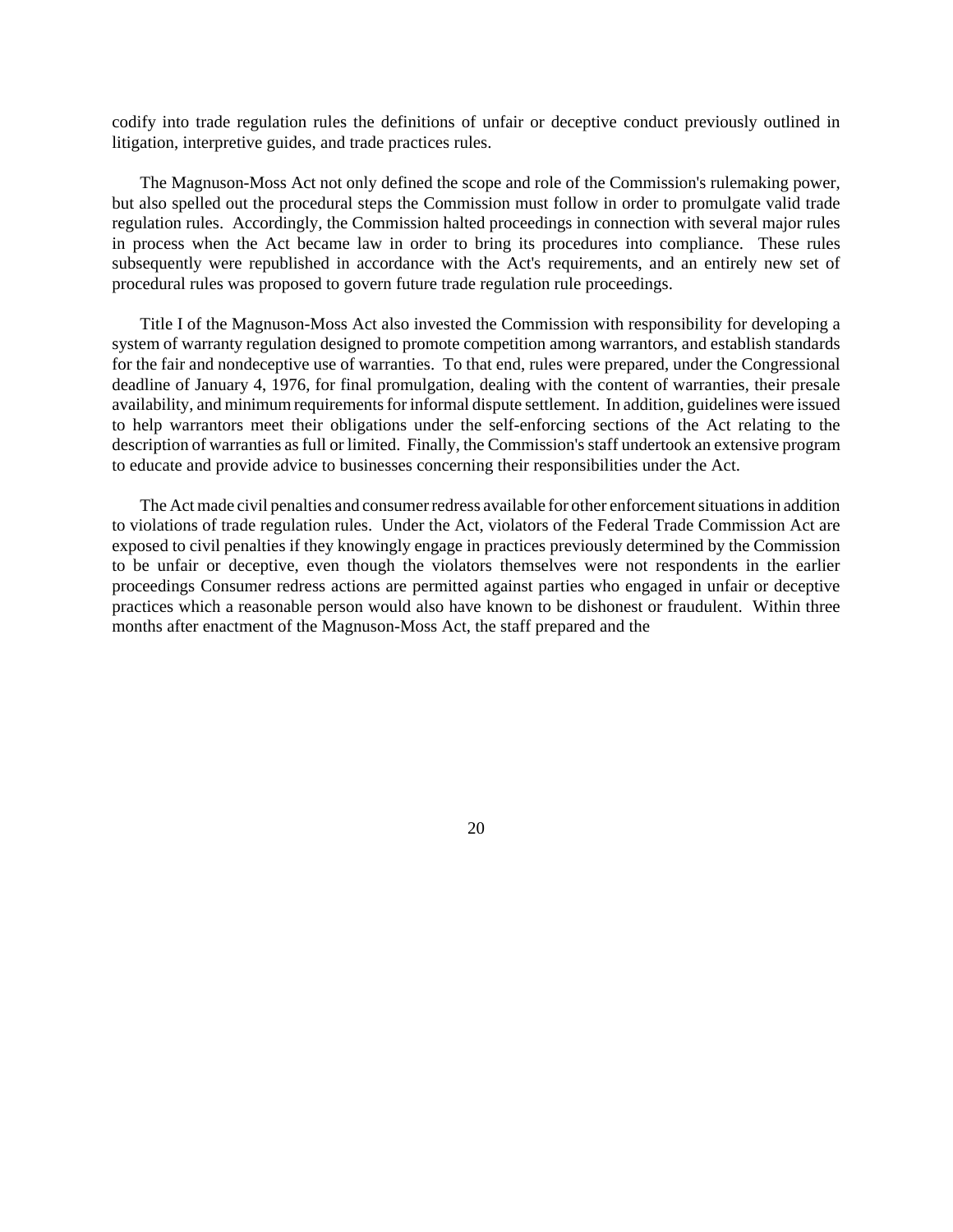Commission approved comprehensive plans to implement the civil penalty and consumer redress sections of the Act. On March 11, 1975, two months after the Act was signed by the President, the Commission served its first notice that it might seek consumer redress from a respondent in complaints issued against two major sellers of undeveloped land, Horizon Corp., and AMREP Corp. These matters were proceeding at the end of fiscal 1975.

# Prescription Drug Price Advertising Trade Regulation Rule

An important aspect of the Consumer Protection mission is to ensure that the marketplace provide consumers with a rational choice among competing products or services. In fiscal 1975, the Commission began an examination of private and public restraints on free market competition, with emphasis on advertising bans which prevent consumers from making the sort of well informed choices that foster price competition.

The prime examples of this type of approach are the Commission's proposed rules in the prescription drug advertising area. These rules are intended to promote disclosure of accurate drug price information by pharmacists to prospective customers, and eliminate restraints imposed on prescription drugs price advertising either indirectly by state-sanctioned private action or directly by government action. In attacking the problem of governmental restrictions on competition, the rules would preempt any nonfederal law or regulation that prohibits advertising or accurate price information for prescription drugs.

### Other Consumer Protection Rulemaking

In addition to the prescription drug rule, during fiscal 1975, the Commission proposed six additional rules. Further, an additional six rules developed during the fiscal year were proposed in the first month of fiscal year 1976.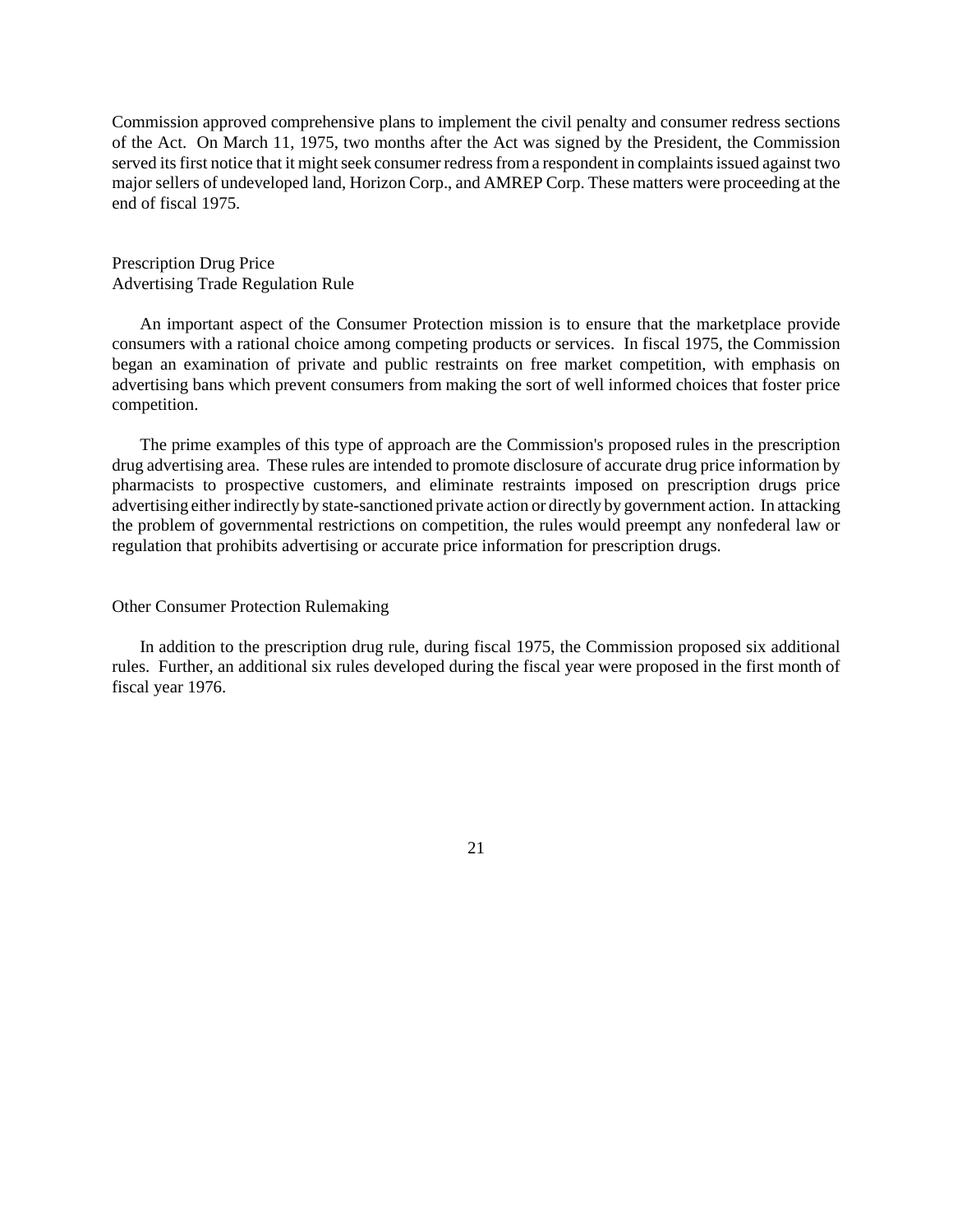While the Magnuson-Moss Act lent impetus to the Commission's rulemaking efforts, its procedural sections also halted rulemaking activity underway at the time of its enactment until the proceedings could be made to conform to the Act's requirements. For example, prior to passage of the Act the Commission had already proposed a broad trade regulation rule on private proprietary vocational and home study schools, which would require, inter alia, disclosures of dropout and placement rates, an end to generalized employment and earnings claims, a ten-day reaffirmation period for students' enrollment contracts, and pro rata tuition refunds for uncompleted courses. Hearings on the rule had been held in Boston, New York and Washington, but additional hearings were suspended until the rule could be republished and hearings procedures revamped in accordance with the new requirements of the Magnuson-Moss Act.

A partial list of other trade regulation rules proposed during 1975 includes:

Food Advertising Rule - The proposed rule would govern a variety of nutrition claims made in food advertising, including emphatic nutrition claims, nutrient comparison claims, nourishment claims, and claims for food intended to be combined with other foods.

Unfair Credit Practice Rule - The proposed rule would eliminate from consumer credit contracts a number of provisions alleged to be unfair to consumers.

Mobile Home Sales and Service - The proposed rule would require that warrantors establish systems designed to assure that the provisions of their warranties are carried out and prohibit certain alleged misrepresentations in connection with mobile home sales.

Flammable Products-The proposed rule would require disclosure of certain fire hazards associated with cellular plastics used in construction, and ban combustion characteristic descriptions unless based on specified substantiation.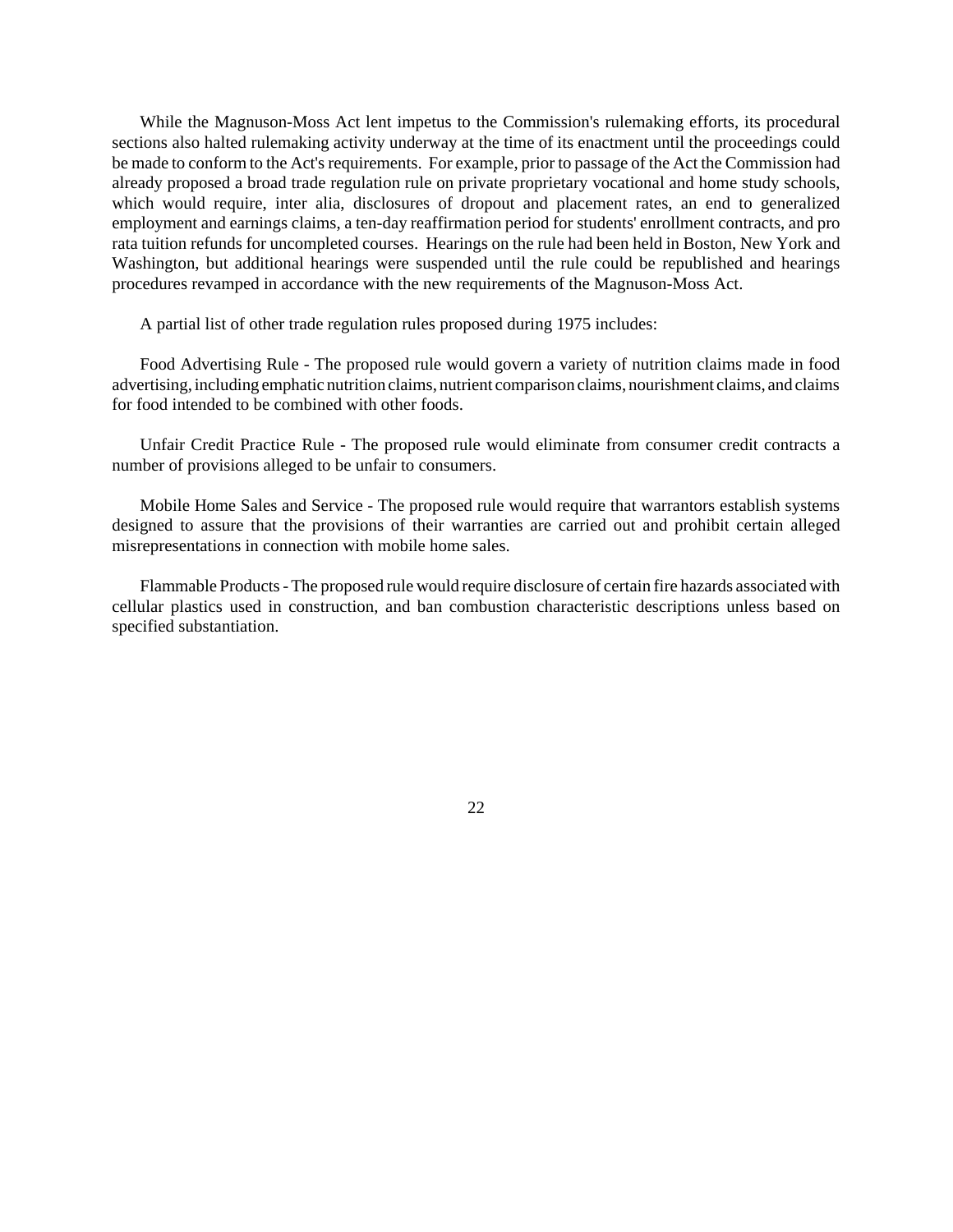Hearing Aids - The proposed rule would require a 30-day trial period for hearing aids with refund available for most of the purchase price, plus disclosure that many persons with hearing loss will not receive significant benefit from a hearing aid, and would ban a variety of allegedly deceptive and unfair sales techniques.

Three Congressional-mandated rules under Title I of the Magnuson-Moss Act were developed during fiscal 1975 and proposed shortly after the year's end. As previously discussed, they covered warranty content, minimum requirements for informal dispute settlement, and presale availability of warranties.

Trade regulation rules developed during fiscal 1975 and proposed shortly after the end of the year included rules on health spas, on the disclosure of performance characteristics of room air conditioners, and on practices in the funeral industry.

Additional work was carried out on trade regulation rules proposed or adopted during the previous years. A proposed rule on disclosure requirements and prohibitions concerning franchising was revised and republished, and considerable effort was devoted to developing a possible finalrule. Voluminous comments were received and analyzed on possible revision of the rule on care labeling of textile wearing apparel. The Commission staff also monitored compliance with the rule on a cooling-off period for door-to-doorsales by sampling the forms and contracts of some 500 companies and then alerting any company found not to be in compliance with the rule.

The Commission promulgated guides on endorsements and testimonials, issuing final guides on expert endorsements and endorsements by organizations and proposed guides covering consumer endorsements and disclosure of material connections. Guides for the law book industry were developed during the fiscal year. An enforcement policy statement wasissued on the designation of model year of motor vehicles, to deal with the practice of deceptively updating unsold motor vehicles at the end of a model year to appear to be manufactured for the forthcoming model year. The Commission also proposed a guide that would ban the advertising of child-directed premiums on television.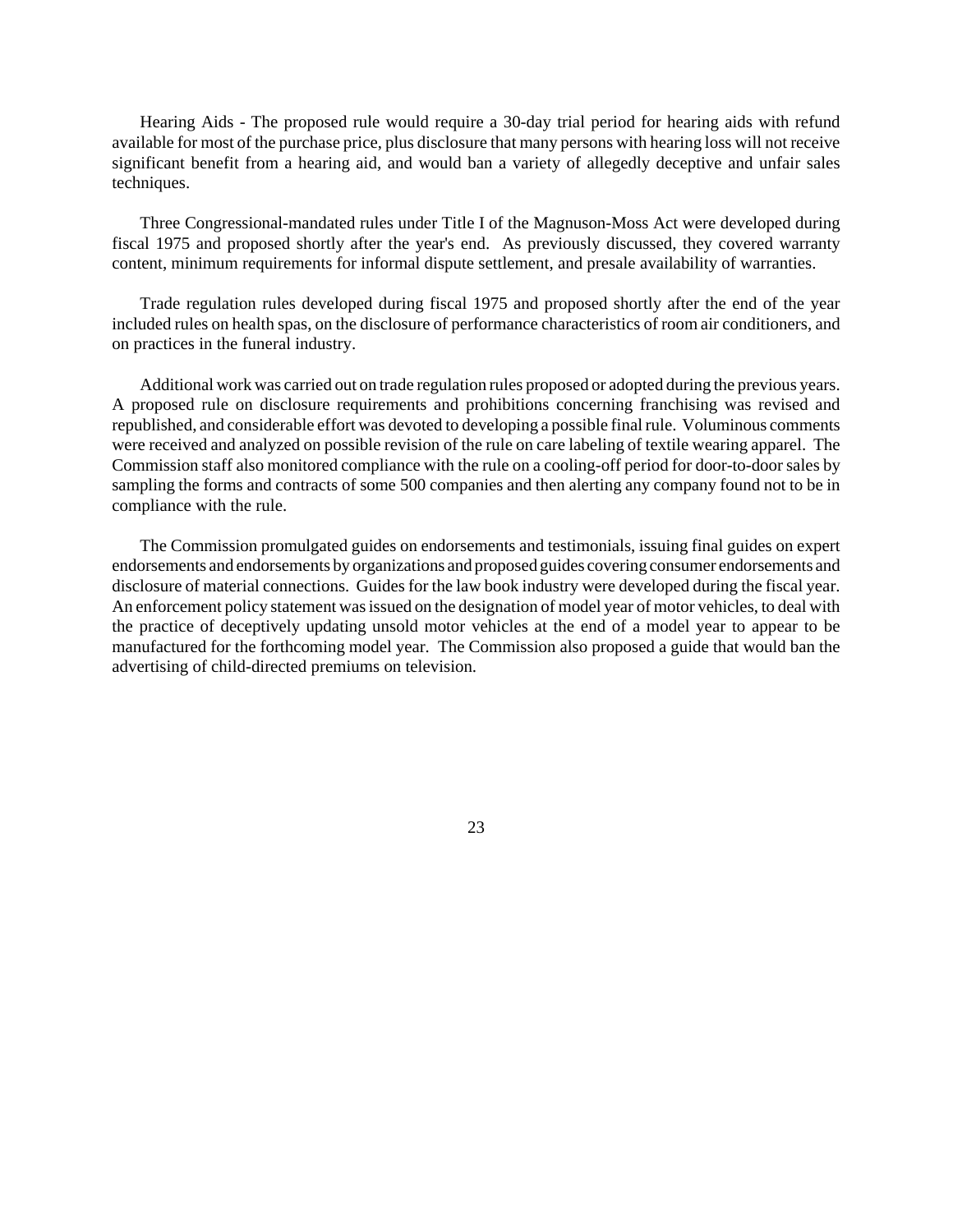Although no proposals were published during the fiscal year, theCommission staff devoted considerable resources to developing an appropriate response to the Food and Drug Administrations' panel review of overthe-counter drugs, particularly with respect to any warnings or contradictions that might be disclosed in advertising. Additional effort was invested in analyzing the lengthy record concerning the proposed rule on mail order merchandise, and in preparing the rule for possible final promulgation. The Commission staff also carried out its usual function of cigarette testing and submitted an annual report on cigarettes to Congress.

#### Consumer Protection Litigation

The Commission issued complaints under Part III of its Rules in II cases developed by the Bureau of Consumer Protection during the year. In addition, the Commission obtained 22 consent orders in Bureau cases during the course of the year.

Prominent among these settled cases were a number in which consumers realized direct benefits in money, services, or products. Four cases were settled with leaders in the mobile home manufacturing industry requiring them to perform warranty services worth an estimated \$1 million to thousands of former consumers, in addition to creating systems to deal effectively with warranty complaints in the future (Skyline Corp., Redman Industries, Inc., Fleetwood Enterprises, Inc., and The Commodore Corp.). In Fuqua Industries, Inc., tuition restitution of as much as \$1.25 million was ordered to eligible former students at the respondent's vocational schools. In Lear Siegler, Inc., the order required restitution to former vocational school students in the amount of \$750,000. In the credit balance cases, four major retailers agreed to halt the practice of retaining credits on customers' accounts as the store's own and to refund an estimated \$1.25 million to consumers (Gimbel Brothers, Inc.; Carter Hawley Hale Stores, Inc., a parent of Nieman-Marcus and Bergdorf Goodman, Inc.; McCrory Corp., parent of Lerner Stores Corp.; and Associated Dry Goods Corp., parent of Lord & Taylor). A complaint was issued charging similar practices on the part of Genesco, Inc., parent of Bonwit Teller. A consent order against 24 producers of cellular plastics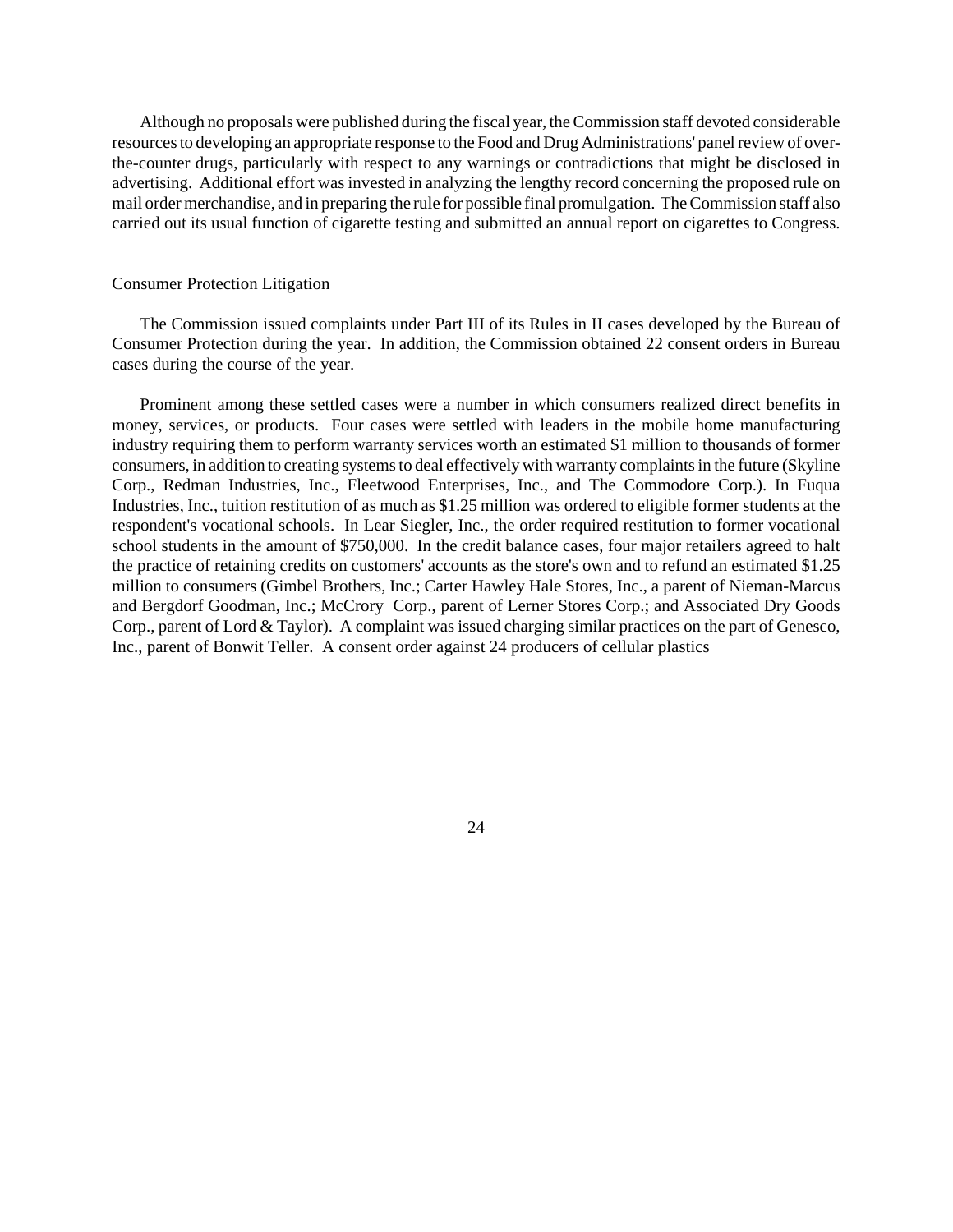used in construction required them to establish a \$5 million research program to study flammability hazards associated with the products and to engage in extensive corrective advertising to warn past users of the hazards (Society of the Plastics Industry, Inc.). A broad restitution order was also issued by an administrative law judge in his initial decision in Koscot Interplanetary, Inc. The matter was appealed to the Commission.

In advertising cases, the advertising substantiation program continued to be a major law enforcement effort. Advertising substantiation rounds were conducted covering television sets, dental products, and dishwashers in fiscal 1975. Complaints were developed from those rounds during the year and issued shortly after the year's close in Matsushita Electric Corp. and General Electric Co., both alleging misrepresentation of test results relating to the ease of service of the respondents' color television sets. The 1975 rounds also led to a complaint shortly after the end of the fiscal year in Block Drug Co., Inc., alleging false and unsubstantiated advertising for the respondent's denture adhesive and unsubstantiated advertising for its denture cleanser.

Advertising substantiation rounds for previous years also led to a number of complaints in fiscal 1975. Three cases against major automakers involved mileage claims for the firms' cars. In General Motors, a consent order wasissued prohibiting deceptive fuel economy claims. In Ford Motor Co., complaint counsel won a summary decision shortly after the fiscal year ended on a complaint alleging unsubstantiated mileage claims. In Chrysler Corp., the complaint alleging deceptive mileage advertising was tried and submitted to the administrative law judge for decision.

Other cases stemming from earlier substantiation rounds included consent orders against three makers of acne preparations prohibiting misrepresentations of efficacy claims and the making of claims without a reasonable basis(Savoy Drug and Chemical Co., American Image Corp., Hugh Mooney t/a Organic Masque Co.). Six complaints against hearing aid manufacturers, previously proposed under consent order procedures, were issued under Part III of the Commission's rules, alleging false efficacy and novelty claims (Sonotone Corp., Seeburg Industries, Inc., Textron, Inc., Radioear Corp., Dahlberg Electronics, Inc., Beltone Electronics Corp.).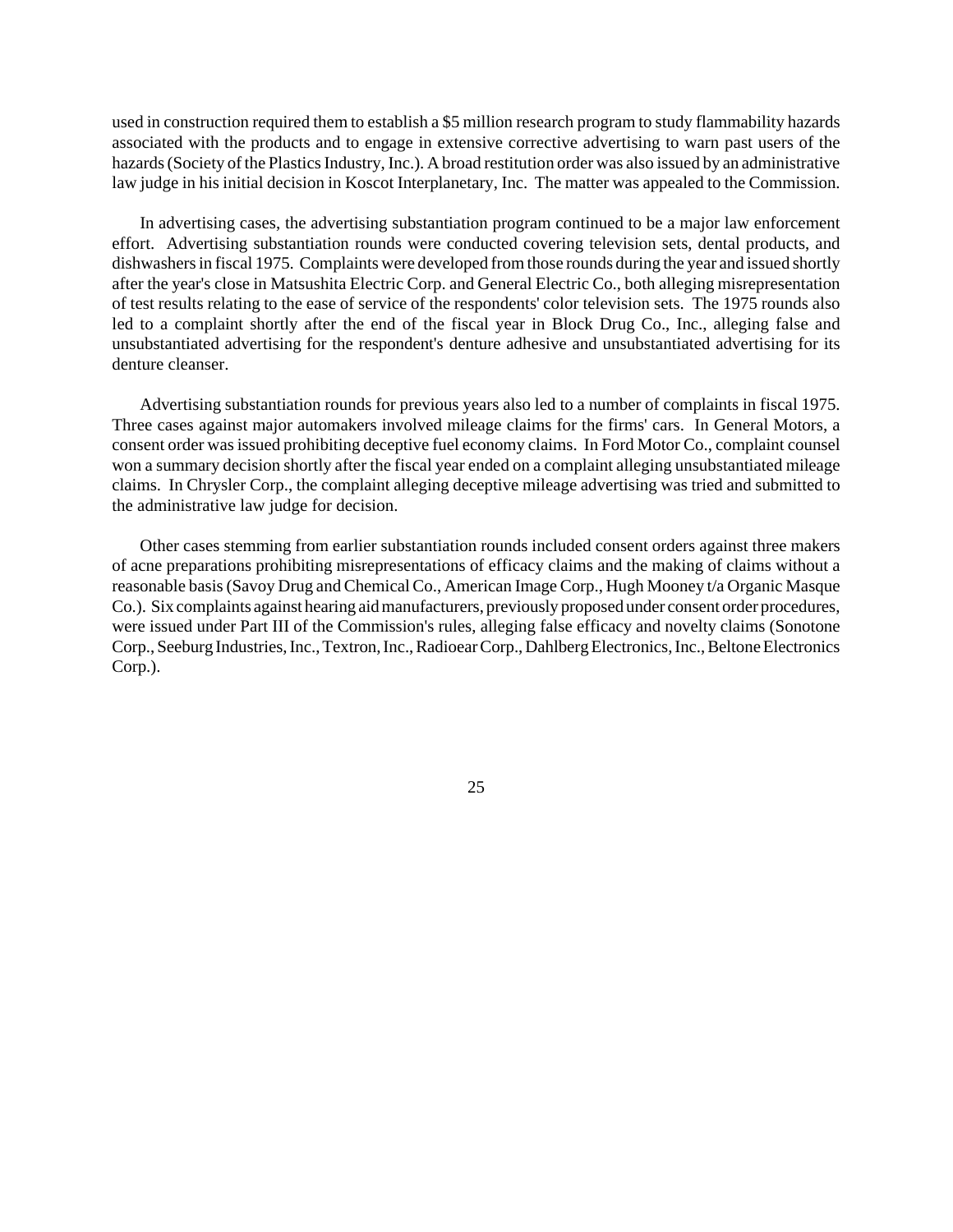Several advertising cases involved issues of public health or safety. In National Commission on Egg Nutrition, a complaint issued alleging that the respondent had misrepresented the state of scientific opinion on the relationship between the consumption of eggs, dietary cholesterol, and heart disease. The Commission sought and was granted an injunction against the respondent's advertising by the Seventh U.S. Circuit Court of Appeals. In Morton-Norwich Products, Inc., a consent order required the respondent to disclose that its salt product was not to be used by persons on a sodium or potassium restricted diet. In C.E.B. Products, Inc., the respondent was required by consent order to disclose that its cosmetic could cause severe eye pain, and to correct or recall existing packaging and advertising to comply with the order.

Disposition or other significant developments in a number of cases already in litigation at the beginning of the fiscal year: In The Great Atlantic & Pacific Tea Co., Inc., the administrative law judge issued an order prohibiting the respondentfromfailing to have advertised specials available and from over-pricing advertised items. The judge's order became final when no appeal was taken to the Commission. An administrative law judge also issued an order in Encyclopedia Britannica, Inc., prohibiting a variety of allegedly deceptive practices in connection with the respondent's door-to-door sales of encyclopedias and recruitment of salespersons. The case was appealed to the Commission.

In Beneficial Corp., an administrative law judge ruled that the respondent had deceptively advertised through its use of the "Instant Tax Refund" slogan, and had unfairly used confidential information collected in the course of its tax preparation business in order to solicit loans. A consent order in Tax Corporation of America prohibited similar practices with respect to confidential tax information and other misrepresentations related to tax preparation.

In Warner-Lambert Co., an administrative law judge issued an order forbidding the respondent to advertise that its Listerine mouthwash is beneficial in the treatment of colds and sore throats, and ordering the respondent to engage in corrective advertising for two years. The case was appealed to the Commission.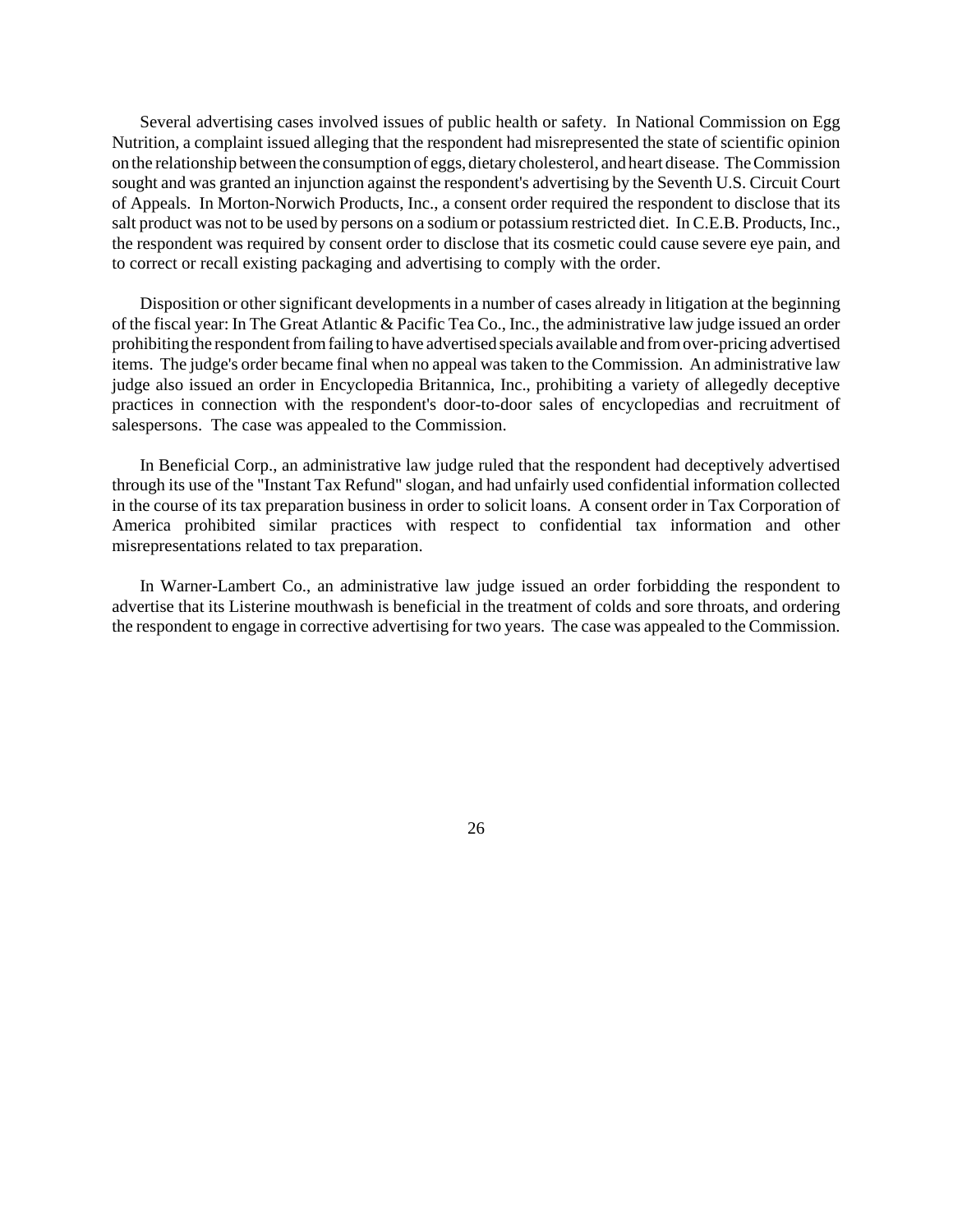The Commission entered orders prohibiting advertising misrepresentations relating to the assertedly nonpolluting nature of respondents' gasoline in Standard Oil of California and Crown Central Petroleum Corp. The Commission also ordered the cessation of false uniqueness claims and other false and unsubstantiated advertising for respondents' air conditioners in Fedders Corp.

An extended trial was in progress during much of the fiscal year in Retail Credit Co., on a complaint alleging that the respondent, a national consumer reporting agency, had engaged in unfair and deceptive methods of collecting and reporting information, and had violated the Fair Credit Reporting Act.

The Commission's administration of the Fair Packaging and Labeling Act over the past fiscal year under Section 4 has been primarily focused on providing more meaningful information to the consumer to facilitate value comparisons. Working in conjunction with staff members of the other agencies involved in administering this Act, uniformguidelines have been developed for use by industry in expressing net quantity of a package in terms of metric measurements. Under Section 5 of the Act the Commission is continuing to evaluate the proposed regulation to require ingredient listing, in the order of decreasing predominance, on all detergent products. At the end of the fiscal year, the public record was reopened to permit consideration of several surveys conducted by members of industry reflecting consumer understanding and desire for such ingredient listing.

### Compliance

In compliance matters, judgments for civil penalties totaling \$273,700 were obtained during the fiscal yearin seven cases. Twenty-three more civil penalty cases were certified to the Department of Justice and/or filed in court during the year. In addition to the normal new compliance reports required under order, over 200 reports were obtained from respondents in previous cases to ensure their continued adherence to the terms of the orders.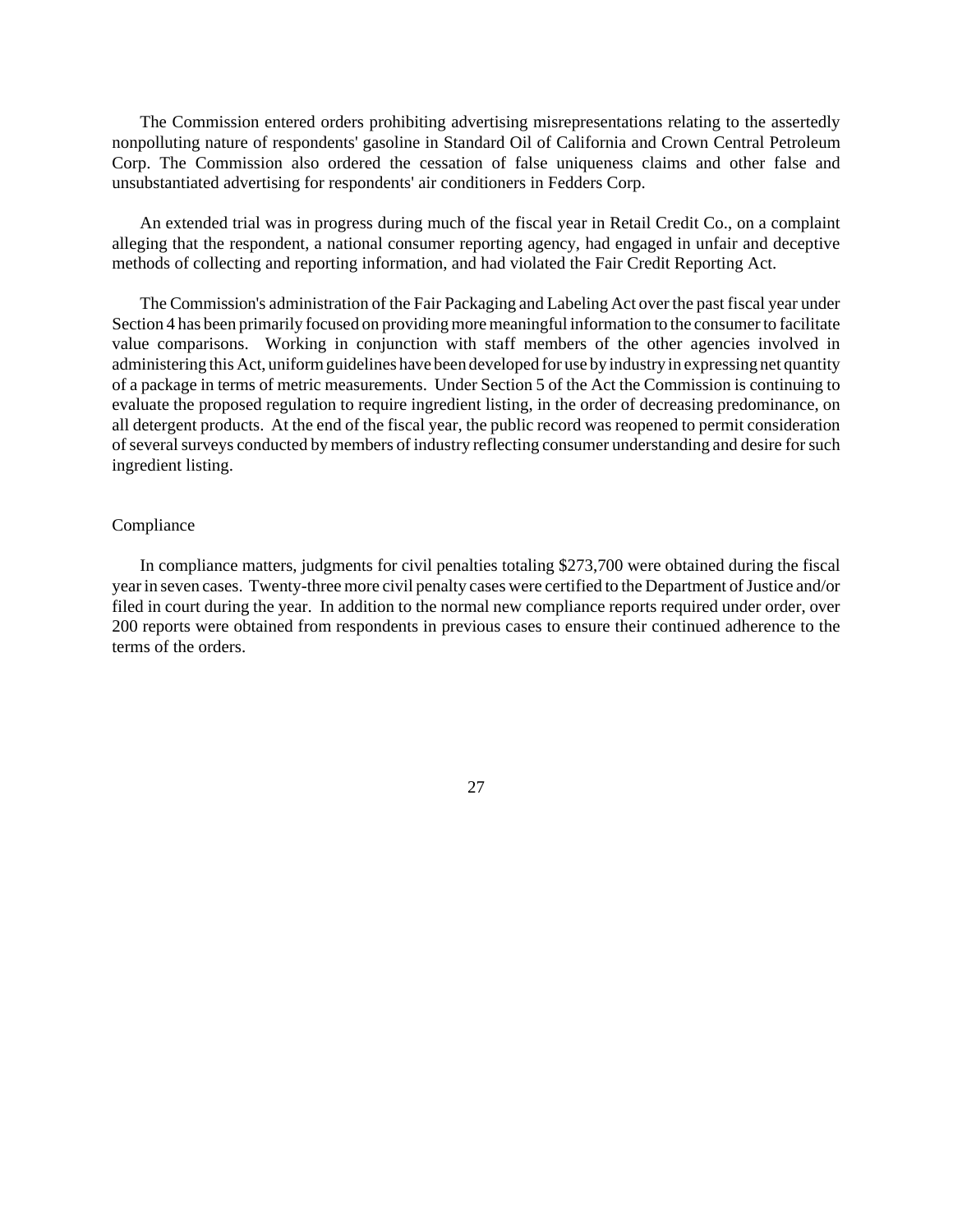# Regional Office Support to Consumer Protection Mission

The Commission's regional offices continued to carry a substantial portion of the overall Consumer Protection mission. In several consumer protection programs, the regional offices share enforcement responsibilities with the Bureau of Consumer Protection, and in a number have primary enforcement responsibility. Significant activities in joint programs included the regional offices' participation in the land sales program investigations of the marketing practices of various interstate land sales firms. The Commission's complaint against a major land sale company, AMREP Corporation, is an example of this enforcement activity.

In the Truth in Lending Program the Commission approved three regional office complaints charging Coventry Builders, Inc., United Builders, Inc., and Capital Builders, Inc., with significant violations of the Truth in Lending Act.

Under the Textile, Wool and Fur Labeling Program the New York Regional Office sought condemnation of misbranded merchandise. Boverman Fabrics, Inc., was charged with importing substantial amounts of misbranded woolen products. That action resulted in prompt remedial action by the importer, and it promises to become a useful enforcement tool in this area.

Under the Vocational School Program, regional office efforts continued to be directed toward the elimination of unfair and deceptive practices in the vocational school industry. As a result of regional office investigations, the Commission issued complaints against American Tractor Trailer Training, Inc., New England Tractor Trailer Training, Inc., and Commercial Programming Unlimited.

In addition to enforcement responsibilities in programs jointly conducted by the regional offices and the Bureau of Consumer Protection, the regional offices conduct programs in which the regional offices have sole enforcement responsibility within theCommission. Under the Health Spa Program, the regional offices concluded several pending matters, including a consent order in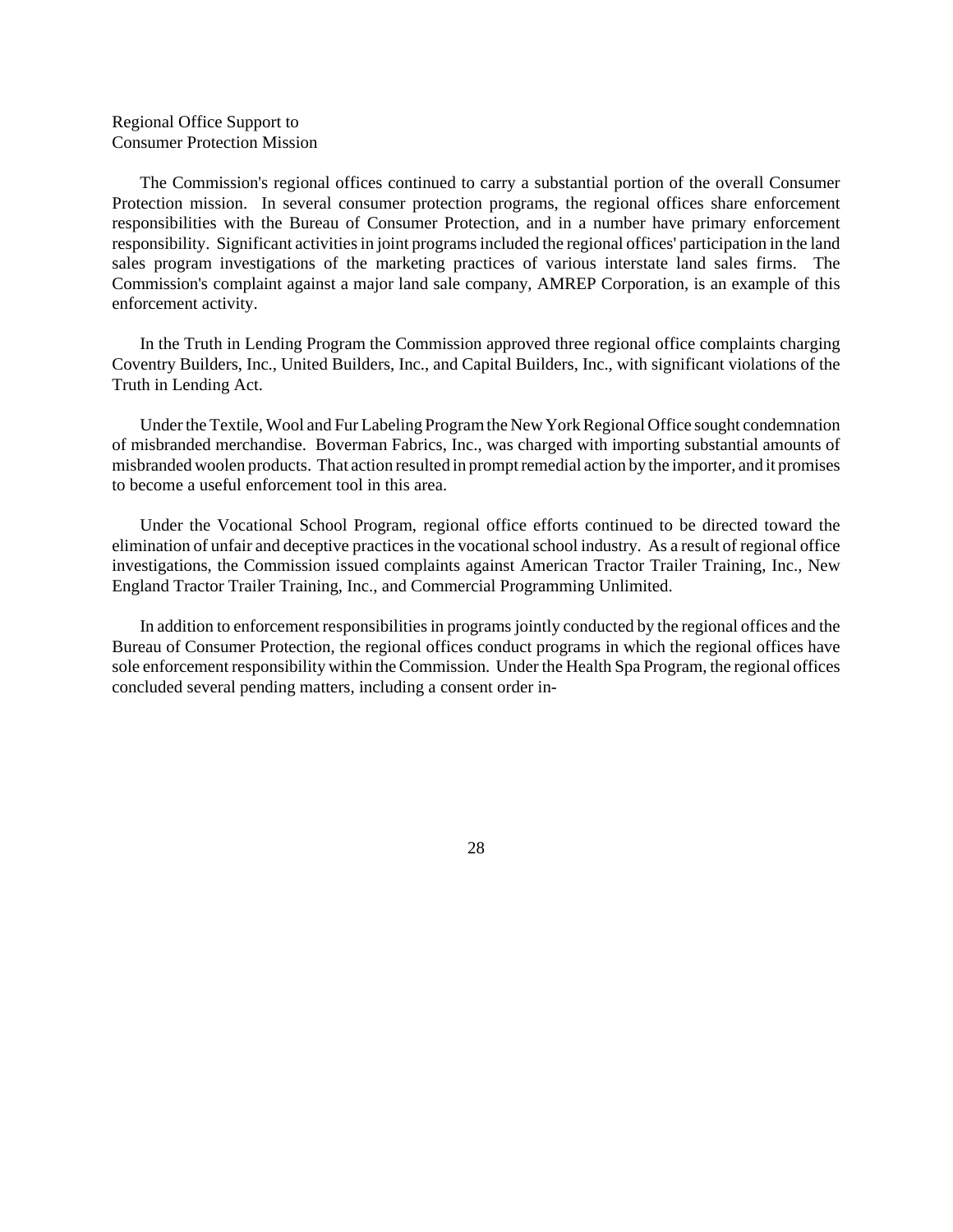volving Jack La Lanne Management, Inc., which contained a pro rata refund for patrons who were misled by the firm's sales and promotional efforts. In addition, a Health Spa Trade Regulation Rule containing a pro rata refund provision (in addition to a cooling-off period") was drafted in substantial part by the New York Regional Office in cooperation with the Bureau of Consumer Protection.

In the Idea Promotion Program, investigational efforts continued toward the goal of producing a Trade Regulation Rule (in the idea promotion industry). Pursuant to those efforts, nonpublic hearings were held in Dallas and Los Angeles. Formal complaints were issued against Idea Research and Development, Inc., and the Raymond Lee Organization. Five other formal investigations were also initiated as a result of the industrywide investigation.

In the Regional Advertising Program the regional offices continued to monitor and investigate regional advertising in their respective geographic areas. Concurrently with the effort, the San Francisco Regional Office completed investigation and drafting of a proposed Trade Regulation Rule with respect to the Protein Supplement Industry. Regional offices will bear increasing responsibility under the codification program implemented under the Magnuson-Moss Warranty - Federal Trade Commission Improvement Act.

General Counsel Support to Consumer Protection

As noted in the discussion of the Competition mission, the General Counsel staff represented the Commission in 156 court cases during fiscal 1975. Twenty-two of these cases involved appeals to the appellate courts from Commission orders which resulted from adjudicative proceedings in the area of consumer protection. Fifty-seven of the collateral suits initiated by or against the Commission were related to the Commission's consumer protection activities.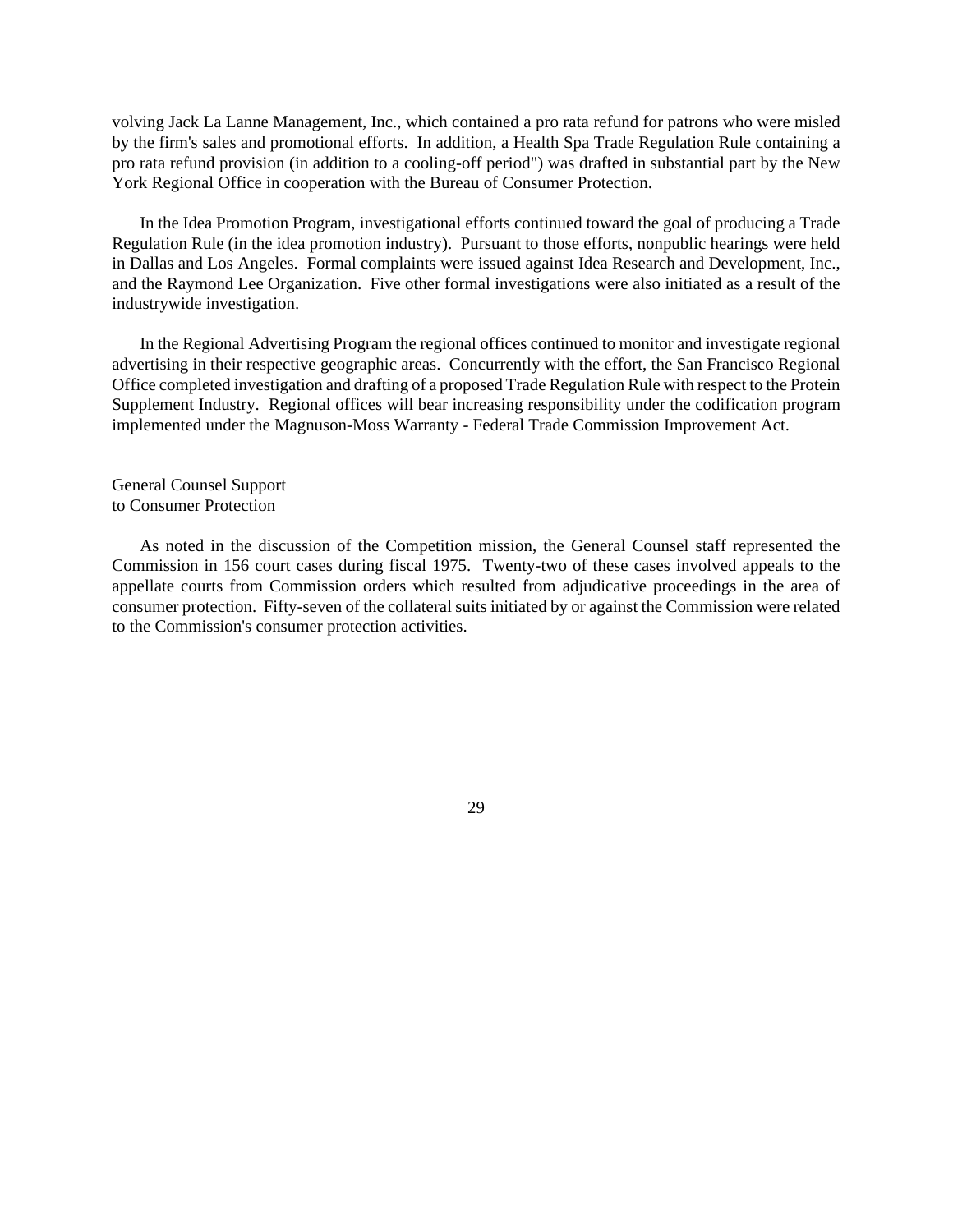There were two significant decisions issued during fiscal year 1975 relating to the Commission's enforcement authority. In the National Commission on Egg Nutrition case, the Seventh Circuit reaffirmed the principle (established in the Rhodes Pharmacal case 25 years earlier) that the Commission is entitled to temporary injunctive relief under Section 13(a) upon showing a reasonable basis for believing that the law is being violated; and it does not have to meet the standards of irreparable injury, probability of success on the merits and the balancing of equities which apply to private injunctive suits. In the Retail Credit case the District of Columbia Circuit upheld the Commission's power to subpoena consumer reports from a consumer reporting agency without first obtaining a court order or the permission of affected consumers to authorize disclosure of the document.

In the Claude Thiret case, the Tenth Circuit Court of Appeals affirmed in its entirety the cease and desist order issued against two related corporations involved in home improvements and the installation of steel siding. The Commission had ordered the firms to cease and desist from misrepresentations concerning the use of a customer's home as a "model home," the price of the siding, the insulation qualities of the siding, and the nature of the guarantee.

In the Heater case, the Ninth Circuit held that the Commission had no authority to order a respondent to make restitution of moneys secured by practices found to violate the Federal Trade Commission Act. The effect of the decision, however, has been mooted by passage of the Magnuson-Moss Warranty - Federal Trade Commission Improvement Act (P.L. 93-637), which gives the Commission authority to seek consumer redress in cases where a cease and desist order is issued against a respondent for having engaged in an unfair or deceptive act or practice.

In the Ger-Ro-Mar case, the Second Circuit enforced the portions of the order which prohibited respondent from misrepresenting its pyramid-type marketing program. The court, however, refused to hold the program was illegal per se, and it set aside that portion of the order which would have prohibited the respondent from continuing to use it.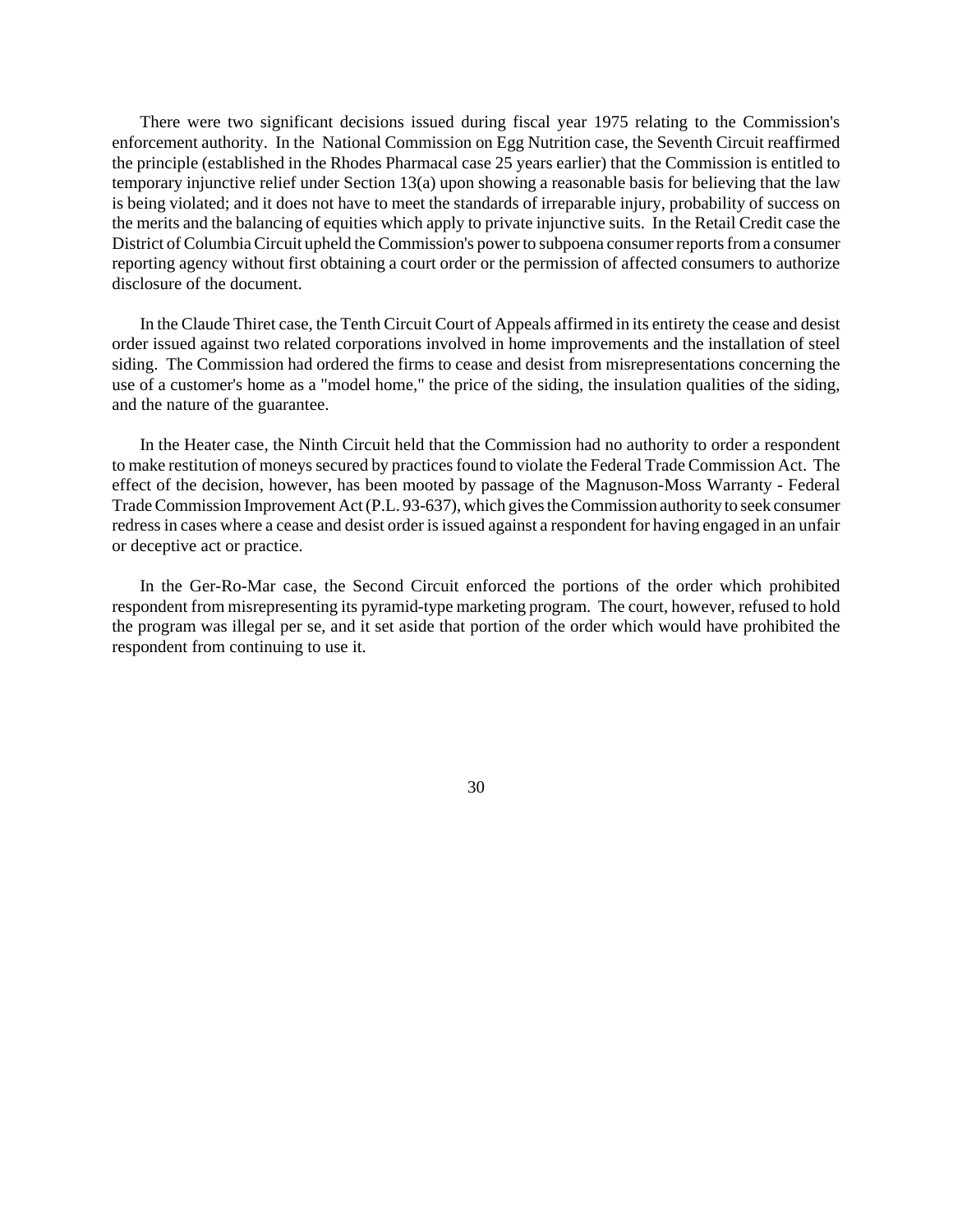Legislative matters which were of concern to the Consumer Protection mission included Commission testimony on bills dealing with the vocational school industry; consumer credit problems; equal credit opportunity; and, hearing aids. A number of bills of importance to the mission were enacted during this fiscal year: Title I of P.L. 93-637, January 4, 1975, "Consumer Product Warranties"; the Energy Policy and Conservation Act, P.L. 94-163, December 22, 1975; and, the Real Estate Settlement Procedures Act of 1974 (P.L. 93-533, December 22, 1974).

The legal services activities dealing with the Consumer Protection mission included completion of the revised trade regulation rule procedures. Advisory opinion activities included Commission opinions ranging from a definition of the preemptive effect of Commission trade regulation rules over conflicting requirements of state or local law, to the disclosures deemed necessary to assure non-deception in the practice of "dry testing" mail order sales of proposed continuity book series.

Administrative Law Judges Support to Consumer Protection

The number of cases referred to the Administrative Law Judges in the area of consumer protection has increased sharply in the past several years. In fiscal 1975, 47 new cases were referred for trial, whereas in fiscal 1974, 31 cases were referred. Many of these matters involved large corporations and posed difficult issues. During fiscal 1975, the following were major consumer protection cases in trial or pretrial before the Administrative Law judges: American Home Products Corp., D. 8918; The Great Atlantic Pacific Tea Company, D. 8916; Beneficial Corp., D. 8922; Bristol-Myers, D. 8817; Chrysler Corporation, D. 8995; Control Data Corp., D. 8940; Encyclopedia Britannica, D. 8908; Fedders Corp., D. 8932; FMC Corp., D. 8961; Ford Motor Company, D. 9001; Genesco, Incorporated, D. 9019; Grolier, Inc., D. 8879; Horizon Corporation, D. 9017; Koscot Interplanetary, Inc., et al., D. 8888; Sterling Drug, Inc., et al., D. 8919; Warner-Lambert Co. Inc., D. 8891; AMREP Corporation, D. 9018; Kroger Company, D. 9040.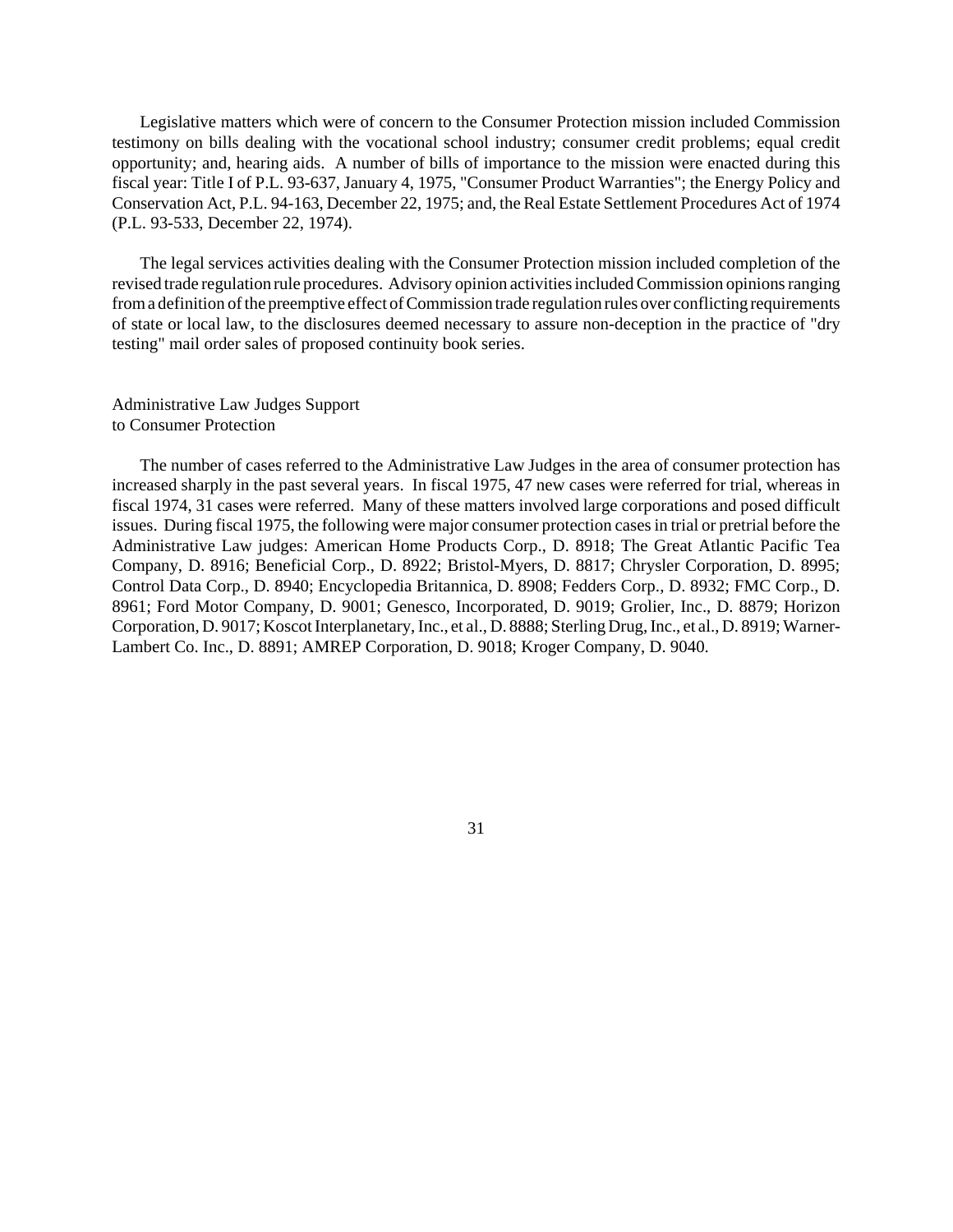# **ECONOMIC ACTIVITIES**

The fiscal year 1975 program accomplishments of the Economic Activities mission are summarized here under two broad programmatic headings: financial and statistical reporting and industry analyses. The activities of the economists directly supporting the Maintaining Competition and Consumer Protection missions are reported as a part of those missions' summaries.

## Financial and Statistical Reporting

The primary function of the FTC's financial and statistical reporting activities is to collect, analyze, and publish aggregate data on structural and performance developments in major sectors of the economy.

Line of Business Program (LB)

In August 1974 the first Line of Business survey form was sent to 345 large manufacturing corporations. It sought information broken down into 219 manufacturing and nine nonmanufacturing categories on 1973 sales, the direct cost of sales, directly attributable advertising, directly assignable R&D outlays, and net plant and equipment values. This type of information, which is essential to Commission resource allocations, was unavailable under existing reporting schemes.

Completed returnswere received from228 companies. The remaining firms were contesting the program in legal actions pending before the Federal District Courts for the Southern District of New York and Delaware. Support for this aspect of the LB Program was provided by the Office of the General Counsel.

204-877 0 - 76 - 3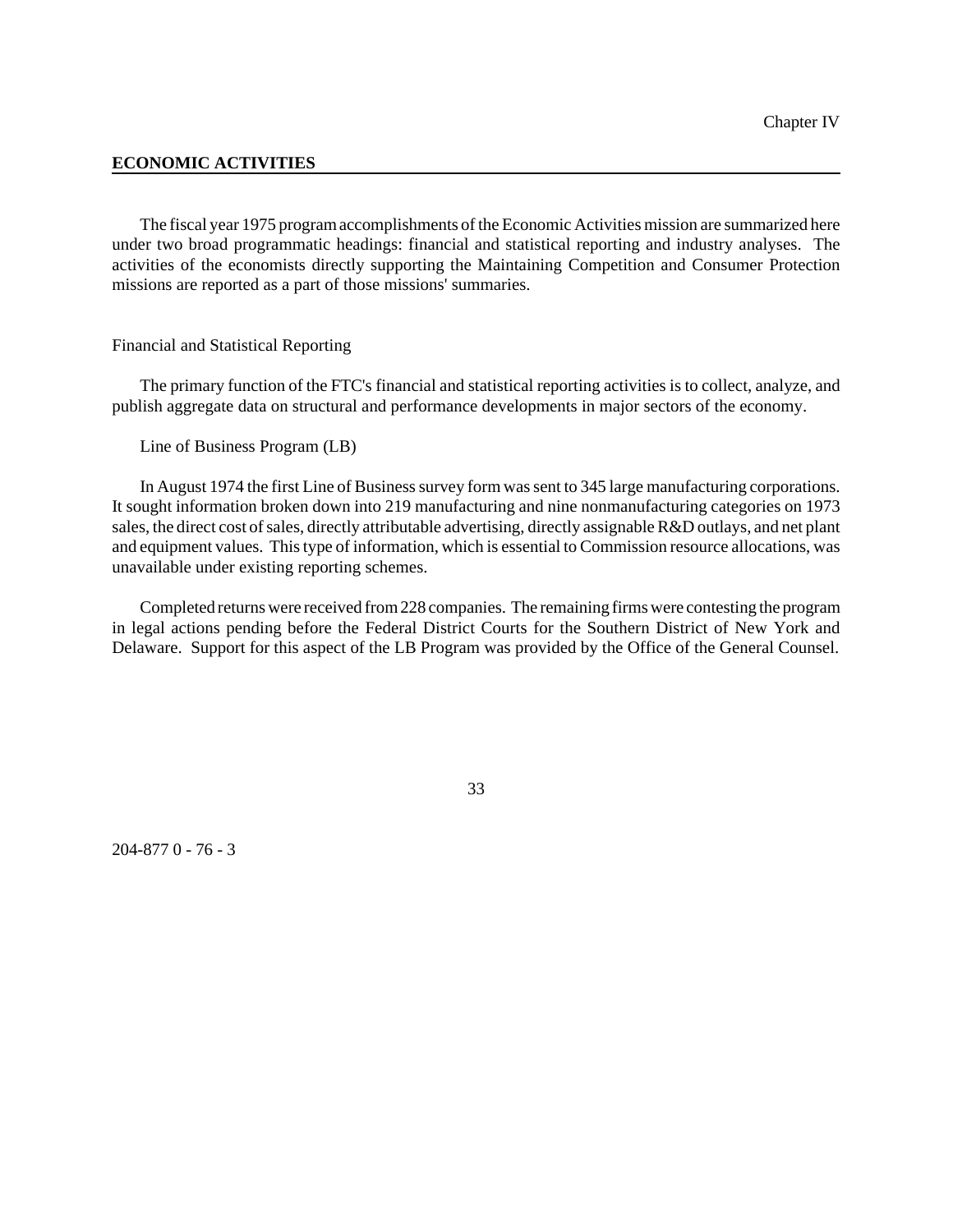Following extensive consultation with companies and other interested organizations and a May 20, 1975, public hearing before the Commission, the LB survey form was revised for the 1974 reporting year. Information on allocated costs and net operating income by line of business will be sought for the first time. On July 1, 1975, the revised form was forwarded to the General Accounting Office for clearance.

# Quarterly Financial Report

In April 1975 the first Quarterly Financial Report which expanded survey coverage to the mining, retailing and wholesale trade sectors was published. In addition to a stratified sample of some 11,000 manufacturing corporations, the survey now includes approximately 2,400 retailing corporations, 600 mining firms, and 2,300 wholesale trade corporations. A special survey of corporations with assets of \$10 million or more was conducted to determine the impact on reported profits of widespread shifts from FIFO to LIFO inventory accounting in 1973 and 1974.

## Merger Series

Changes in the data processing schedule were effected to increase the accuracy of the annual Report on Mergers and Acquisitions for calendar year 1974.

# Corporate Patterns Survey

The survey of 1972 five-digit product line sales and corporate structure was approved by the General Accounting Office. Survey forms were prepared for mailing to approximately 1,100 corporations.

### Aggregate Concentration

Supplementing the annual tabulation of asset concentration trends among the 100 and 200 largest manufacturing corporations, a special study was carried out to ascertain the effect of a change in Quarterly Financial Report subsidiary consolidation rules. Uni-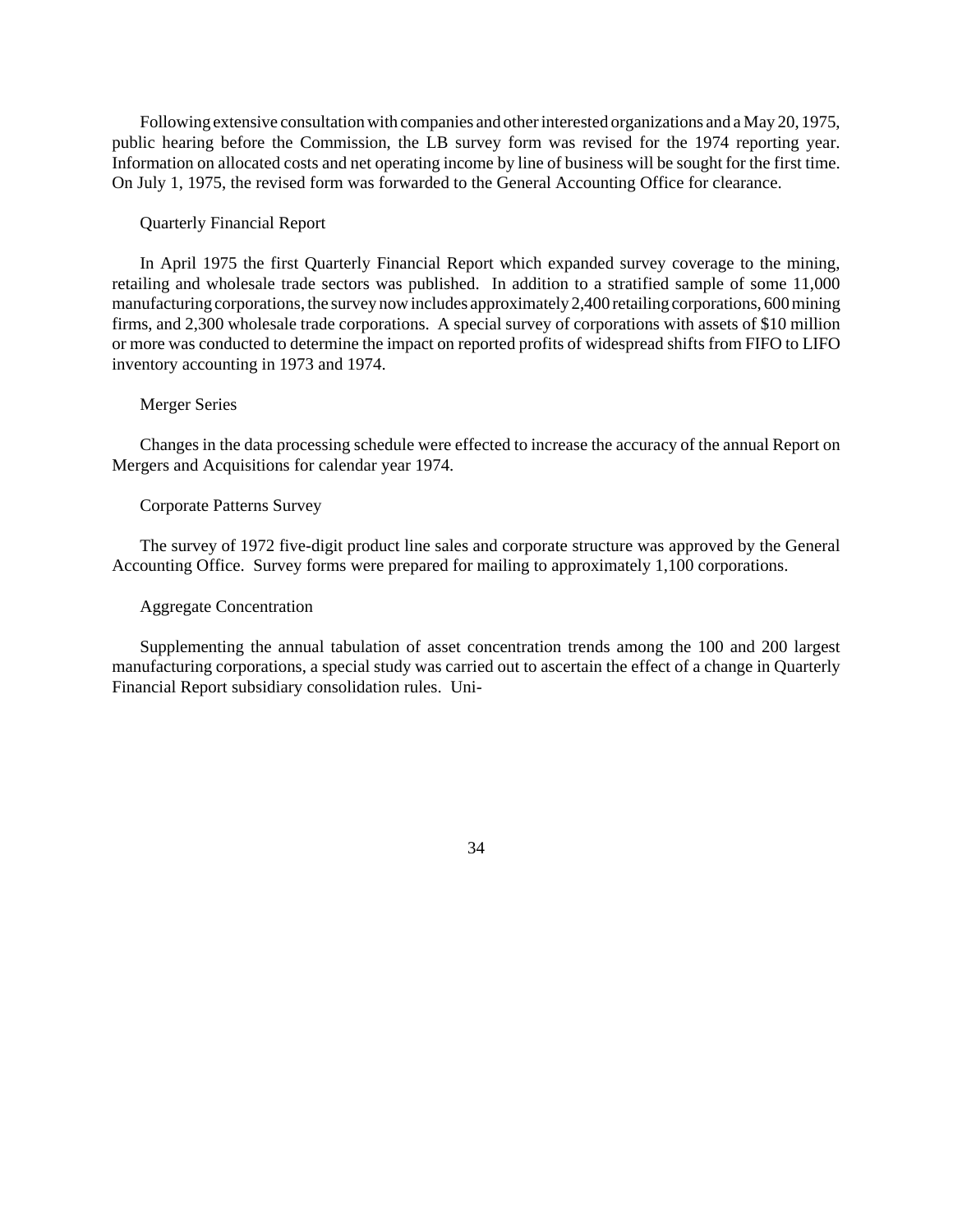form reporting of overseas subsidiary holdings on a net equity basis led to a decline of approximately 2.5 percentage points in measured aggregate concentration for the 100 largest corporations.

### Premerger Notification

The Premerger Notification program, revised to secure 1972 product line data, was transferred organizationally to the Bureau of Economics' Division of Economic Evidence. As a result, future accomplishments will be reported under the Maintaining Competition mission.

### Industry Analysis

Three formal Bureau of Economics staff reports were completed in fiscal year 1975. One, on Food Chain Profits, introduced a new QFR based survey of retail food chain profits and analyzed longer-term trends in the profitability of food retailing. An economic report on The U.S. Sugar Industry analyzed the structure, conduct, and performance of that industry, with particular emphasis on why sugar prices rose by unprecedented amounts in 1974. A staff report on Price and Profit Trends in Four Food Manufacturing Industries used Quarterly Financial Report and other data to analyze price and profit developments in the fluid milk, meat, bread, and beer industries between 1972 and 1975. The reasons for rapid consumer price increases during this period and the consequences of price controls and their removal were evaluated.

Economics staff also contributed a chapter to a Bureau of Competition Staff Report on Agricultural Cooperatives and played a significant role in a joint task force Report on Retail Prescription Drug Pricing Practices.

Numerous other staff studies were completed for publication in congressional hearings, conference symposia, etc. These included testimony on the relationships between market power and inflation and on the measurement of food sector profit and price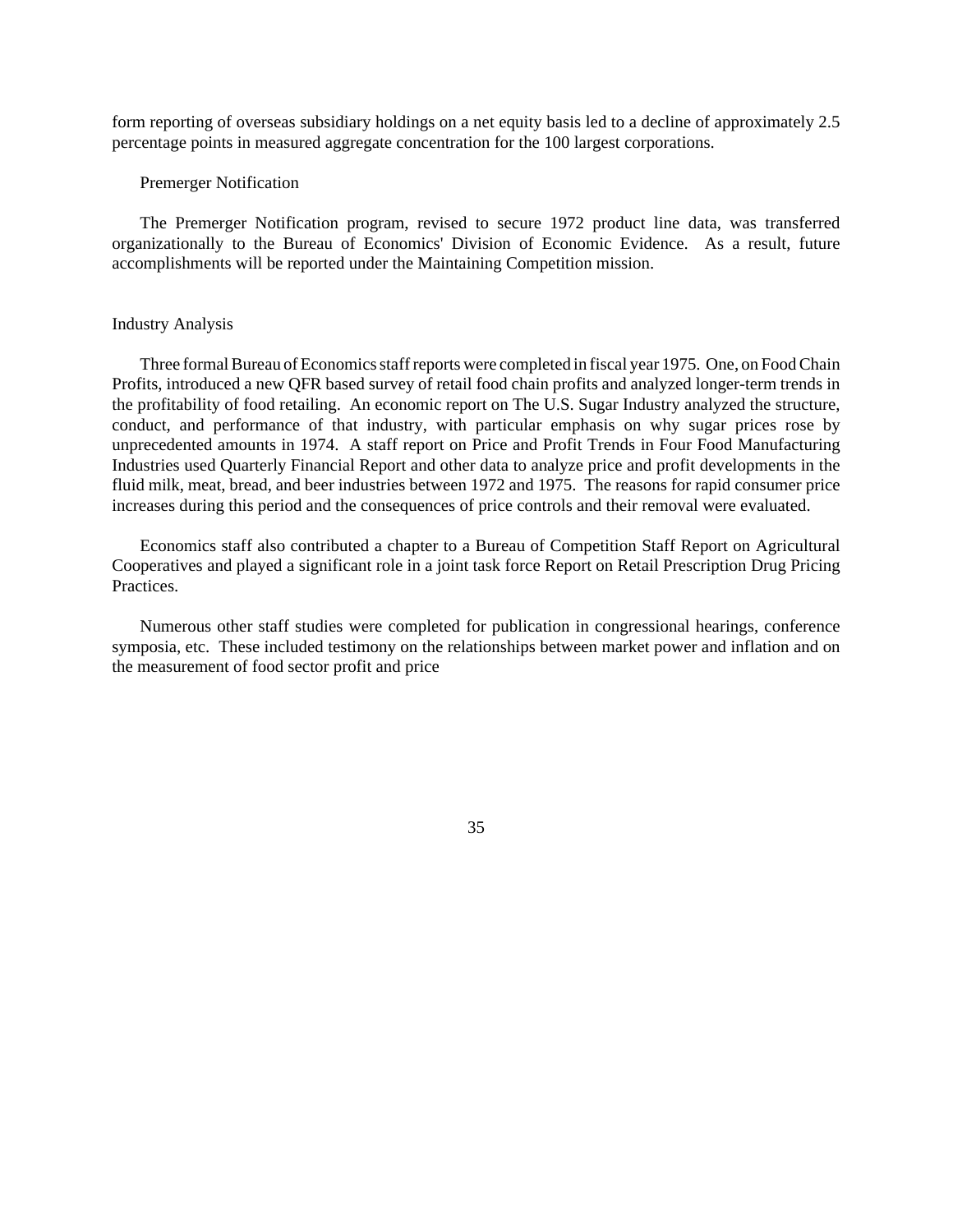performance, alongwith papers on price stability in concentrated industries, concentration-advertising-profit relationships among large and small corporations, industrial structure and worker alienation, the measurement of corporate diversification, the effects of new entry on market structure, the domestic consequences of direct foreign investment, the measurement of pharmaceutical manufacturers' profits, and vertical integration in food marketing.

Economics staff members collaborated with Bureau of Competition attorneys in preparing a comprehensive study of how federal energy land leasing and transfer policies affect income distribution and the competitiveness and efficiency of energy resource development. A joint staff Report on Competition in the Petroleum Industry of the Western United States was also completed. Other studies focusing on the effects of fuel adjustment pricing clauses on electric power rates and competition in the principal energy resource industries were initiated.

A major two-year study of the U.S. steel industry's competitiveness in world markets was launched. Members of the FTC steel team contributed to a study of steel prices by the Council on Wage and Price Stability. The collection of data for a study of advertising and promotional activity in three pharmaceutical product lines was completed, and significant progress was made toward the publication of an anticipated series of reports beginning in fiscal 1976. A program of research on cyclical and inflationary pricing behavior in concentrated and atomistically structured industries was initiated.

Following General AccountingOffice clearance, a survey formwassent to some 40 electrical equipment manufacturing firms. It seeks to determine the impact of the 1960-61 price-fixing conspiracy convictions on industry conduct and performance. A new program of industry surveys to be compiled from publicly available information was also started.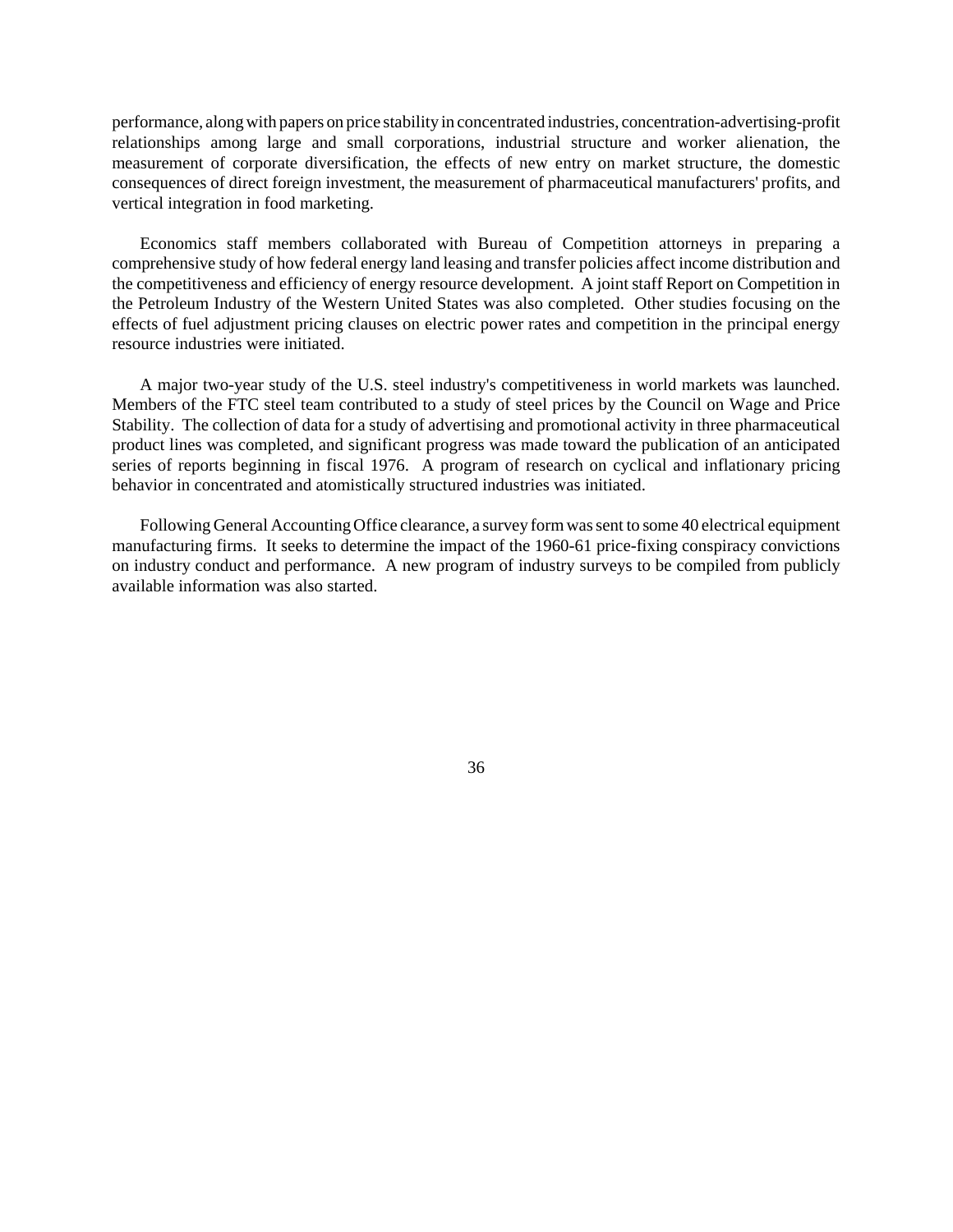# **EXECUTIVE DIRECTION AND POLICY PLANNING**

# Executive Director

The Executive Director's activities in fiscal 1975 concentrated upon improving the methods through which the Commission reviews the status of pending matters and renders guidance to the staff with particular emphasis on increasing cost/benefit analysis and reducing delay. The highlight of this effort was the Mid-Year Review held in early February 1975. During this session the full Commission used the program budget and case status and cost information provided by the management information systems to evaluate at the midpoint of the fiscal year the resource commitments and actual accomplishments of each Commission program. This review resulted in a shift in resources among the number of programs, provided guidance to the staff and increased the staff's accountability to the Commission.

In addition to providing day-to-day programmatic guidance to the staff, the Executive Director in fiscal 1975 was involved in such areas as:

- Continuing to strengthen the role of planning in the Commission's decisionmaking process.
- Increasing responsibility of operating units for financial and programmatic control.
- Recommending to the Commission appropriate resource allocations and providing an analysis of each program's status at the Mid-Year Review.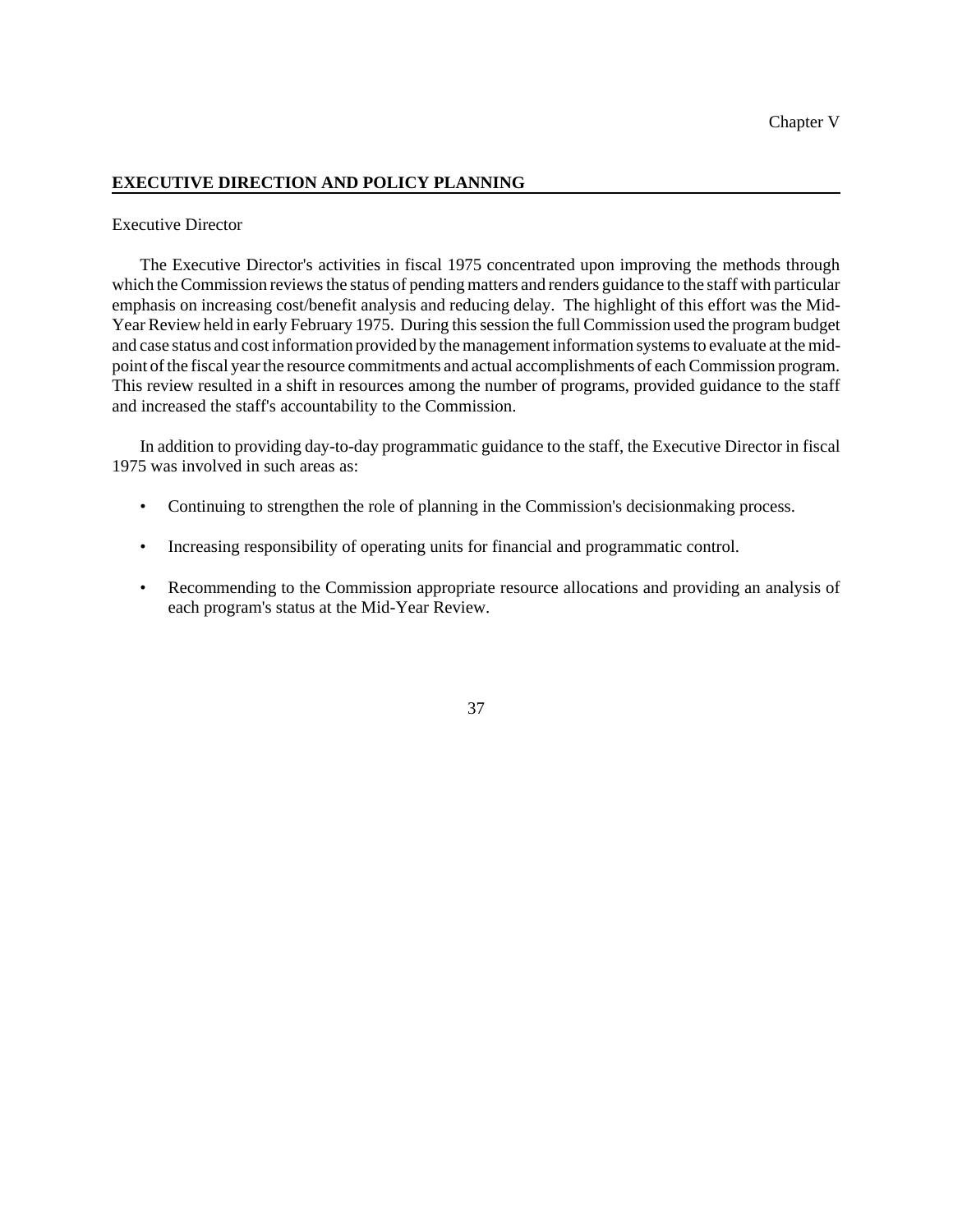- Supervising the installation of the Commission's management information system.
- Analyzing and testing proposals to improve the Commission's legal support capabilities.

# Office of the Secretary

The publications and records functions includes legal and public records and the rules and publications section. The records function serves the Commission by establishing and maintaining all formal and informal records of the Commission. All requests for information on the public record are filled by this office.

The Secretary's Office also hasthe responsibility forinitial grants of access pursuant to the Amendments to the Freedom of Information Act. From amendment of the Act on February 19, 1975, to the close of fiscal 1975, the unit has processed, within the FOIA imposed deadlines, 285 initial requests which was more than three times the number of requests received each week in the preceding year.

# Office of Policy Planning and Evaluation

In fiscal 1975 the Office of Policy Planning and Evaluation prepared and submitted to the Commission the second Budget Overview Report analyzing the fiscal 1976 budget requests of the major enforcement units.

This Budget Overview was a distinct improvement over the first one in at least two ways. First, because the Commission programs became the basis of operations management as well as planning, a new unity between planning and management was established. As a result, the specific program recommendations of the Office could be given clear operational meaning by the Commission in its resource allocation deliberations.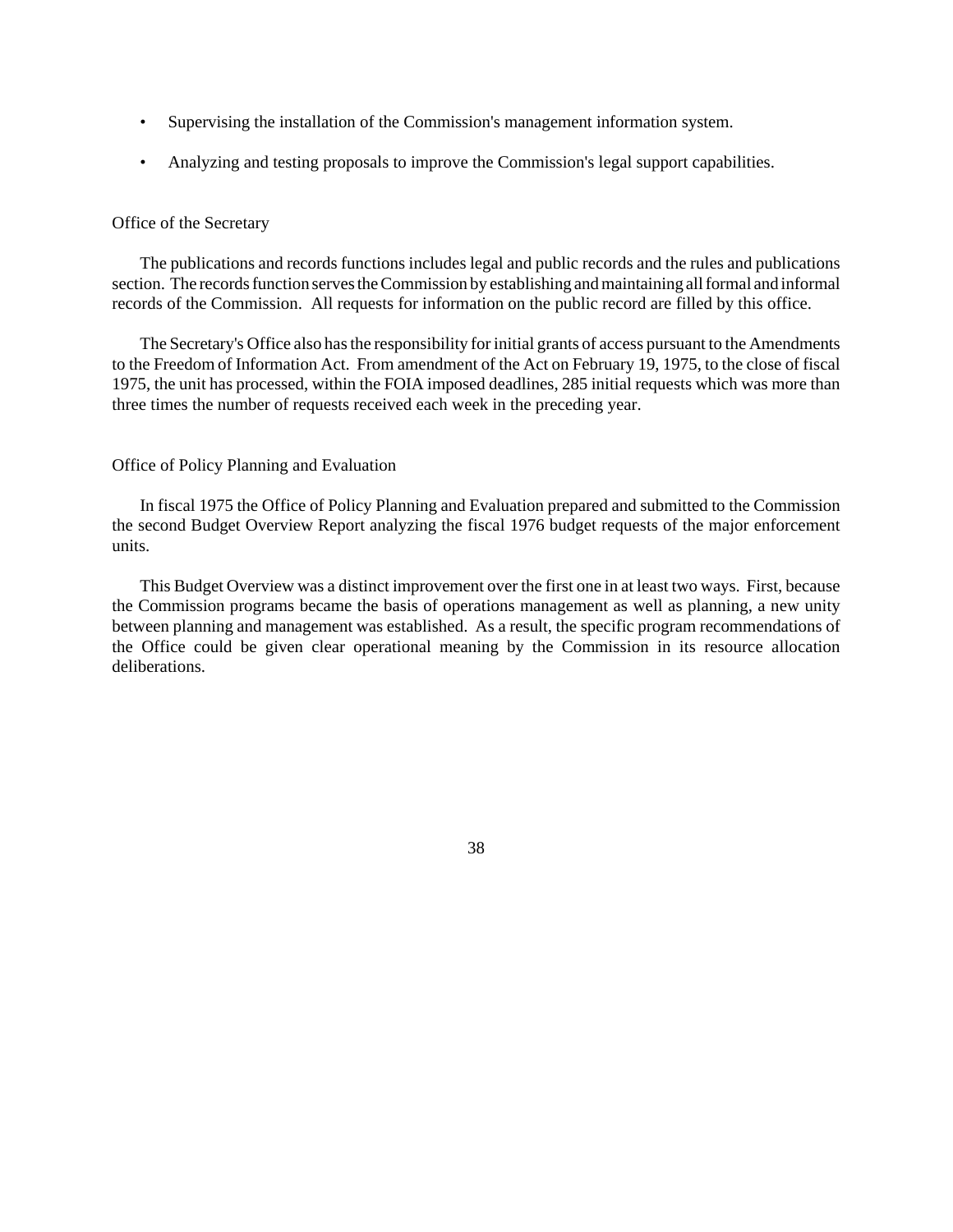Second, the Budget overview focused on the enhancement of consumer benefit (e.g., cost/benefit analysis) as a critical standard by which the effectiveness of programs in both law enforcement missions could be assessed.

This work was continued in the fiscal 1975 Mid-Year Review Report. The Office used economic analysis in an attempt to predict the likely consumer benefits of each fiscal 1975 program of the Bureaus of Consumer Protection and Competition. This was extremely valuable to the Commission in reallocating resources among programs.

# Office of Public Information

The Commission's public information activities included distribution of news releases to reporters, consumers, attorneys, educators, businesses, and other groups. The information staff also handled all media inquiries; conducted or assisted in news briefings; issued news releases, and answered or referred written requests for information; arranged speakers for groups and associations on requests, and handled telephone inquiries.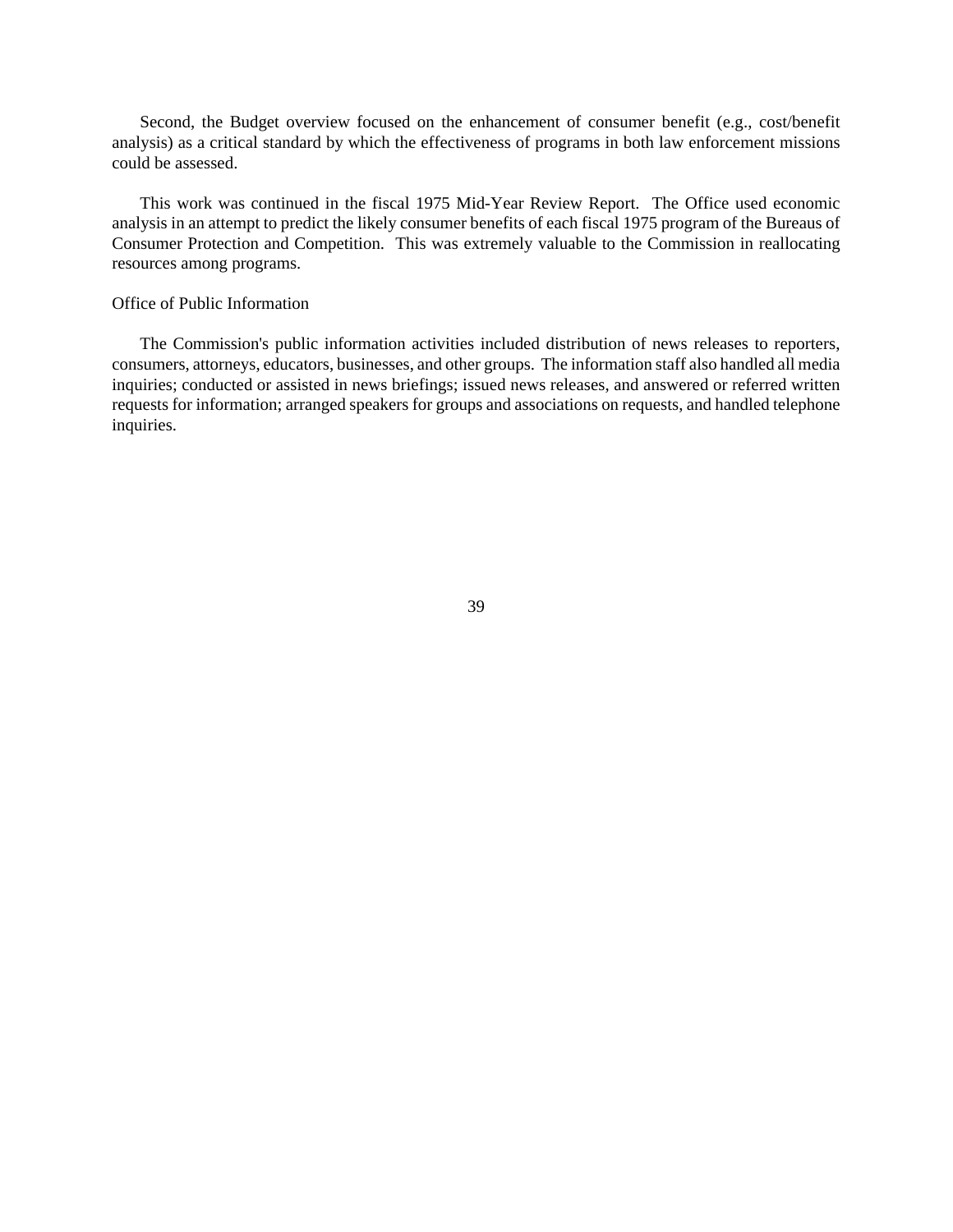# **ADMINISTRATION AND MANAGEMENT**

During fiscal 1975, the Commission's Administration and Management mission continued to provide the Commission and its staff with a full range of support services. This section outlines the personnel, financial, administrative and management services activities under this mission.

# Division of Personnel

During fiscal 1975, personnel management services were expanded into an agency-wide program. to assist in the development and evaluation of personnel. The Division consolidated and systematized its training and employee development efforts during fiscal 1975, focusing on executive and management development, legal training, clerical/secretarial training and upward mobility. The most significant improvement in fiscal 1975 was the attorney performance evaluation system. Implementation occurred during early fiscal year 1976, and has proved to be a valuable tool to both staff attorneys and supervisors alike.

As part of its position management efforts, the Personnel Division conducted reviews of the research analyst position and the entire legal secretarial support structure. Actions taken as a result of this review included a three-fold approach to improving the secretarial support function - an expanded career ladder, a more effective recruitment effort, and an expanded training program.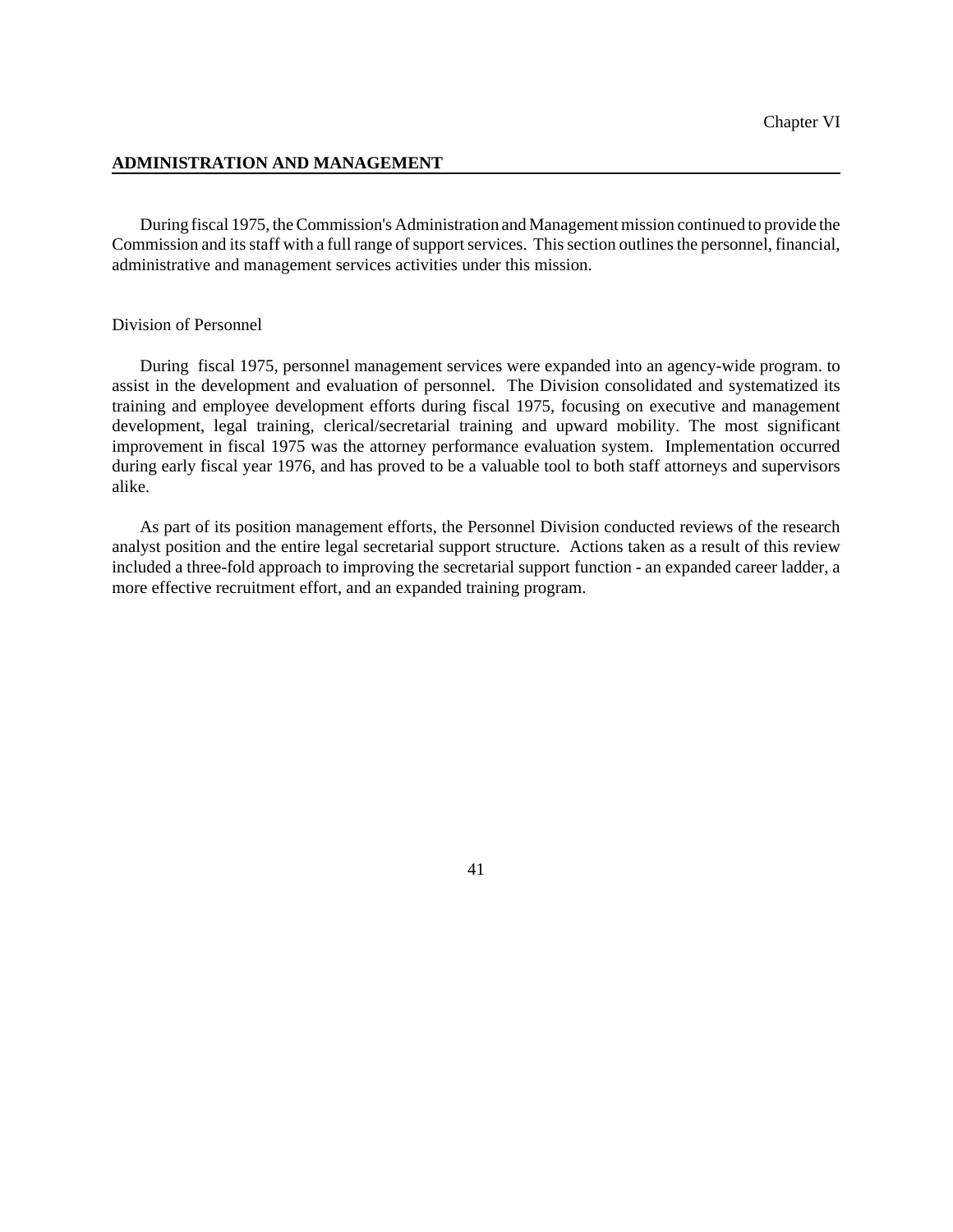### Financial Management

The major accomplishment of the Division of Budget and Finance in fiscal 1975 was the implementation of the Commission's first program budget. The Commission's fiscal 1975 OMB budget and subsequent congressional budget were both constructed using the programmatic format and approach. These budget documents contained a comprehensive expression of Commission priorities both to serve as an internal document as well as an external communication of appropriation requests. This represents a fundamental improvement in the internal management of the Commission's staff and financial resources at the program level.

To complement the program budget and planning systems, the financial reporting system was modified to monitor and control funds at the program and case/project levels as well as at the traditional organization and object class levels.

In addition, the Division of Budget and Finance participated in the preparation for the Commission's first Mid-Year Review implemented under its operational planning and control system. The data prepared for this review permitted the Commission for the first time to assess formally the actual progress of each program against its objectives and also to reorder the "mix" of resources and priorities to meet the changing needs or conditions present in the Commission.

#### Administrative Services

In addition to its on-going activities during fiscal 1975, the Division of Administrative Services had several major program accomplishments. Two are particularly worth mentioning.

A Property Management System was developed to strengthen the Commission's compliance with the requirements of various Federal Property Management Regulations, Public Laws, and standards, regulations, and principles promulgated by GSA and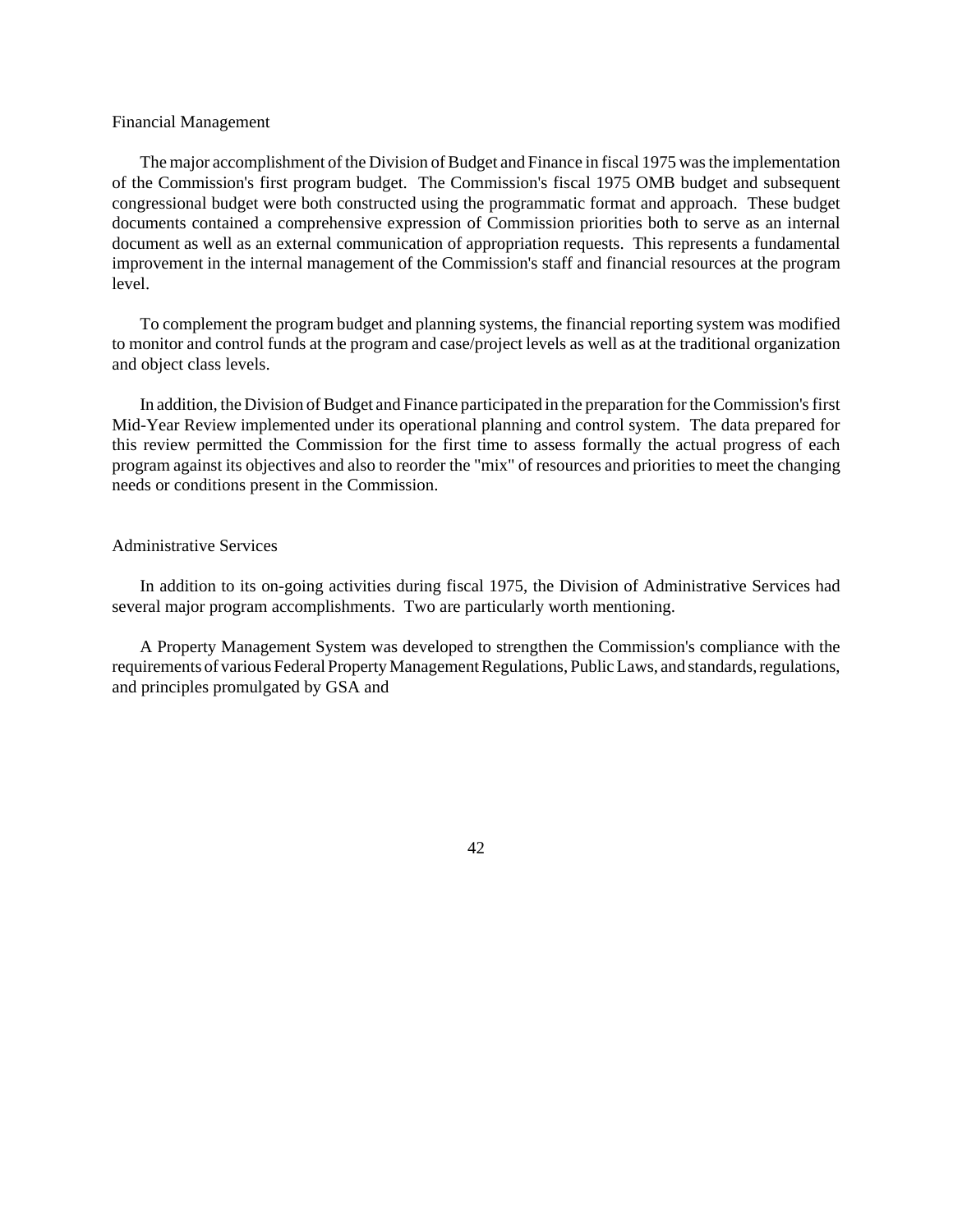GAO. A physical inventory was completed on May 30, 1975, and the implementation phase begun on an automated system.

A Prospectus for Proposed Lease Under the Public Buildings Act of 1949 to consolidate five satellite officesin Metropolitan Washington, D.C., was developed and submitted to GSA. During fiscal 1975, it was approved by GSA and sent to Congress. It was subsequently approved by the Senate Public Works Committee, but is

with the House Public Works Committee.

#### Management Activities

During Fiscal 1975, the Management Division completed a number of specific projects designed to improve support services to the Commission's management and enforcement staffs at the lowest reasonable price.

A prototype, automated line of Businesssystem to tabulate data wasimplemented. A Commission-wide Case/Project Tracking System was implemented to assist management in planning for and controlling resource allocations to preliminary and formal investigations, projects, rulemakings, compliance matters, litigated matters and court proceedings.

In response to the Freedom of Information Act, a reporting system was implemented to facilitate the preparation of an annual report to the Congress which reflected the number and types of requests, how they are processed, the number denied or partially granted, reason for denial, responsible official, fees collected, and a copy of the fee schedule.

To assist in the efficient operation of all legal and management computer systems, the Management Division conducted extensive analysis necessary to solicit proposals for processing consolidation to occur in fiscal 1976. This analysis also formed the foundation for a five year plan to provide the FTC with data processing support. The staff will finalize its recommendations and present them to the Commission in early fiscal 1976.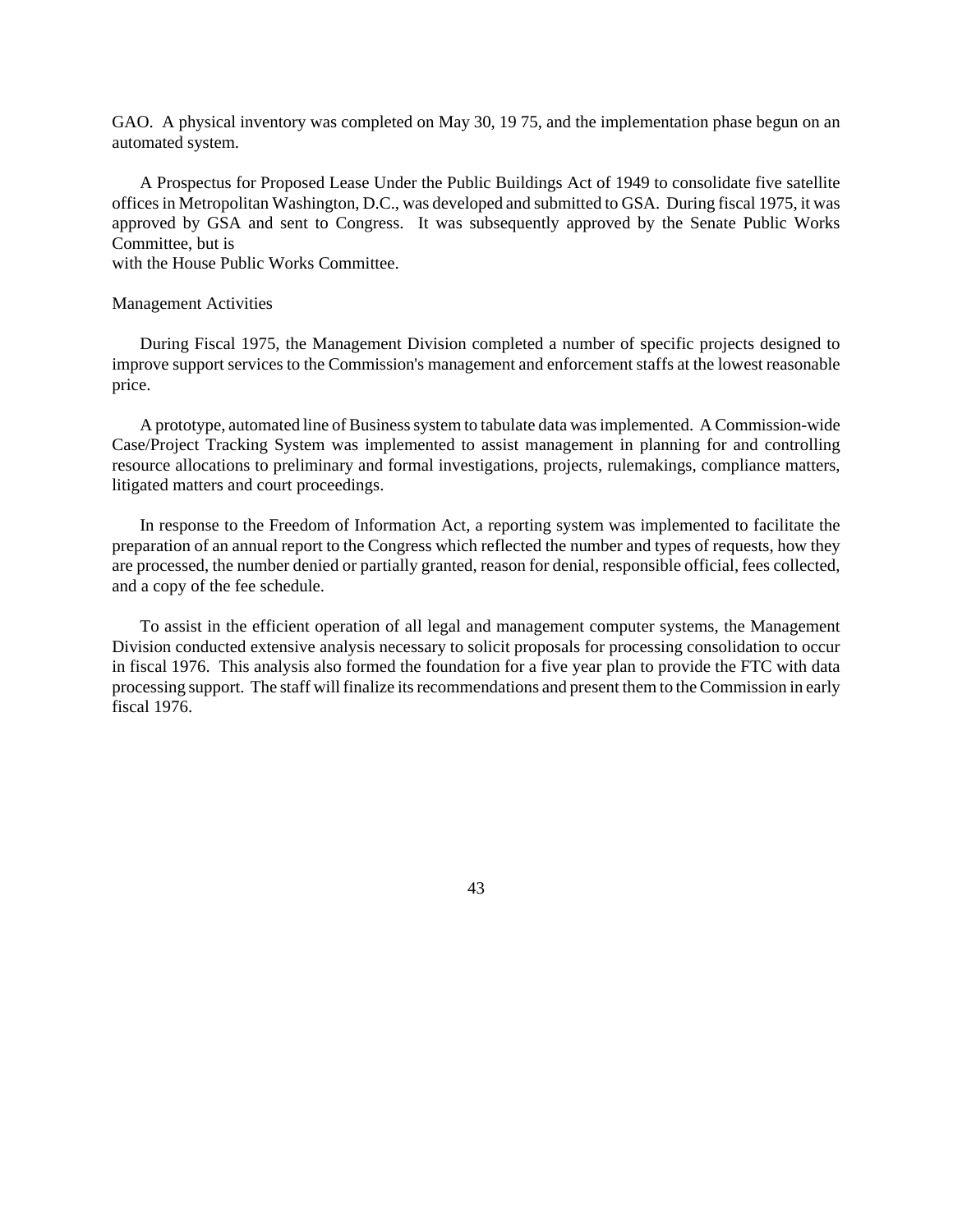Two particular cost reduction projects were undertaken that deserve special notice. First, procedures were established for printing the FTC Decisions that will improve the timeliness of the printing process with an estimated minimum annual cost savings of over \$60,000 at present values. Second, automated legal research services were installed in the Library for use by the attorney staff in order to test alternatives for improvements to legal services.

Several Management Analysis projects were initiated which included the Records Management Study, Text Processing Study, and Legal Search Study.

# Library Services

The library staff completed legislative histories of the Magnuson-Moss Act and the Fair Credit Reporting Act. Several partial legislative histories of interest were completed. A card catalog for the Los Angeles Regional Office library was completed. Four extensive bibliographies on subjects of interest to Commission staff were published. A vertical serials list for patron use was produced by the library staff. The Acquisitions Section implemented a new internal financial control system for library and non-library purchases. The library staff began orientation lectures and library tours for all new attorneys and economists. Two training manuals for use in the Circulation Section were developed.